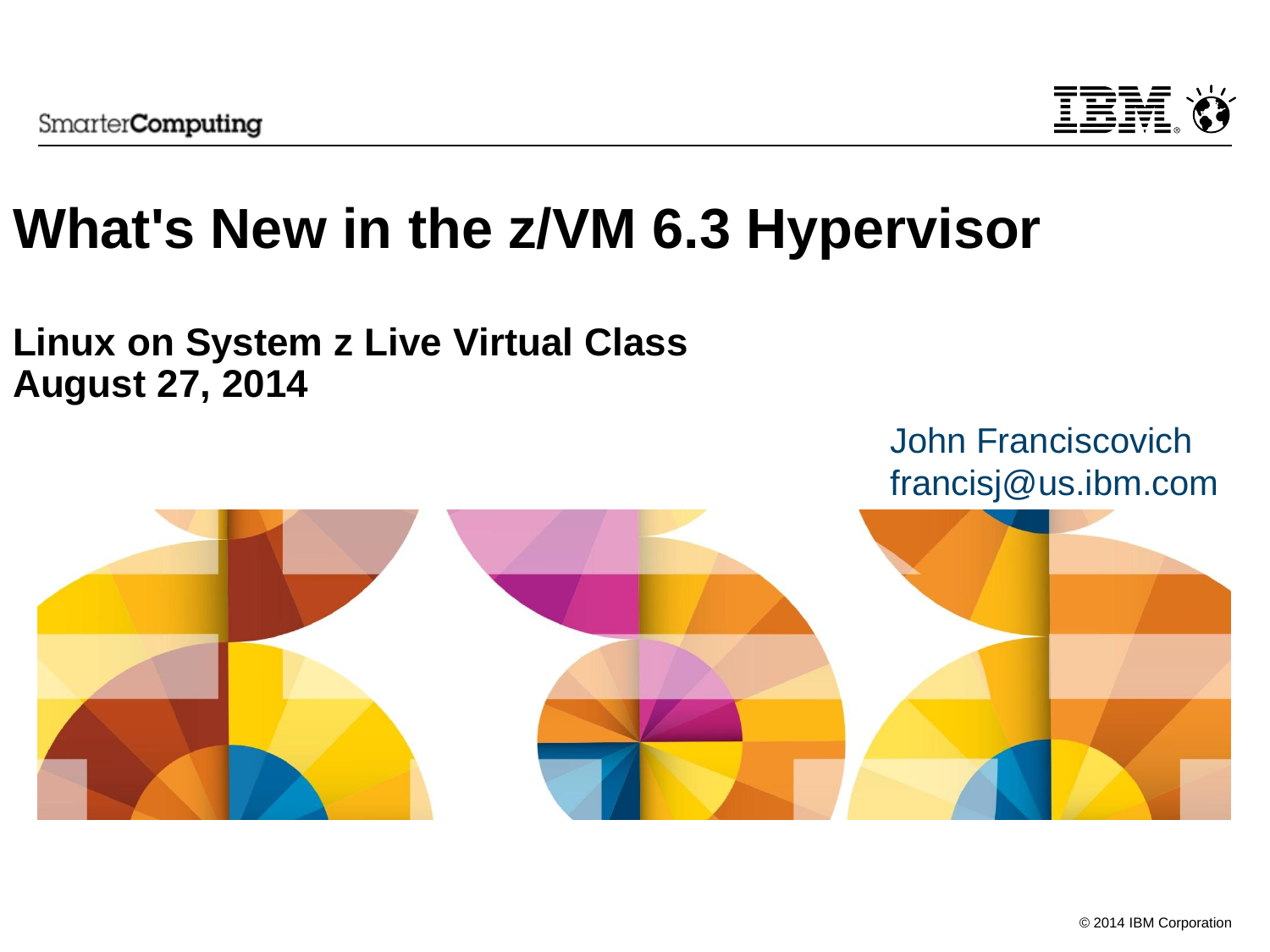

### **Acknowledgements**

- **Bill Bitner**
- Brian Wade
- **Alan Altmark**
- **Emily Hugenbruch**
- Mark Lorenc
- **Kevin Adams**
- Romney White
- ... and anyone else who contributed to this presentation that I may have omitted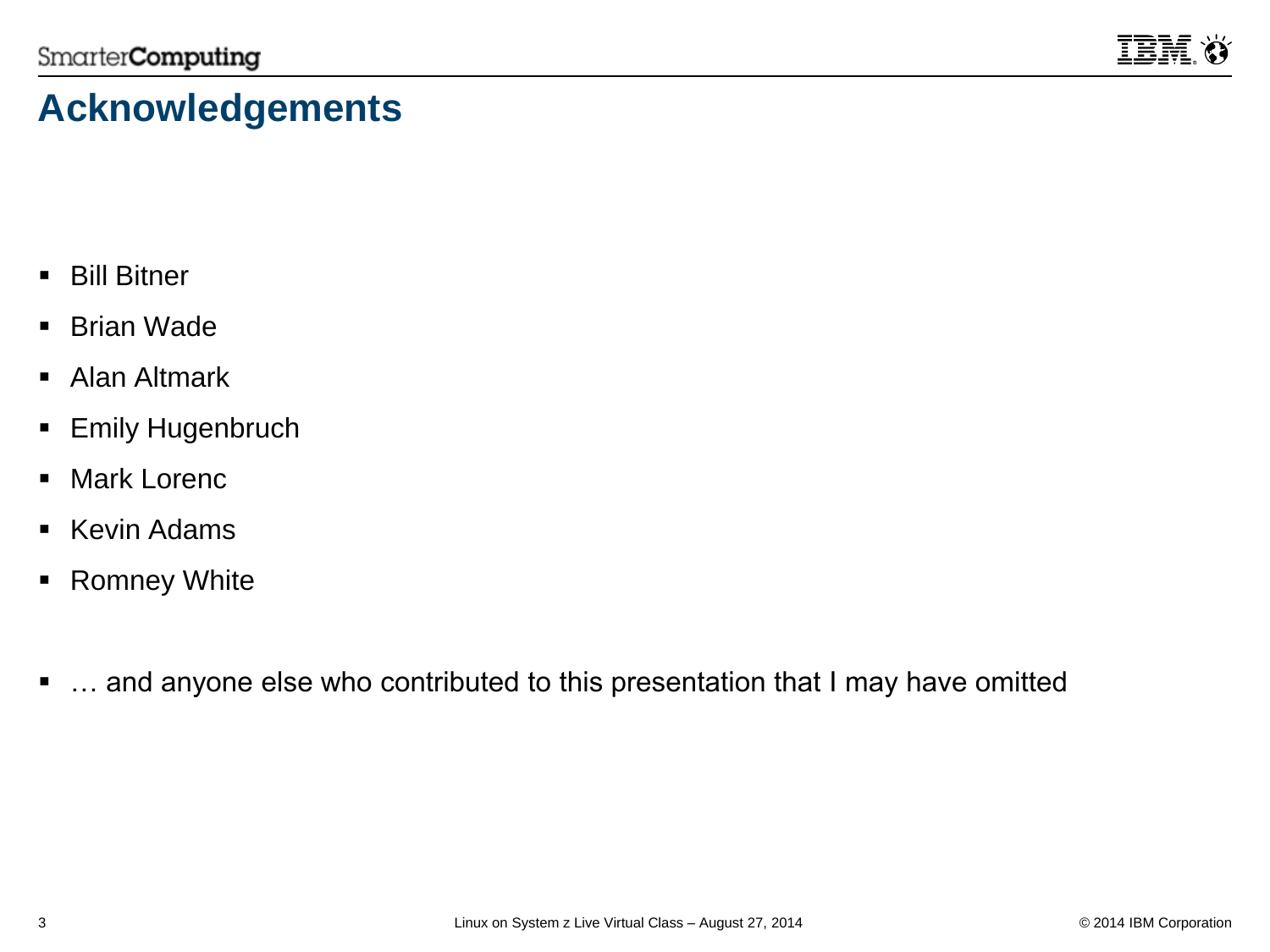

### **Topics**

- Recent Enhancements
- **Scalability** 
	- Large Memory Support
	- Enhanced Dump Support
- **HiperDispatch**
- **Virtual Networking**
- **Appendices** 
	- Technology Exploitation
	- Miscellaneous Enhancements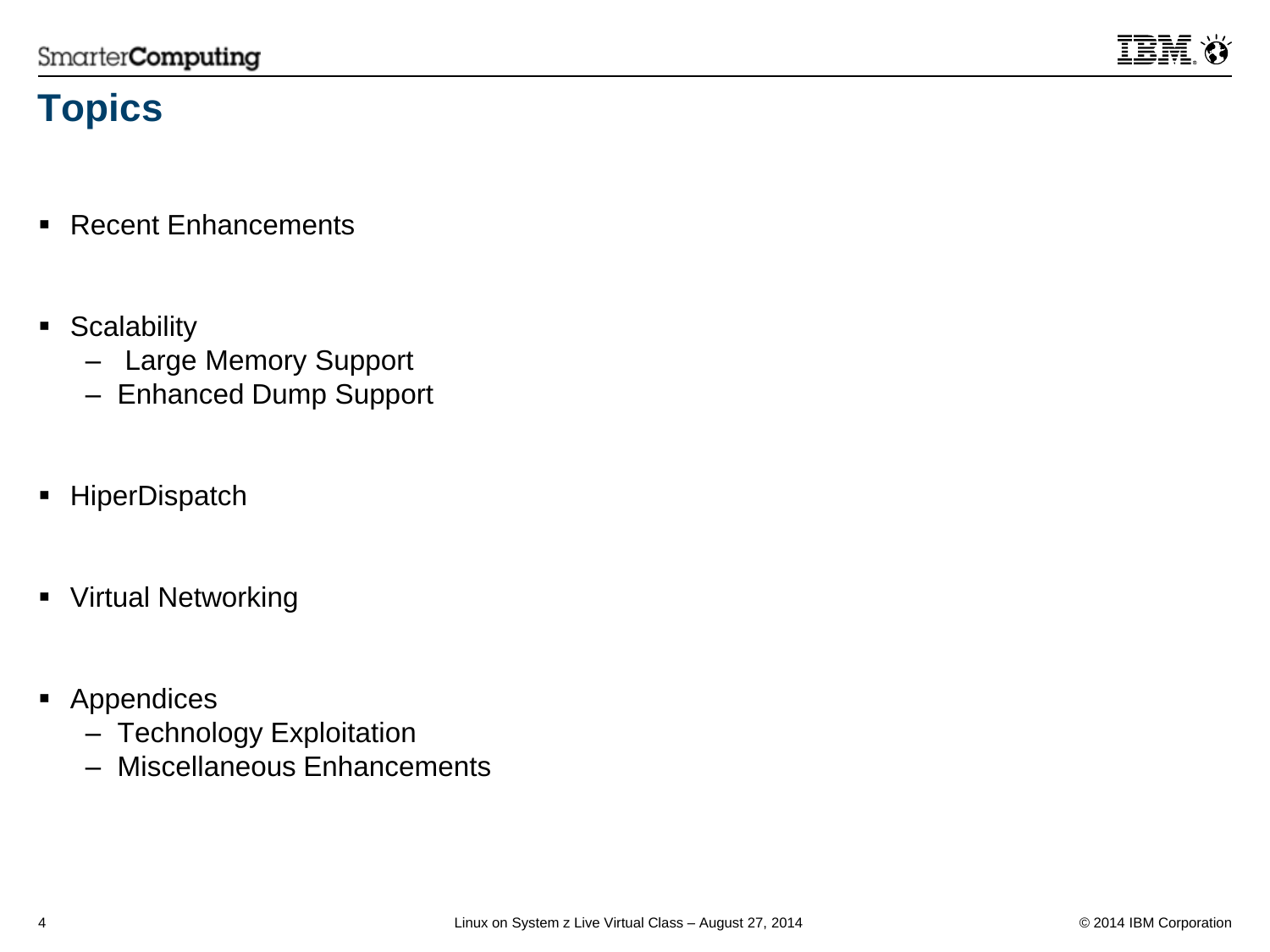

### **z/VM 6.3 Themes**

- Reduce the number of z/VM systems you need to manage
	- Expand z/VM systems constrained by memory up to four times
		- Increase the number of Linux virtual servers in a single z/VM system
	- Exploit HiperDispatch to improve processor efficiency
		- Allow more work to be done per IFL
		- Support more virtual servers per IFL
	- Expand real memory available in a Single System Image Cluster up to 4 TB
- **IMPROVED MEMOLY MANAGEMENT FOR ADDETER** in Improved memory management flexibility and efficiency
	- Benefits for z/VM systems of all memory sizes
	- More effective prioritization of virtual server use of real memory
	- Improved management of memory on systems with diverse virtual server processor and memory use patterns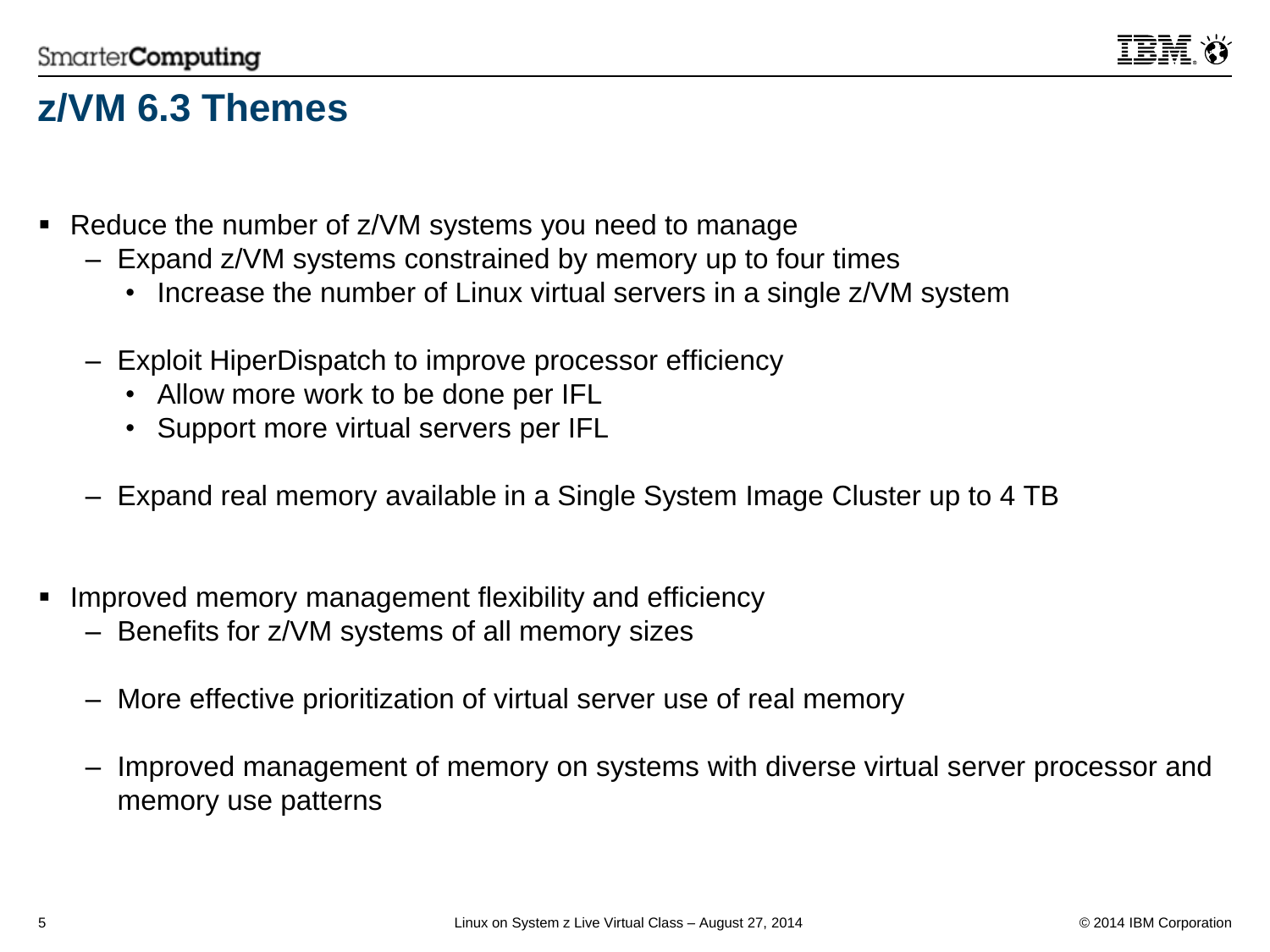

### **z/VM 6.3 – Recent Enhancements**

- **Environment Information Interface** 
	- Available with APAR VM65419 / PTF UM34348
- **CPU Pooling**
	- Available with APAR VM65418 / PTF UM34348
- **PCIe / 10GbE RoCE Express Feature / zEDC Express Feature**
	- Available with:
		- IBM zEC12 or zBC12, driver 15, bundle 21
		- VM CP  $-$  APAR VM65417 / PTF UM34343
		- VM CMS APAR VM65437 / PTF UM34401
		- VM TCP/IP APAR PI20509 / PTF UI19055
		- VM DVF APAR VM65572 / PTF UM34342
		- z/OS 2.1 APAR OA43256 / PTF UA72717
		- z/OS 2.1 APAR OA44482 / PTF UA73687
	- Fullfills 2013 Statement of Direction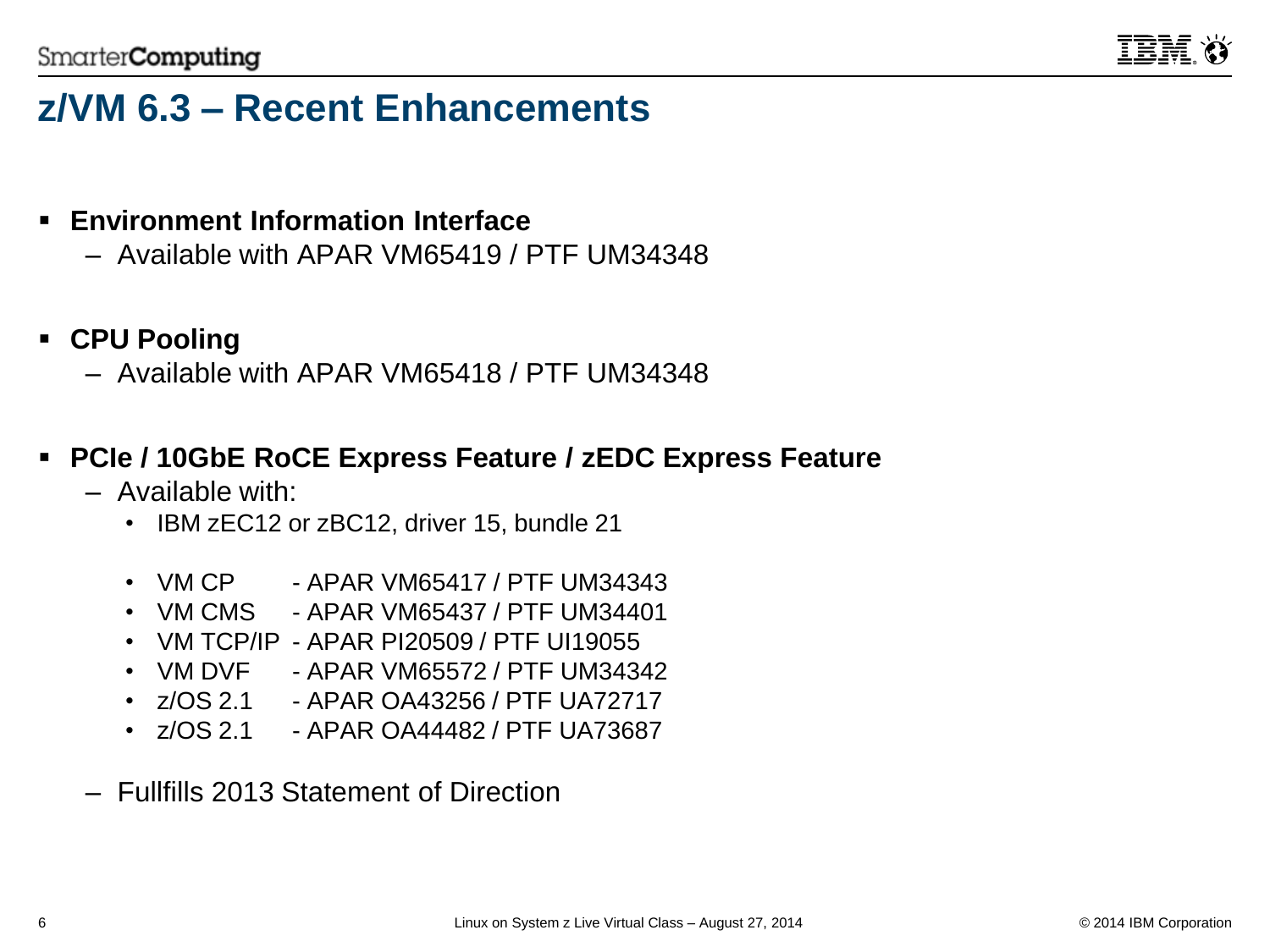

### **Environment Information Interface**

- New programming interface allows guests to capture execution environment
	- Configuration and Capacity information
	- Various Levels:
		- Machine, logical partition, hypervisor, virtual machine, CPU pools

- New problem state instruction STore HYpervisor Information (STHYI)
	- Supported by z/VM 6.3
	- Tolerated by z/VM 6.2 ("function not supported")

- Used by IBM License Metric Tool (ILMT)
	- New ILMT 9.0.1 includes the ability to track CPU pools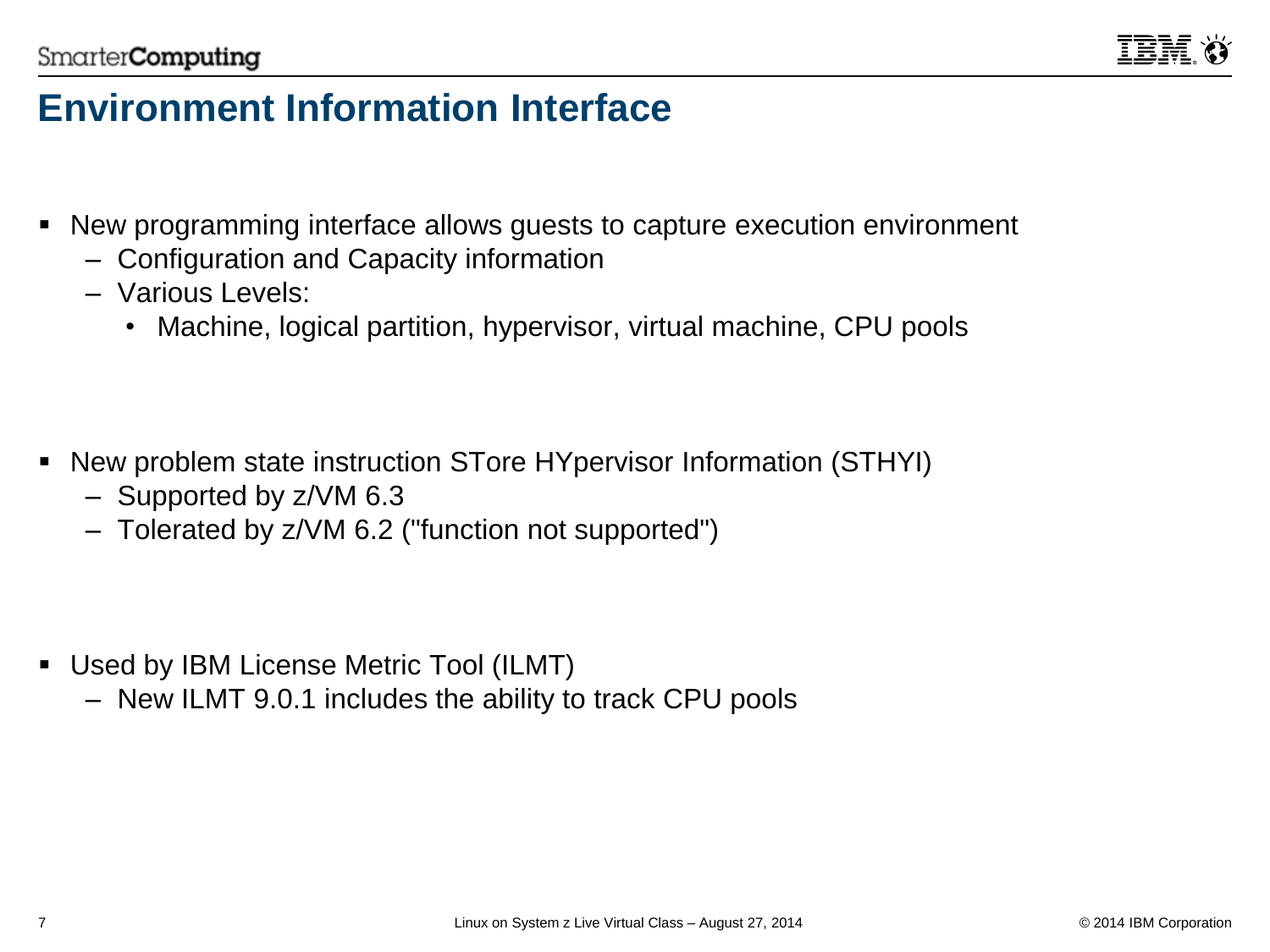

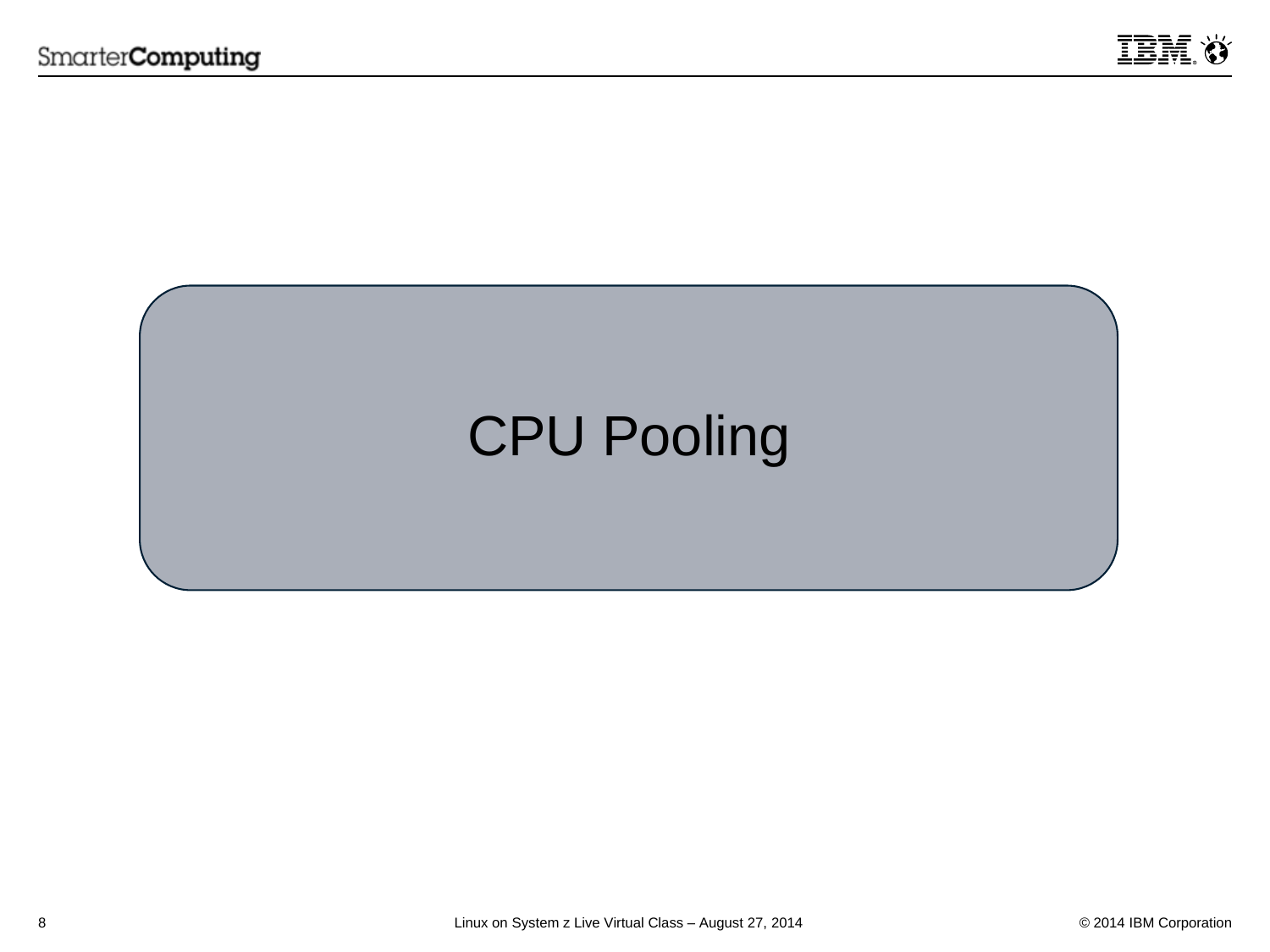

### **CPU Pooling**

- Define and limit the aggregate amount of CPU resources that a group of z/VM guests is allowed to consume
	- Allows capping of CPU utilization for a set of guests to better balance resource utilization
- Define one or more named pools in which a limit of CPU resources is set
	- No restrictions on number of pools or aggregate capacity (can overcommit)
- CPU pools coexist with individual share limits
	- More restrictive limit applies
- CPU pools in SSI clusters
	- Pool capacities are independent and enforced separately on each member
	- Live Guest Relocation
		- Destination member must have an identically named pool with same **TYPE** attribute
		- If limit is not required on destination, remove guest from pool before relocating
	- Recommend defining pools with identical names and types on all members of cluster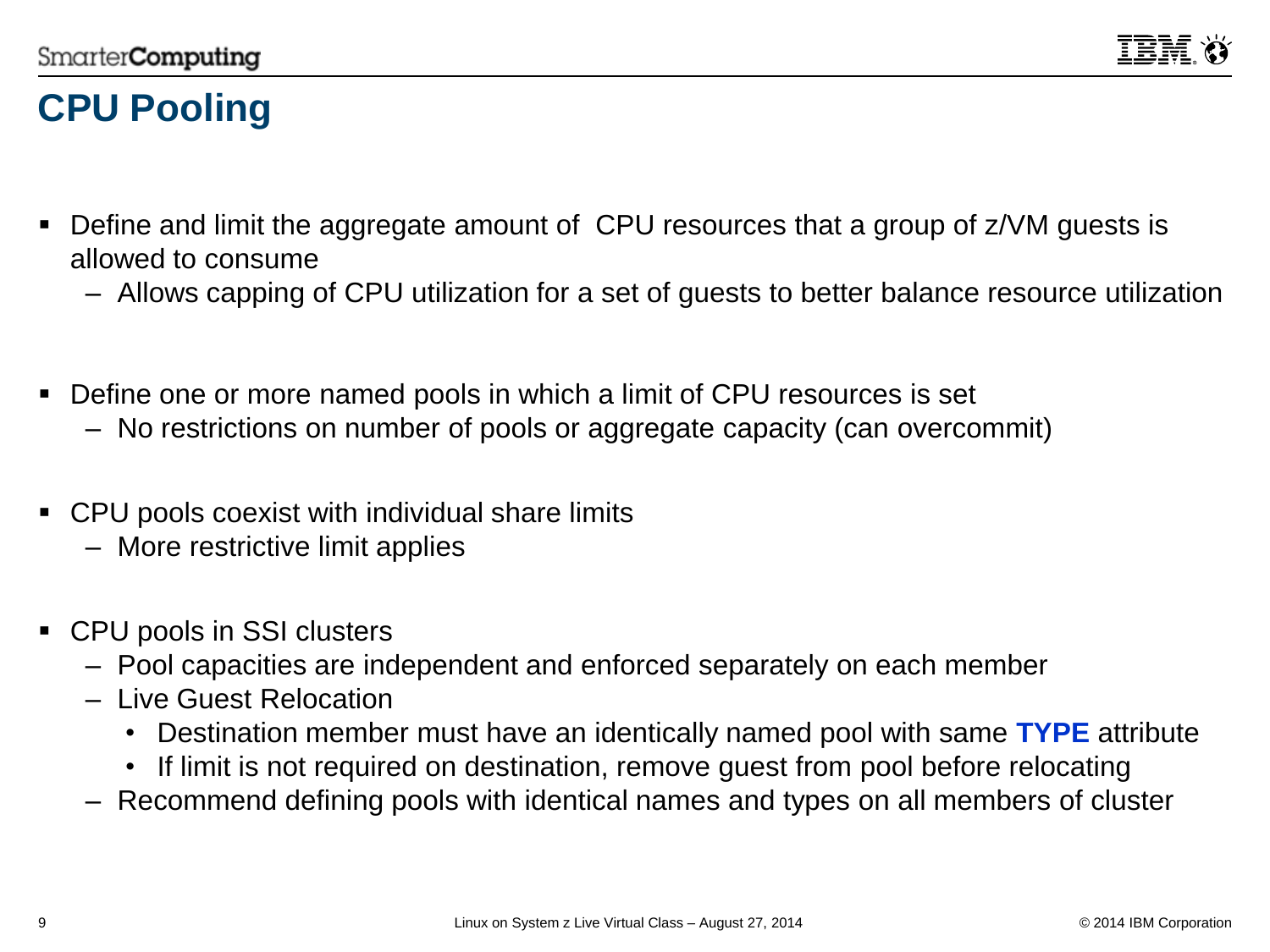

### **CPU Pooling: Use Cases**

- **Department resource requirements** 
	- Assign each department's guests to CPU pool with contracted capacity
- Grow workloads without affecting existing requirements and limits
	- Add New Workload
	- Add Capacity
	- Combine LPARs
	- Handle fractional workload requirements
- **Prevent resource over-consumption** 
	- Limit aggressive workloads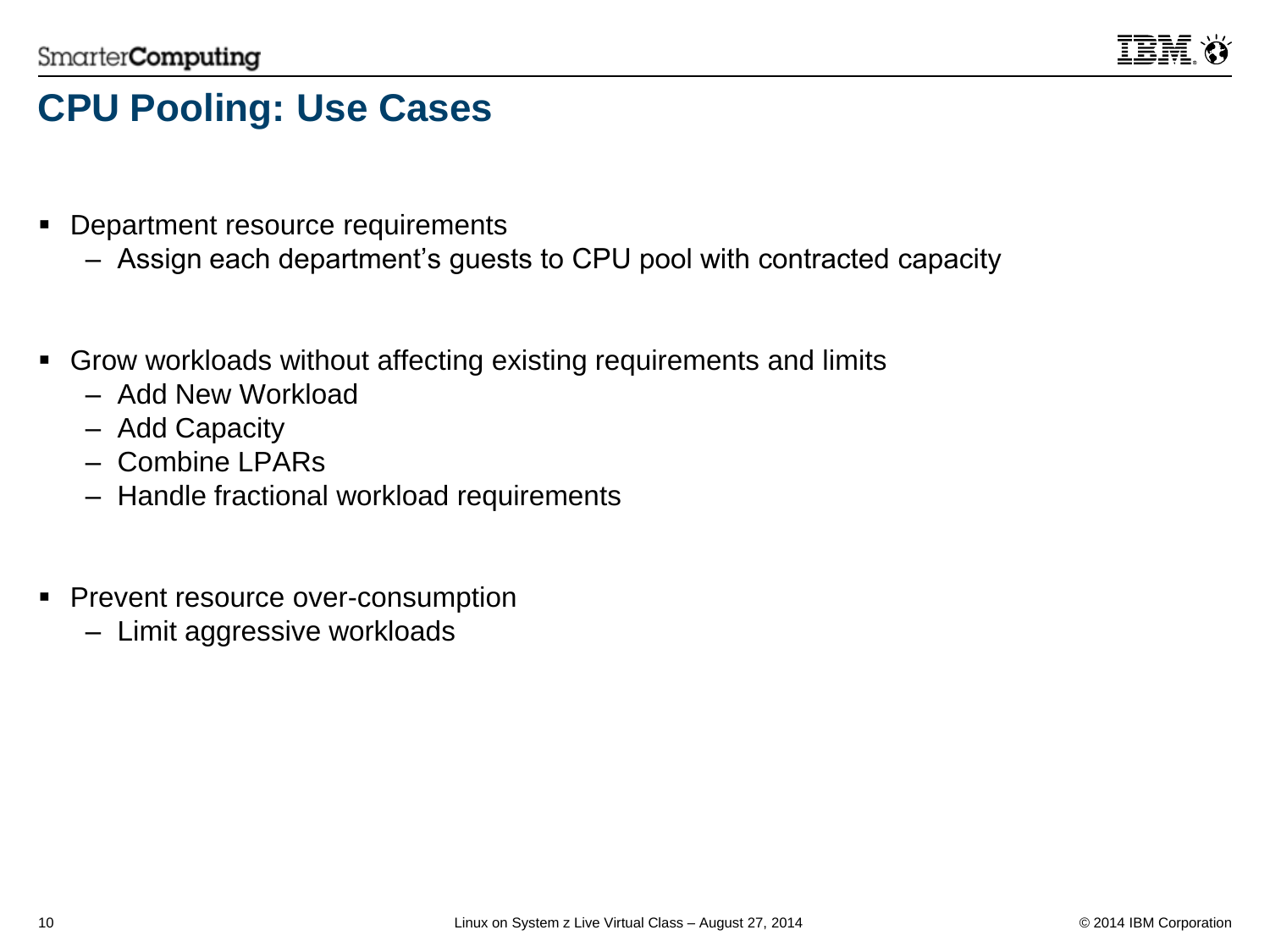

### **CPU Pooling: Defining and Managing**

- Use the **DEFINE CPUPOOL** command to define named pools
	- **LIMITHARD** % of system CPU resources
	- **CAPACITY** number of CPUs
	- Define for a particular **TYPE** of CPU (**CP** or **IFL**)
- Limits can be changed with the **SET CPUPOOL** command
- Assign and remove guests to/from a CPU pool with the **SCHEDULE** command
- Use **QUERY CPUPOOL** to see information about the pools that are defined on your system

| query cpupool all |      |      |         |
|-------------------|------|------|---------|
| CPU pool Limit    |      | Type | Members |
| LINUXP2 8.0 CPUs  |      | IFL  |         |
| CPPOOL10 12 $%$   |      | CP   | 8       |
| LINUXP3           | 30 g | IFL  | 20      |
| LINUXP1 2.5 CPUs  |      | TFT. | 6       |

#### **query cpupool linuxp1 members**

**CPU pool Limit Type Members LINUXP1 2.5 CPUs IFL 6 The following users are members of CPU pool LINUXP1: D70LIN12 D79LIN03 D79ADM D79LIN10 D79LIN07 D79LIN04** Linux on System z Live Virtual Class – August 27, 2014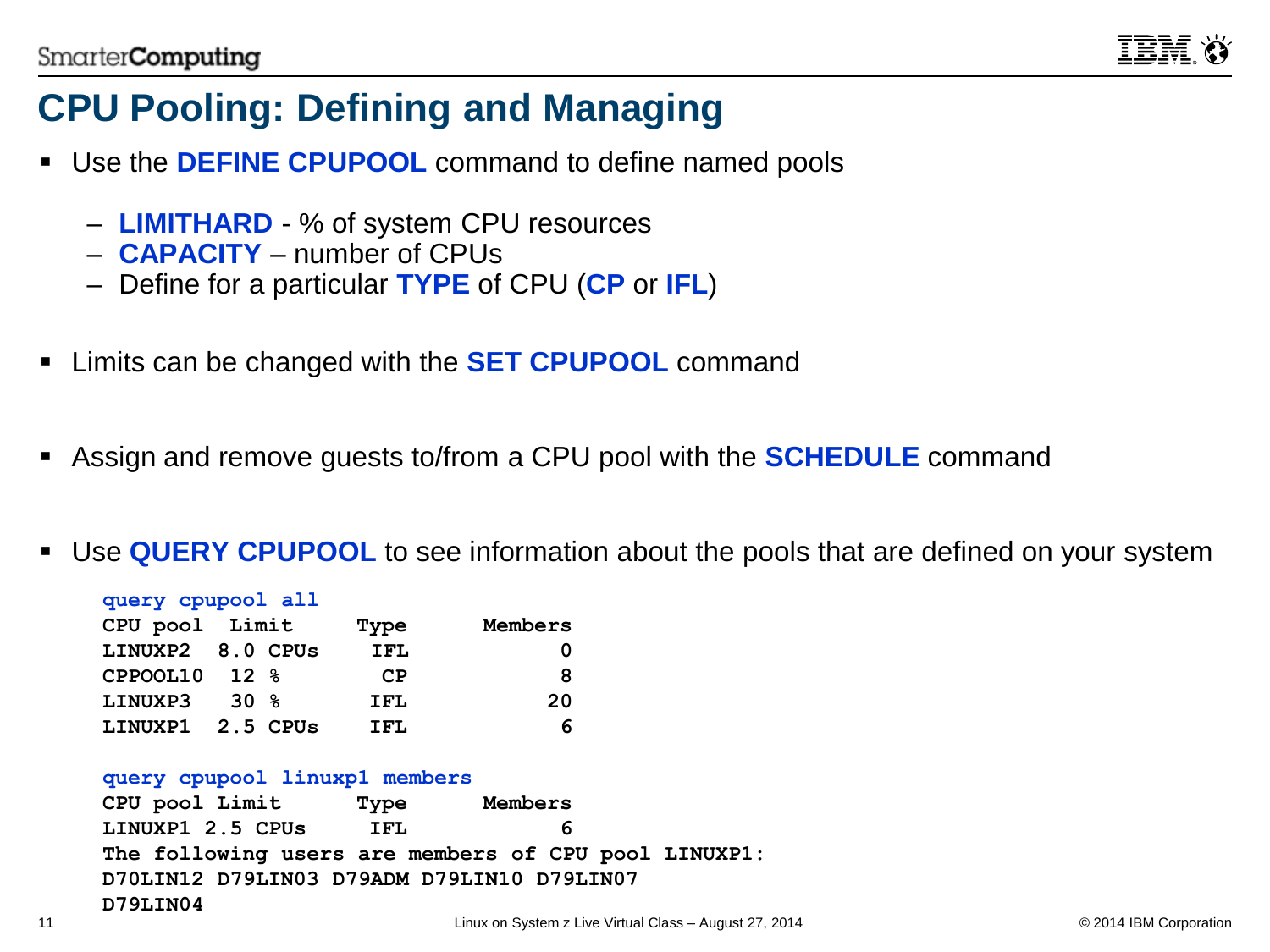

### **Add New Workload: Without CPU Pooling**

- **4 production guests for App A**
	- **May consume up to 4 engines**
- **Add 2 production guests for App B**
	- **May consume up to 2 engines**

| Guest<br>$2$ vIFL $\parallel$ | App A   App A   App A   App A | Guest Guest Guest Guest Guest<br>$2$ vIFL $2$ vIFL $2$ vIFL | App B<br>$\overline{1}$ viFL | $ $ App B<br>$\vert$ 1 vIFL |
|-------------------------------|-------------------------------|-------------------------------------------------------------|------------------------------|-----------------------------|
|                               |                               | <b>LPAR with 4 IFLs</b>                                     |                              |                             |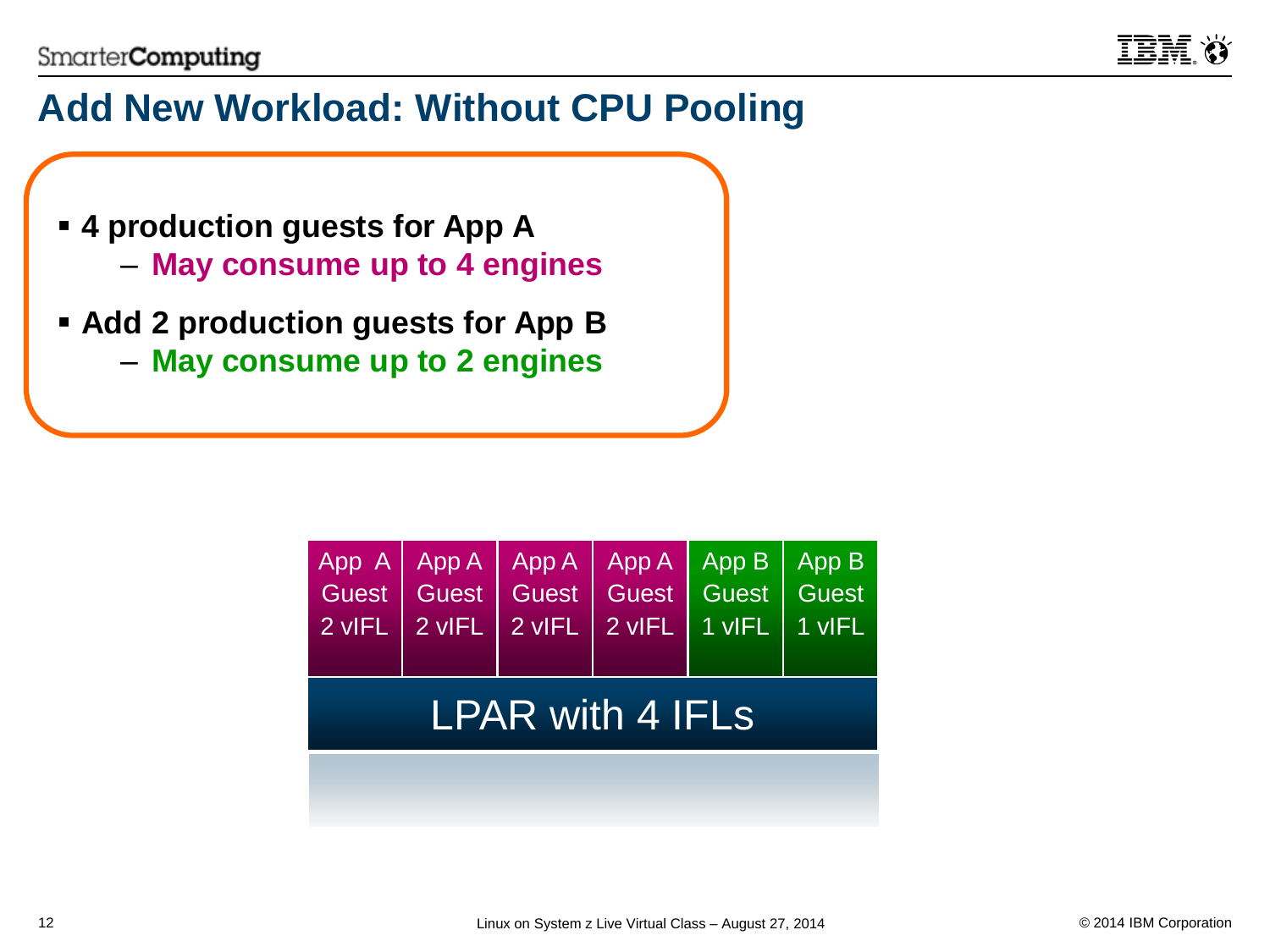

### **Add New Workload: With CPU Pooling**

- **4 production guests for App A**
	- **May consume up to 4 engines**
- **Create a 1-IFL pool**
- **Put the 2 App B production guests in the pool**
	- **App B is limited to 1 engine instead of 2**



- **Allows new workloads to be added cost effectively**
- **Encourages additional workload consolidation after initial success**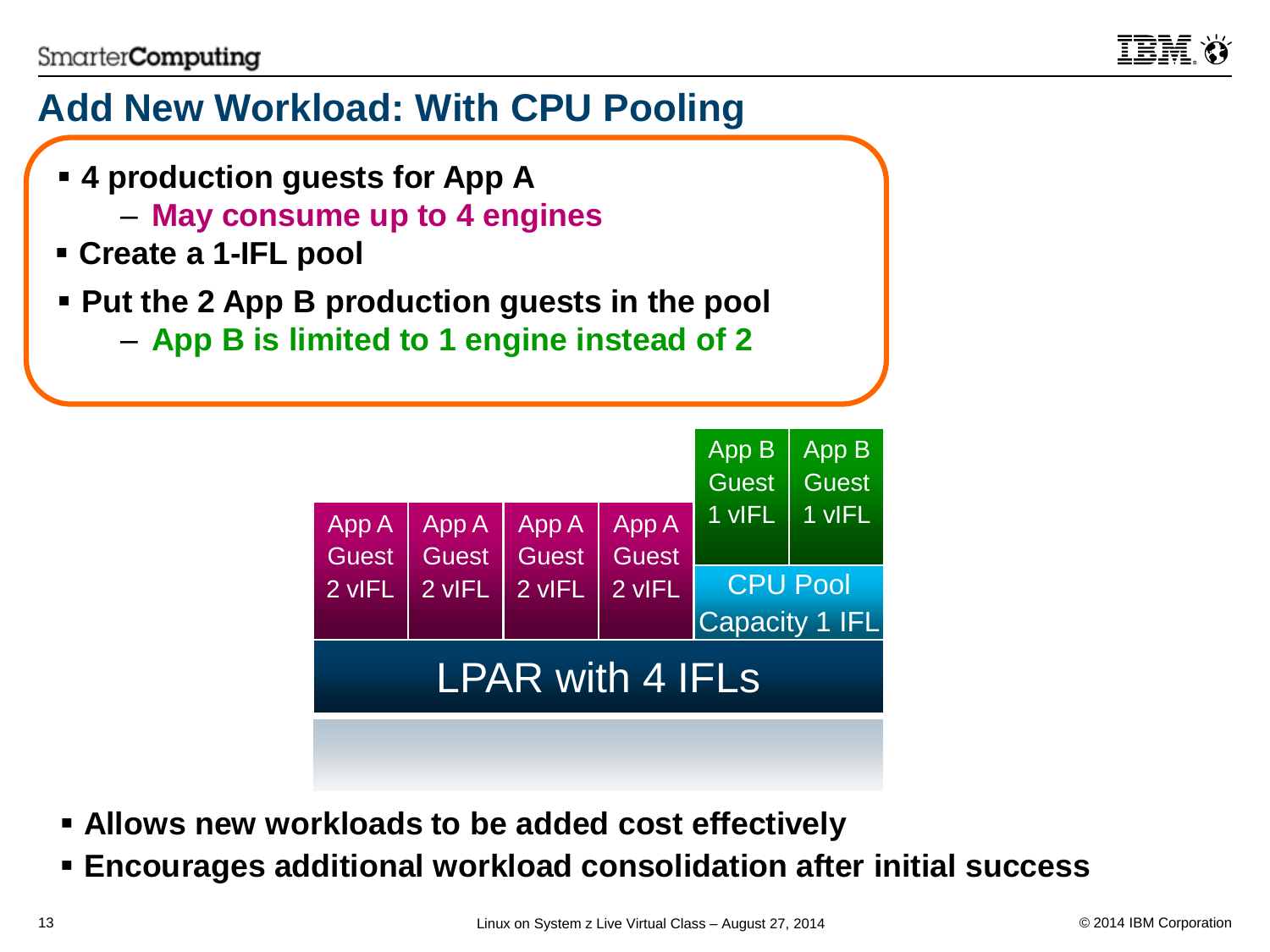

### **Add Capacity: Without CPU Pooling**

- **4 production guests for App A**
	- **May consume up to 4 engines**
- **Add another IFL to the LPAR**
	- **Limit for App A increases to 5 engines**

| App A<br>Guest<br>2 vIFL | App A<br>Guest<br>2 vIFL | App A<br>Guest<br>2 vIFL | App A<br>Guest<br>2 vIFL |  |
|--------------------------|--------------------------|--------------------------|--------------------------|--|
|                          |                          | <b>LPAR with 5 IFLS</b>  |                          |  |
|                          |                          |                          |                          |  |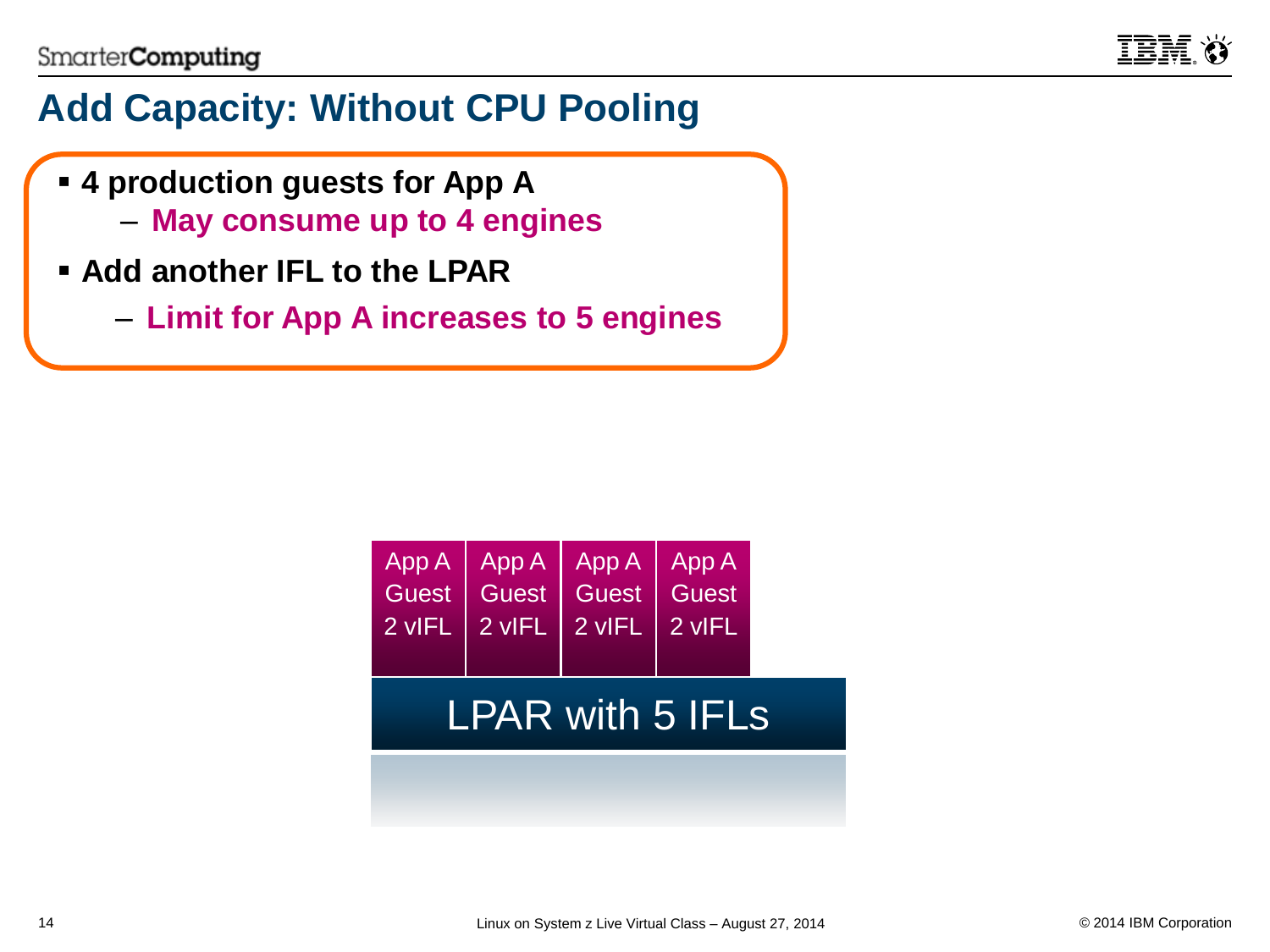

### **Add Capacity: With CPU Pooling**

- **LPAR with 4 IFLs**
- **Set up CPU Pooling for 4 IFLs** 
	- **Limits guests for App A to 4 engines**
- **Add another IFL to the LPAR**
	- **App A remains limited to 4 engines** 
		- **Allows capacity to be added for new workload without** 
			- **increasing consumption of existing workloads**

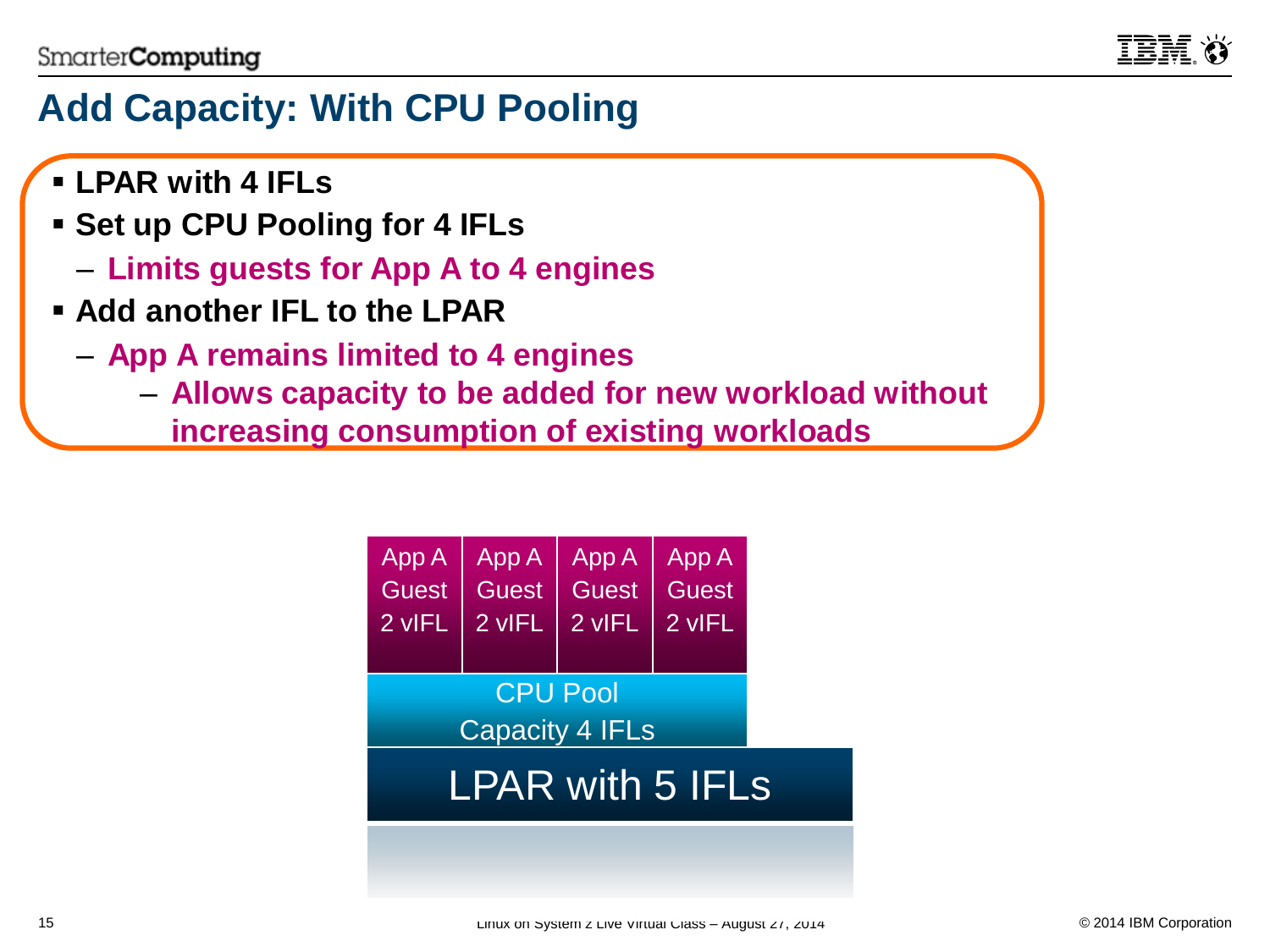

### **Combine LPARs: Without CPU Pooling**

- **LPAR with 4 IFLs and 4 production guests for App A** – **May consume up to 4 engines**
- **LPAR with 1 IFL and 2 production guests for App B**
	- **May consume up to 1 engine**
- **LPARs merge to one LPAR with 5 IFLs**
	- **Limit for App A increases to 5 engines**
	- **Limit for App B increases to 2 engines**

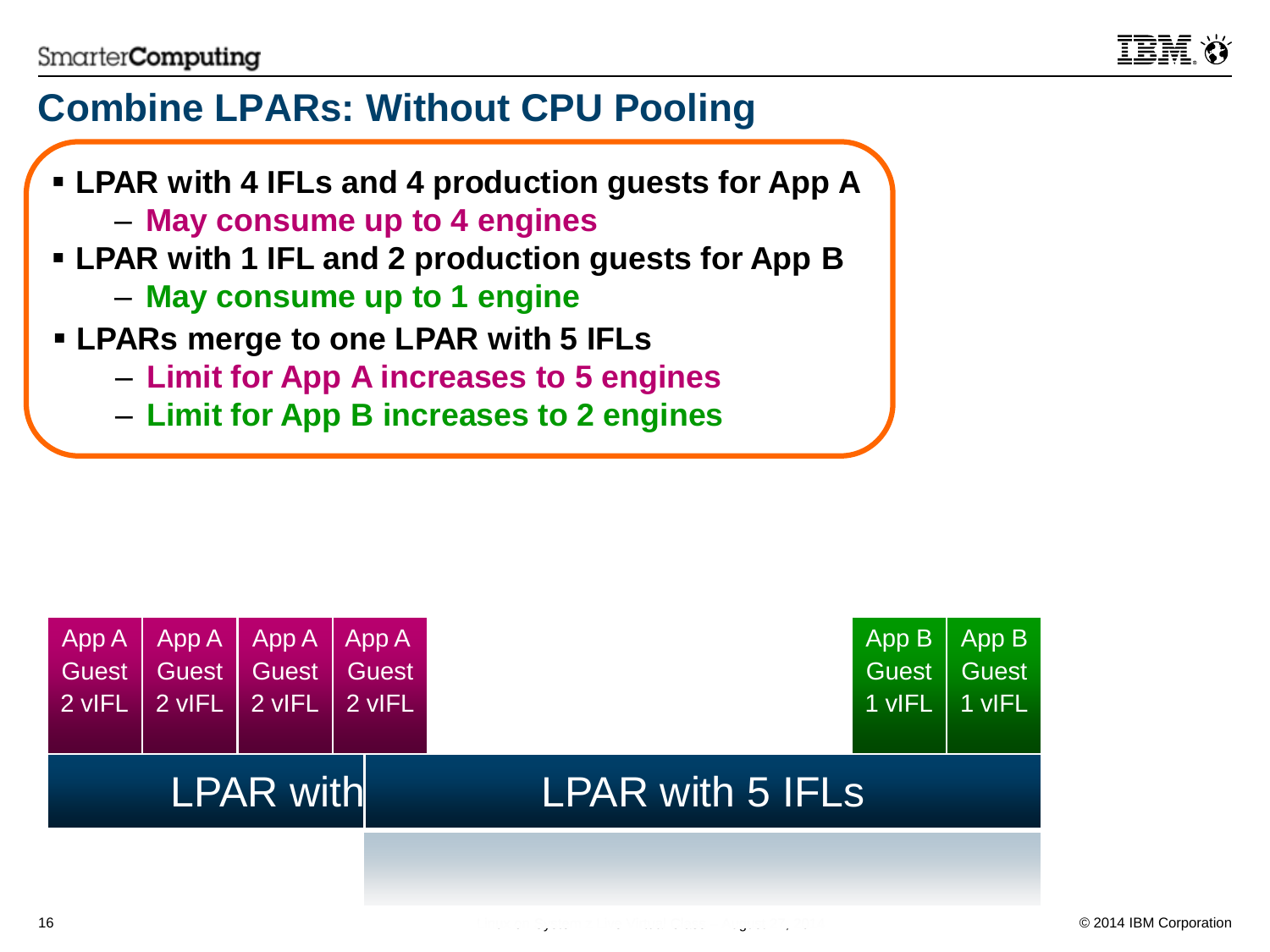

### **Combine LPARs: With CPU Pooling**

- **LPAR with 5 IFLs**
- **Create 2 Pools – one with 4 IFLs and one with 1 IFL**
- **Place the four App A guests in the 4 IFL pool and the two App B guests in the 1 IFL pool**
	- **App A remains limited to 4 engines**
	- **App B remains limited to 1 engine**



- **Avoids increase in software license requirements (and costs)**
- **Reduces z/VM system management and maintenance workload**
- **Consolidates resources (memory, paging, network) for greater efficiency**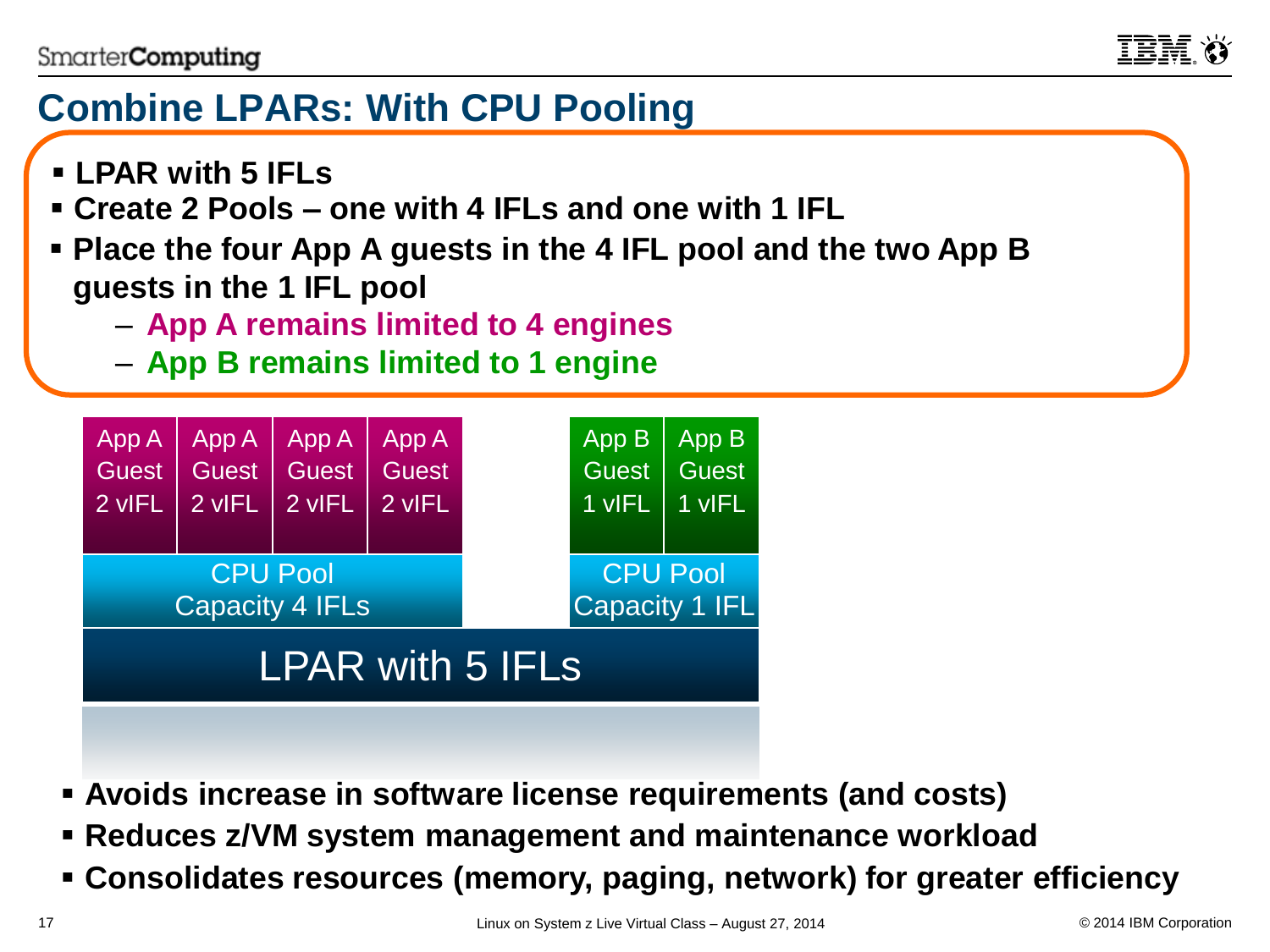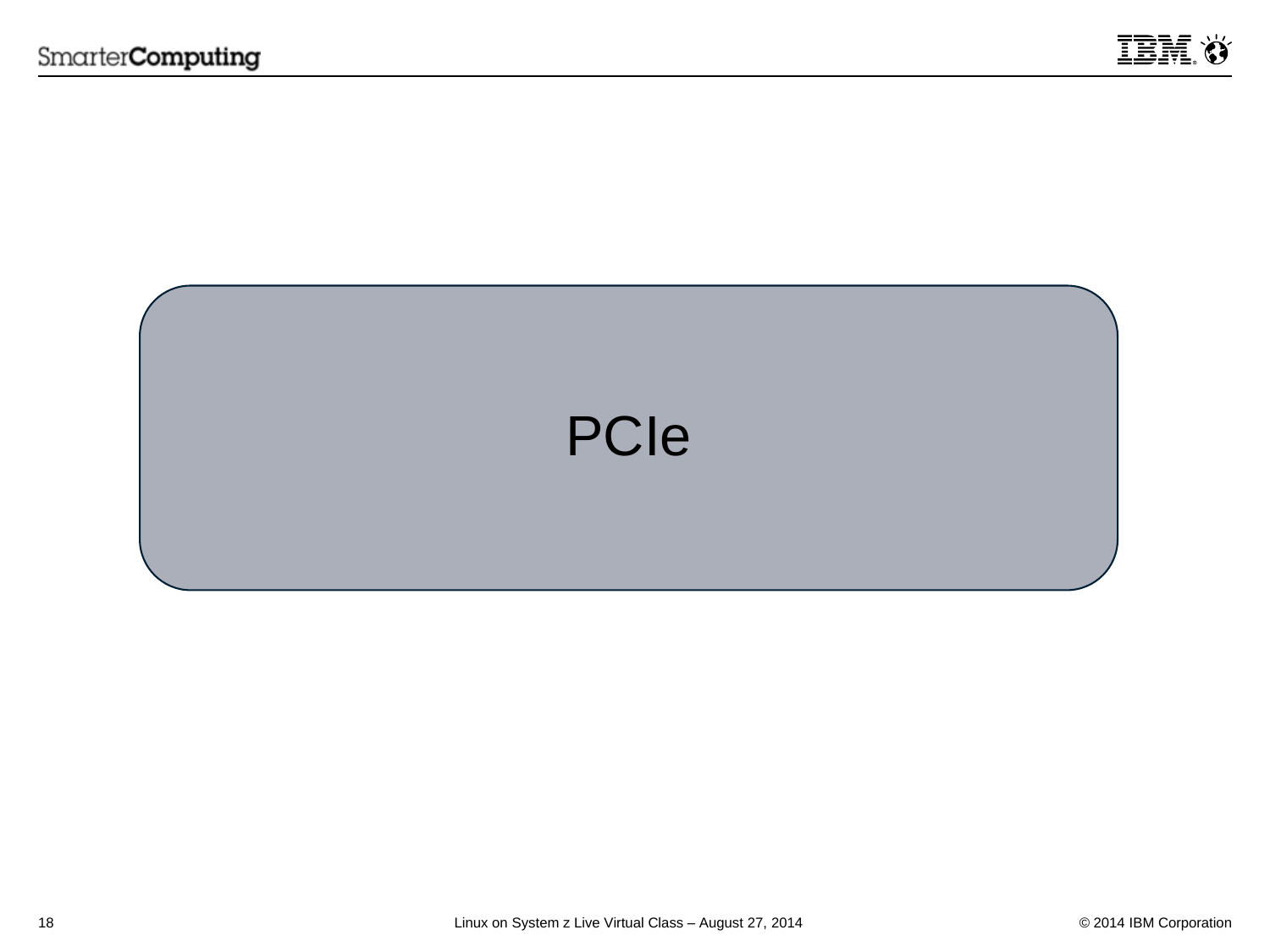

### **PCIe Support: Overview**

- Basis for support for guest exploitation of
	- 10GbE RoCE Express Feature
	- zEDC Express Feature
- Allows guests with PCIe drivers to access PCI "functions" (devices)
- PCI functions can be dedicated to a guest
	- Guest must have PCI driver supporting specific function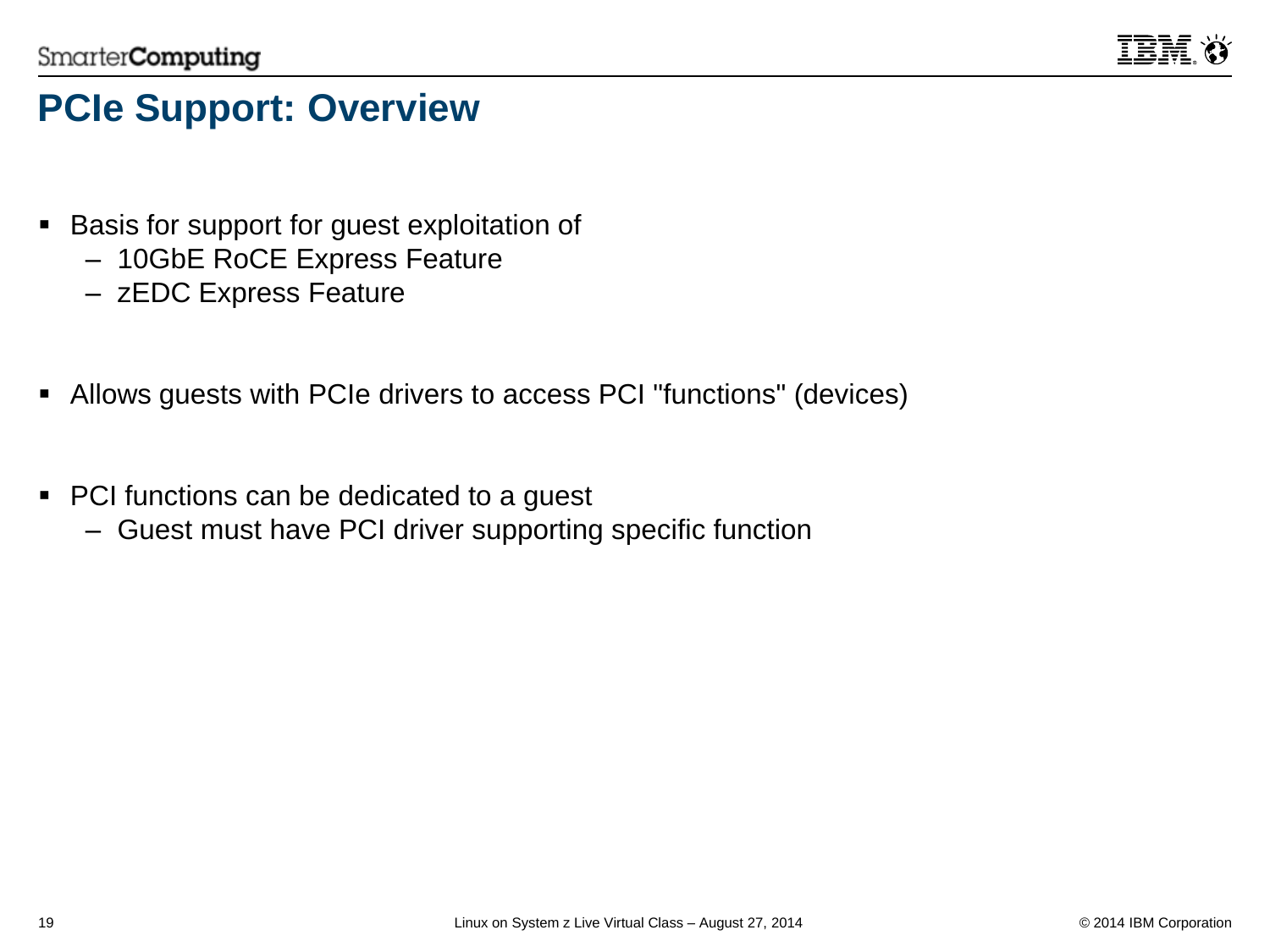

### **Defining and Managing PCI Functions**

- PCI functions are defined in the IOCP
	- May also be defined, modified, and deleted dynamically with new commands
		- **DEFINE PCIFUNCTION**
		- **MODIFY PCIFUNCTION**
		- **DELETE PCIFUNCTION**

 $\rightarrow$  Update IOCP so you don't lose your dynamic definitions

- New or enhanced commands to manage PCI functions
	- **VARY PCIFUNCTION**
	- **ATTACH** (PCIFUNCTION operand)
	- **DETACH PCIFUNCTION**
	- **QUERY PCIFUNCTION**
		- *Sample query response:*

|                           | PCIF 00000003 ATTACHED TO USER01 00000001 DISABLED 10GbE ROCE |                     |
|---------------------------|---------------------------------------------------------------|---------------------|
| <b>PCIF 00000004 FREE</b> |                                                               | DISABLED 10GbE RoCE |
|                           | PCIF 00000021 NOT CONFIGURED                                  | STANDBY 10GbE ROCE  |
|                           | PCIF 00000026 NOT CONFIGURED                                  | STANDBY 10GbE ROCE  |
| <b>PCIF 00000029 FREE</b> |                                                               | DISABLED 10GbE RoCE |
|                           | PCIF 00000032 ATTACHED TO USER02 00000032 ENABLED 10GbE ROCE  |                     |
| <b>PCIF 00000033 FREE</b> |                                                               | ERROR 10GbE ROCE    |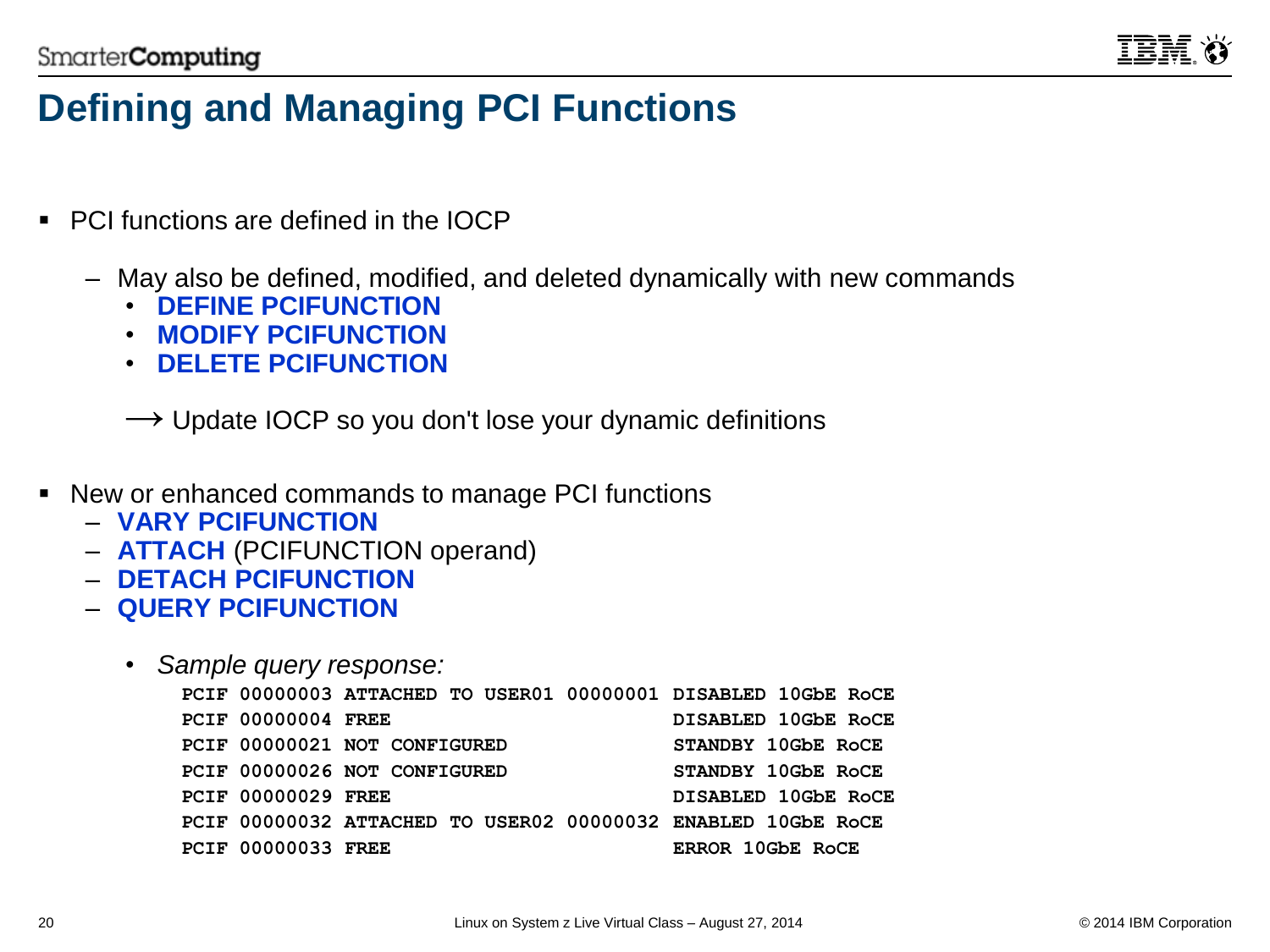

### **Enabling PCIe Support**

- Make sure you have required hardware
	- IBM zEC12 or zBC12, driver 15, bundle 21
- System configuration flie
	- Enable new **PCI** feature on **FEATURES** statement
	- Define size of **IOAT** subpool (in megabytes) on **STORAGE** statement
		- Specify warning threshold percentage for usage

**STORAGE IOAT 2 Megabytes WARN 80 Percent**

- Use **LOCKING** operand to define limits of available storage to be used by PCIe functions
	- Specify percentages to issue warning message and to fail lock request

**STORAGE LOCKING WARN 50 Percent FAIL 80 Percent**

- **QUERY FRAMES** shows **IOAT** and **LOCKING** settings and usage
- Review "Using PCIe Functions for z/VM Guests"
	- Chapter 16 (new) in CP Planning and Administration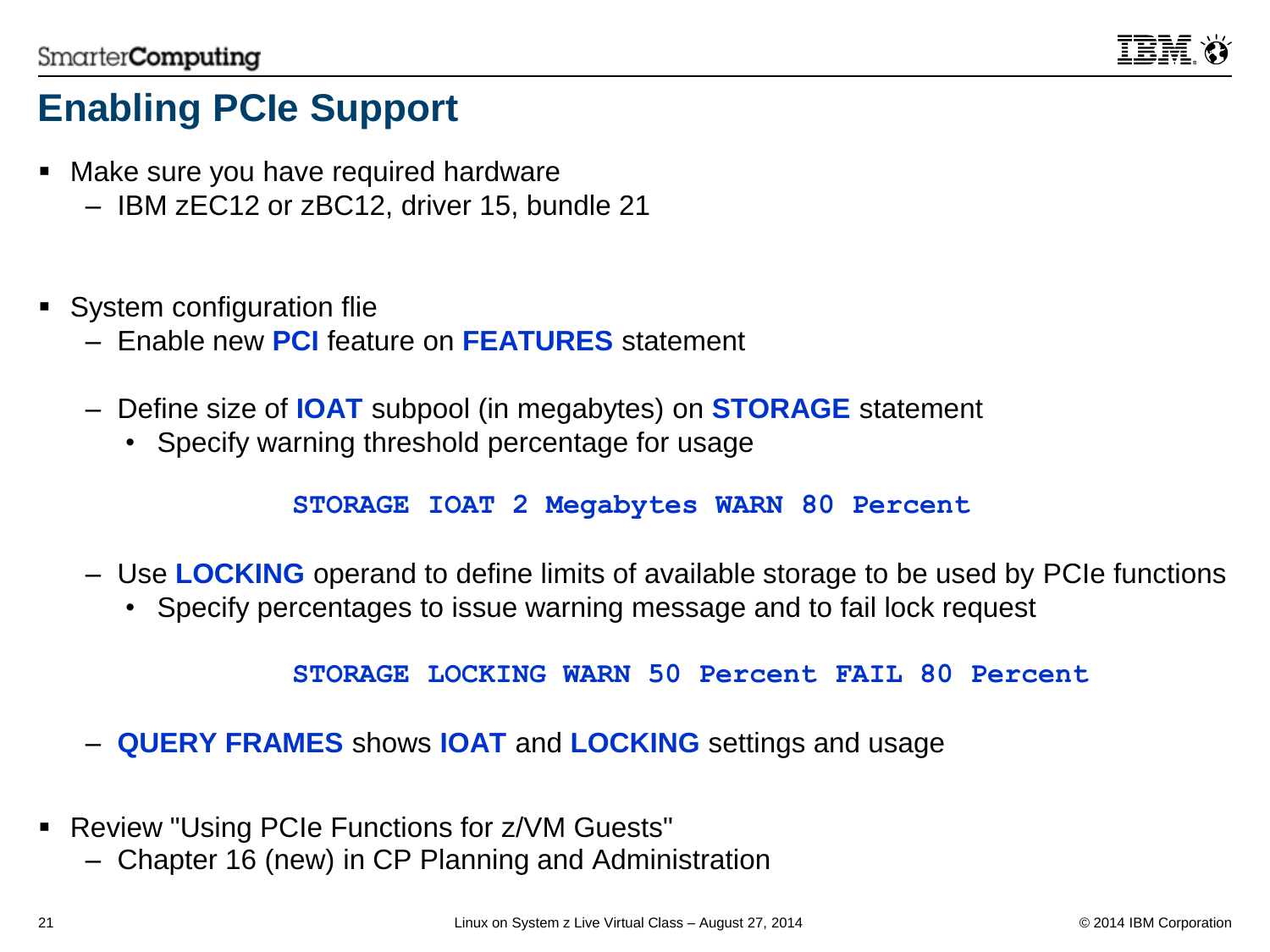## Scalability – Large Memory Support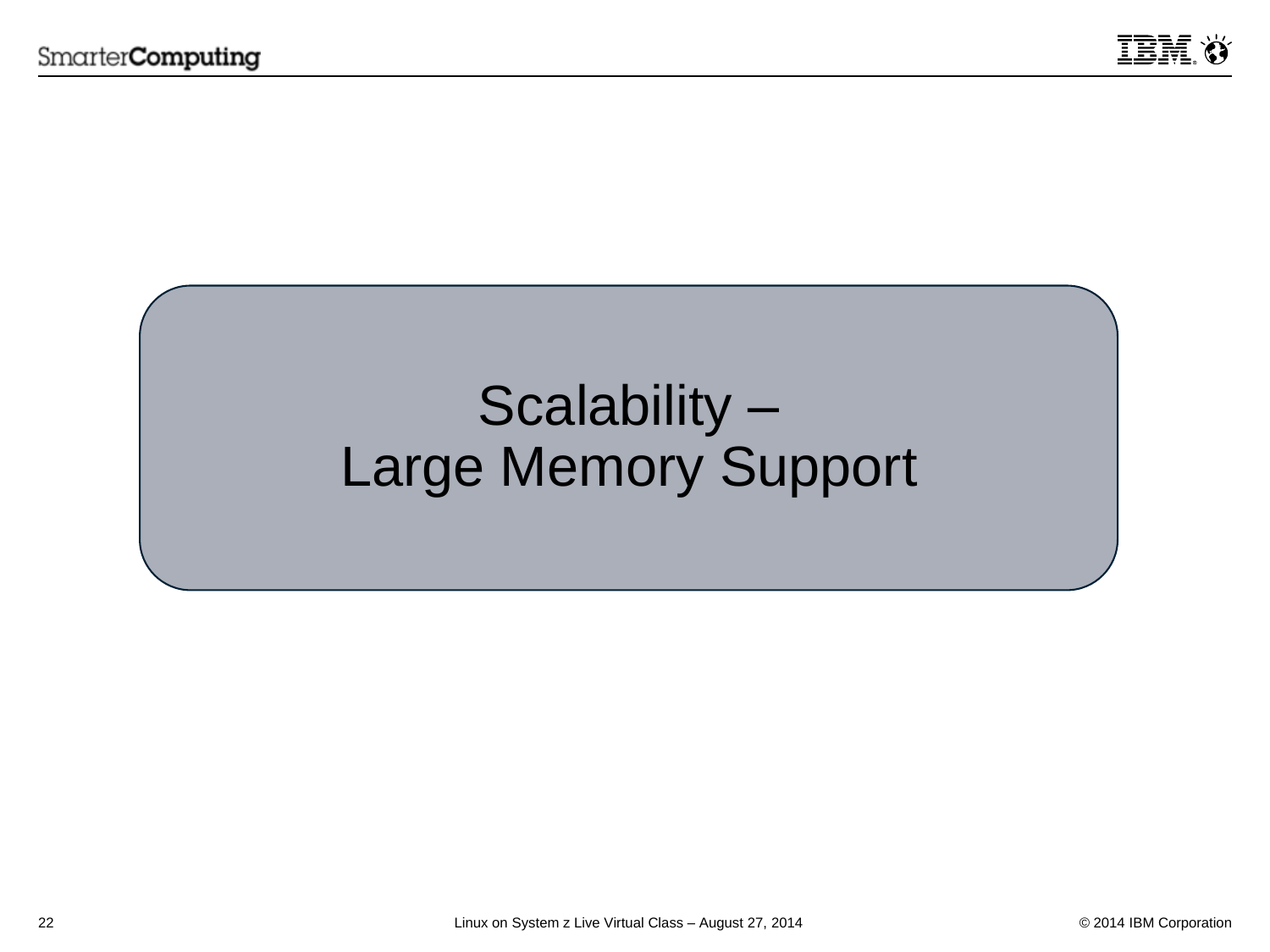

### **Large Memory Support**

- Support for up to **1TB** of real memory (increased from 256GB)
	- Proportionately increases total virtual memory
	- Individual virtual machine limit of **1TB** is unchanged
- Improved efficiency of memory over-commitment
	- Better performance for large virtual machines
	- More virtual machines can be run on a single z/VM image (depending on workload)
- Paging DASD utilization and requirements have changed
	- No longer need to double the paging space on DASD
	- Paging algorithm changes increase the need for a properly configured paging subsystem
- Recommend converting all Expanded Storage to Central Storage
	- Expanded Storage will be used if configured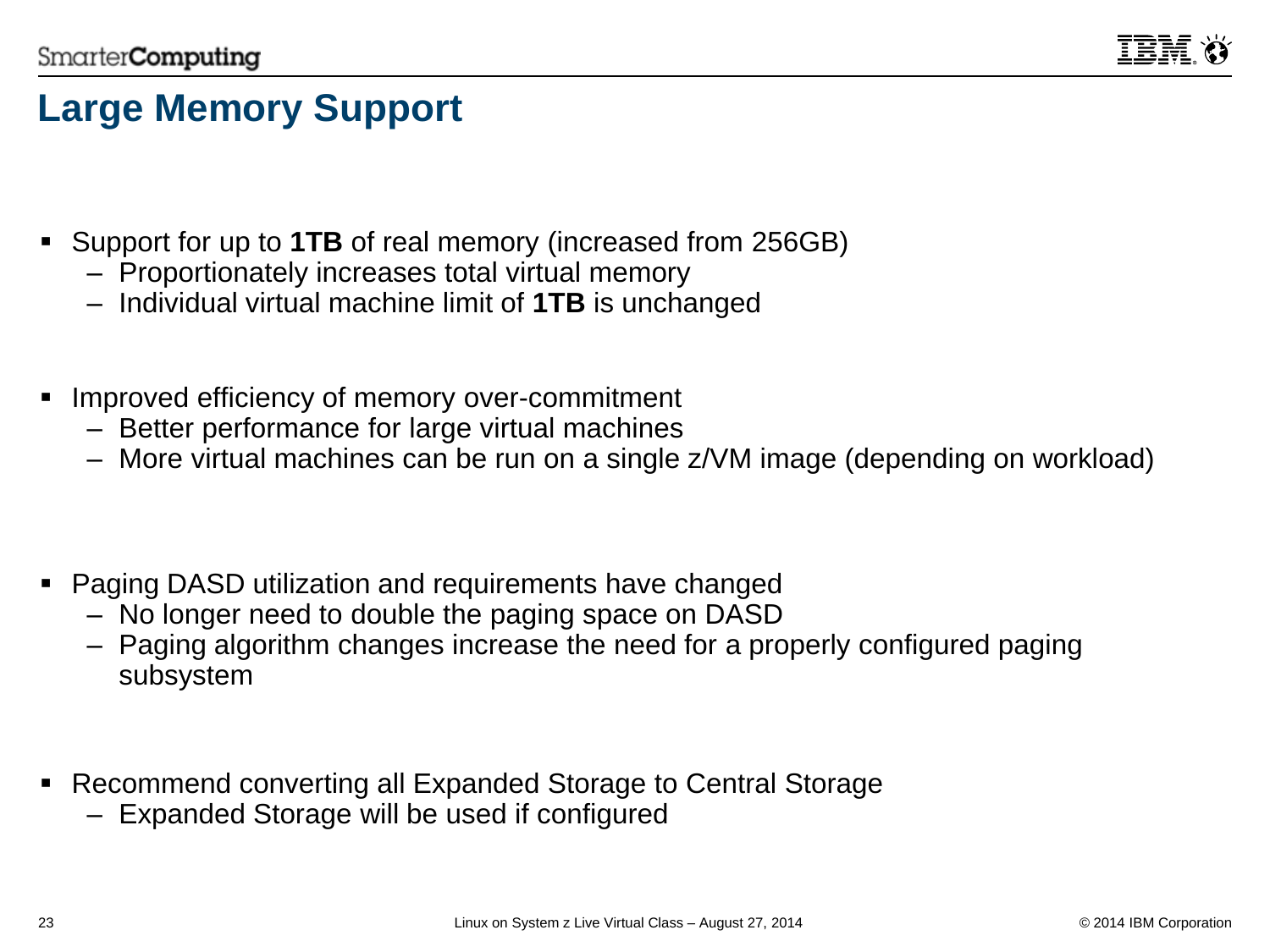

### **New Approach: New Demand Scan Design**



- **Used to:**
	- Visit according to scheduler lists
	- Take heavily at each visited guest
	- Start over at list tops every pass
	- Take from private VDISKs nearly last
	- A "take" was truly a *reclaim* of a frame
- **Now:**
	- Cyclically visits the logged-on guests
	- Keeps a visit cursor so it can resume
	- Takes a little and then moves to next
	- Takes from private VDISKs much earlier
	- A "take" is now just a push of in-use frames down toward *eventual reclaim*
- **Effects**
	- Better equalizing in the face of storage constraint
	- Better equalizing on the notion of "hot" vs. "cold" pages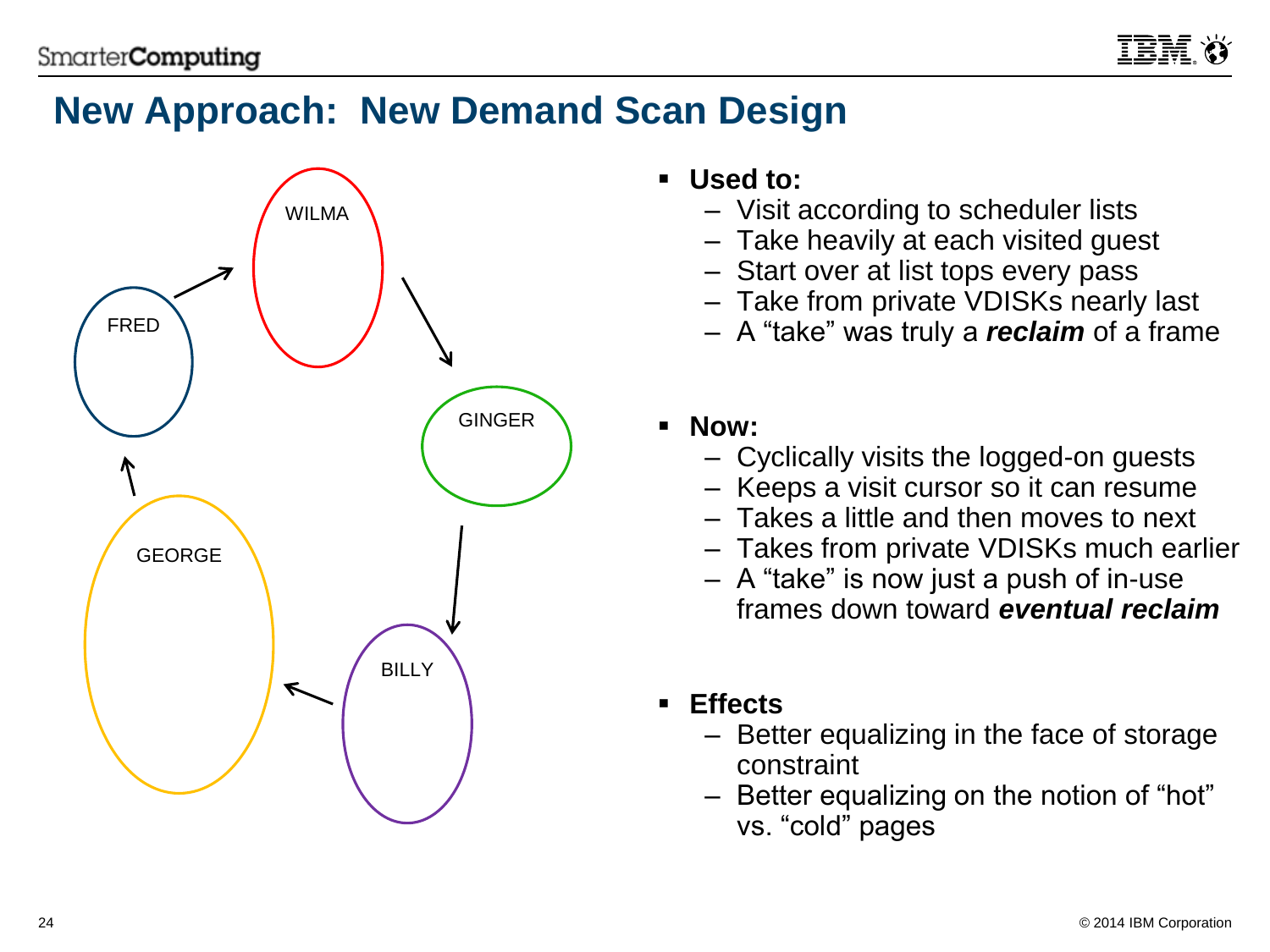### **New Approach: Trial Invalidation**



- Page table entry (PTE) contains an "invalid" bit
- What if we:
	- Keep the PTE intact but set the "invalid" bit
	- Leave the frame contents intact
	- Wait for the guest to touch the page
- A touch will cause a page fault, but...
- On a fault, there is nothing really to do except:
	- Clear the "invalid" bit
	- Move the frame to the front of the frame list to show that it was recently referenced
- We call this **trial invalidation**.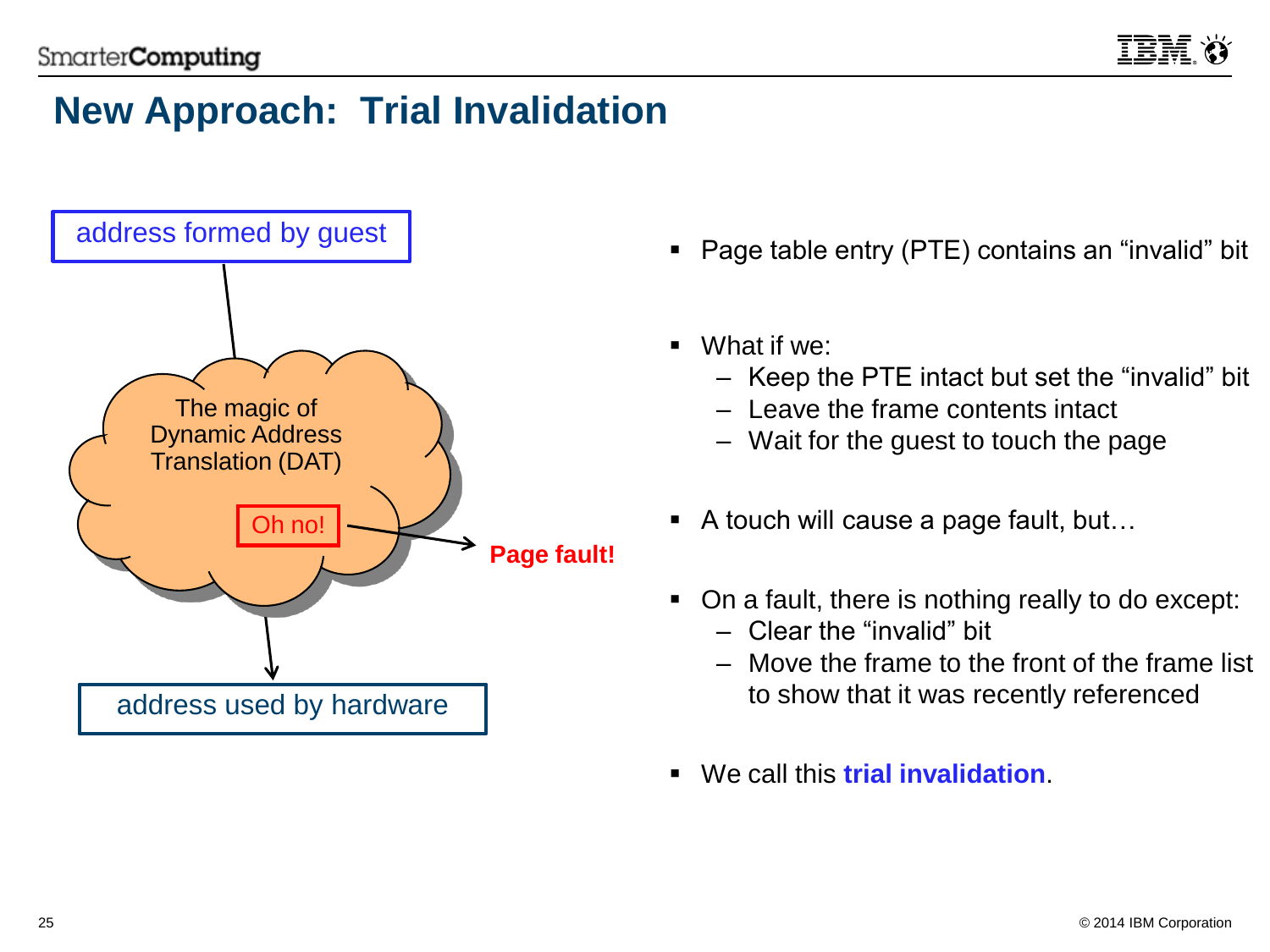IEM

### **Memory Management Algorithm Visualization**

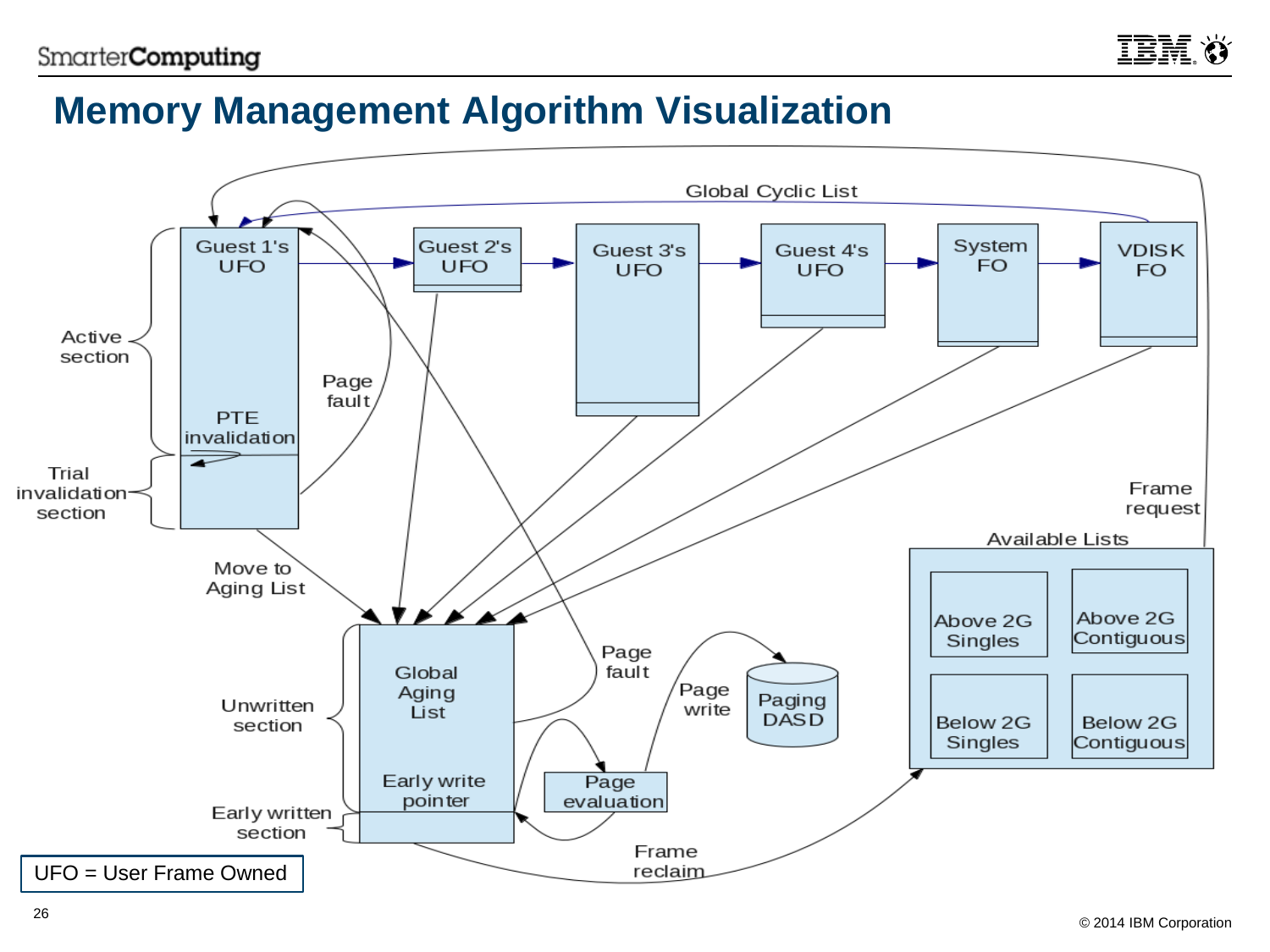

### **Large Memory Support: Reserved Storage**

- Reserved processing is improved
	- More effective at keeping specified amount of reserved storage in memory

- Pages can be now be reserved for NSS and DCSS as well as virtual machines
	- Set *after* **CP SAVESYS** or **SAVESEG** of NSS or DCSS
		- Segment does not need to be loaded in order to reserve it
		- Recommend reserving monitor segment (**MONDCSS**)

- **Reserved settings do not survive IPL** 
	- Recommend automating during system startup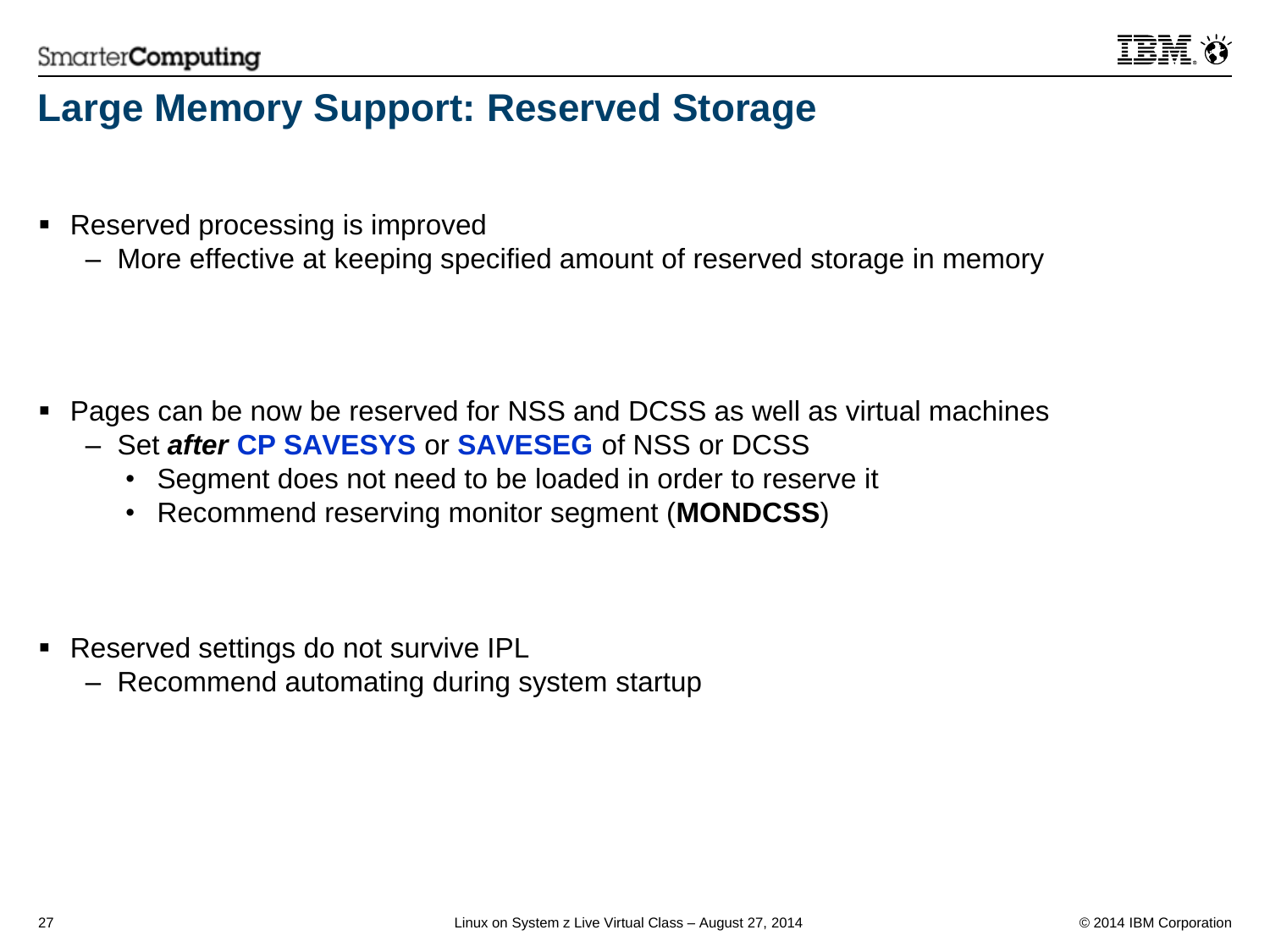

### **Large Memory Support: Reorder**

- Reorder processing has been removed
	- Could cause "stalling" of large virtual machines
	- No longer required with new paging algorithms

- Reorder commands remain for compatibility but have no impact
	- **CP SET REORDER** command gives RC=6005, "not supported".
	- **CP QUERY REORDER** command says it's OFF.

**Monitor data is no longer recorded for Reorder**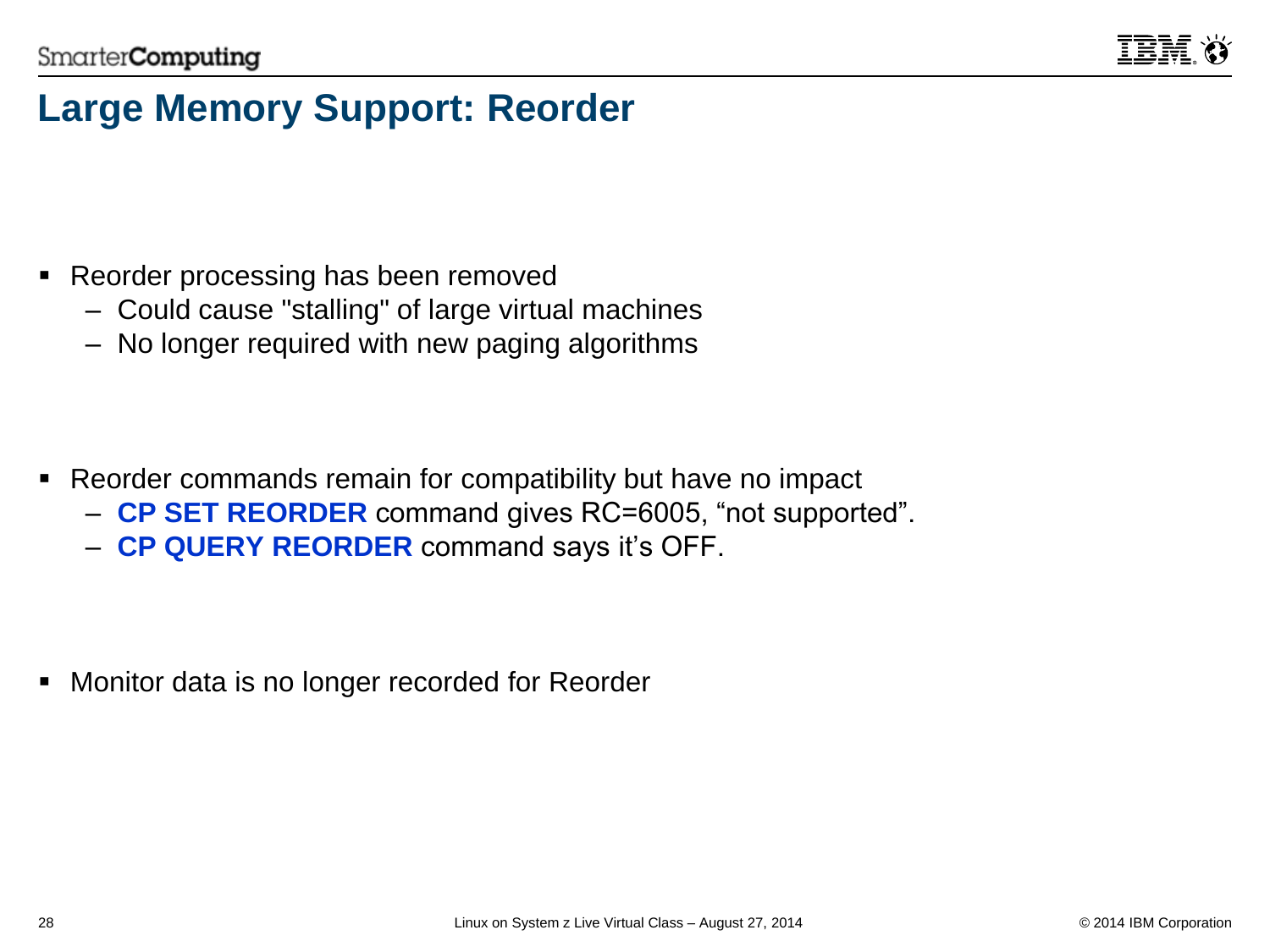

### **Large Memory Support: New and Changed Commands**

- New commands to **SET** and **QUERY AGELIST** attributes
	- Size
	- Early Writes
- Enhanced **SET RESERVED** command
	- Reserve pages for NSS and DCSS
	- Define *number of frames* or *storage size* to be reserved
	- Define maximum amount of storage that can be reserved for system
	- **QUERY RESERVED** command enhanced to show information about above
- **STORAGE** config statement enhanced to set AGELIST and maximum reserved storage
- **INDICATE** commands
	- New "instantiated" pages count where appropriate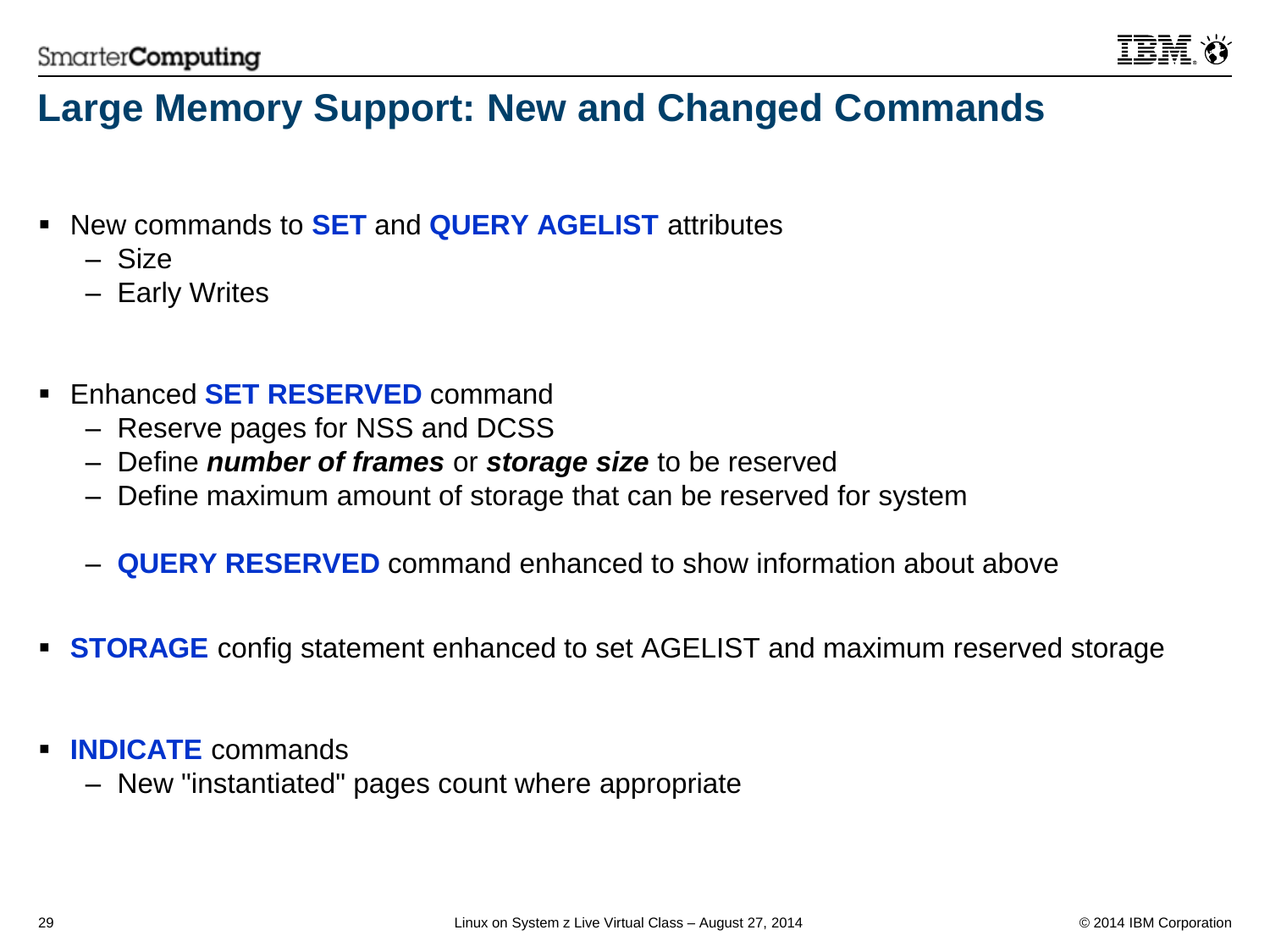

### **Large Memory Support: Planning DASD Paging Space**

- Calculate the sum of
	- Logged-on virtual machines' primary address spaces, plus…
	- Any data spaces they create, plus…
	- Any VDISKs they use, plus…
	- Total number of shared NSS or DCSS pages, … and then …
	- Multiply this sum by 1.01 to allow for PGMBKs and friends

- Add to that sum:
	- Total number of CP directory pages (reported by DIRECTXA), plus…
	- Min (10% of central, 4 GB) to allow for system-owned virtual pages

Then multiply by some safety factor (1.25?) to allow for growth or uncertainty

- Remember that your system will take a PGT004 if you run out of paging space
	- Consider using something that alerts on page space, such as Operations Manager for z/VM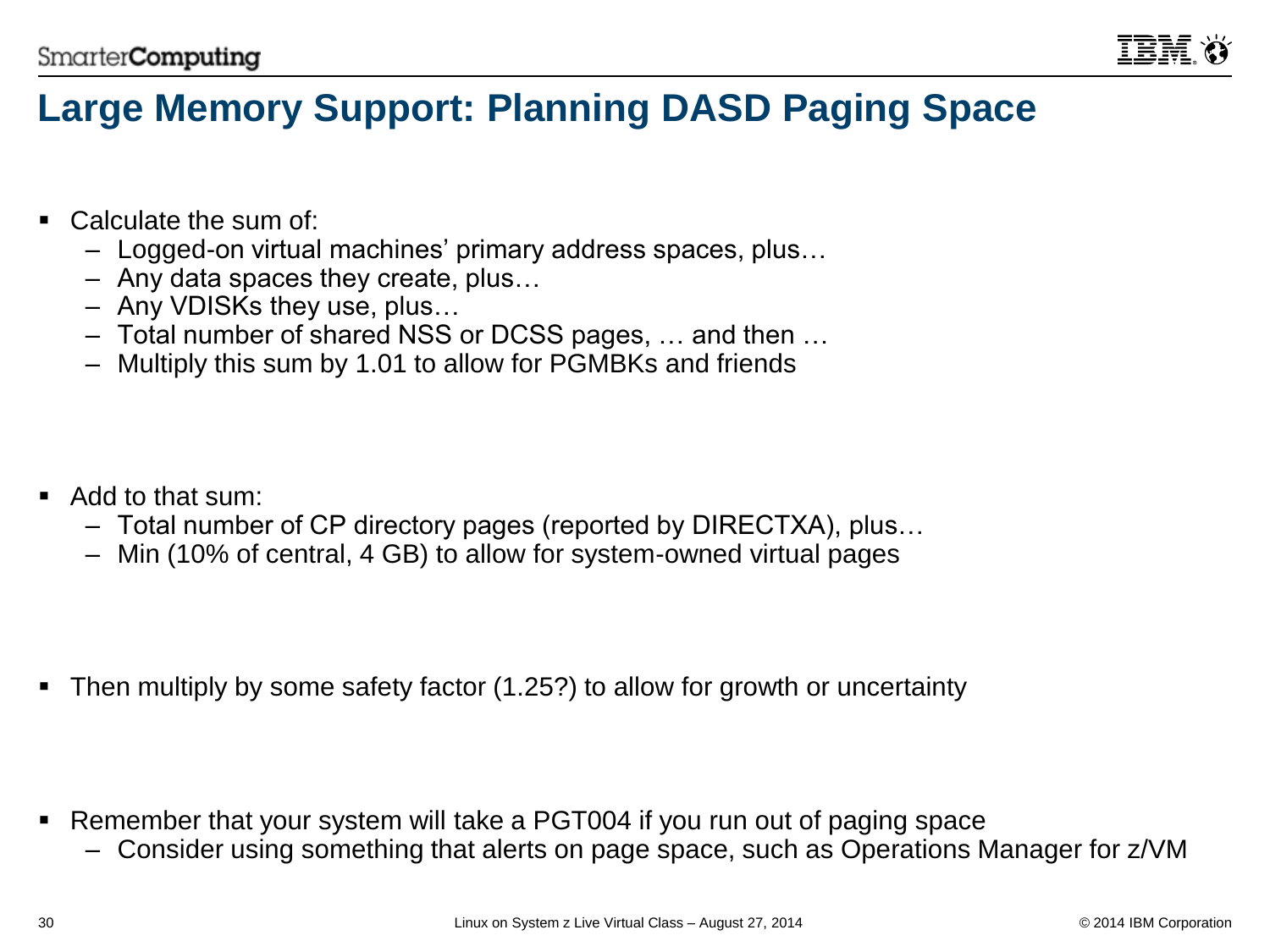

## Enhanced Dump Support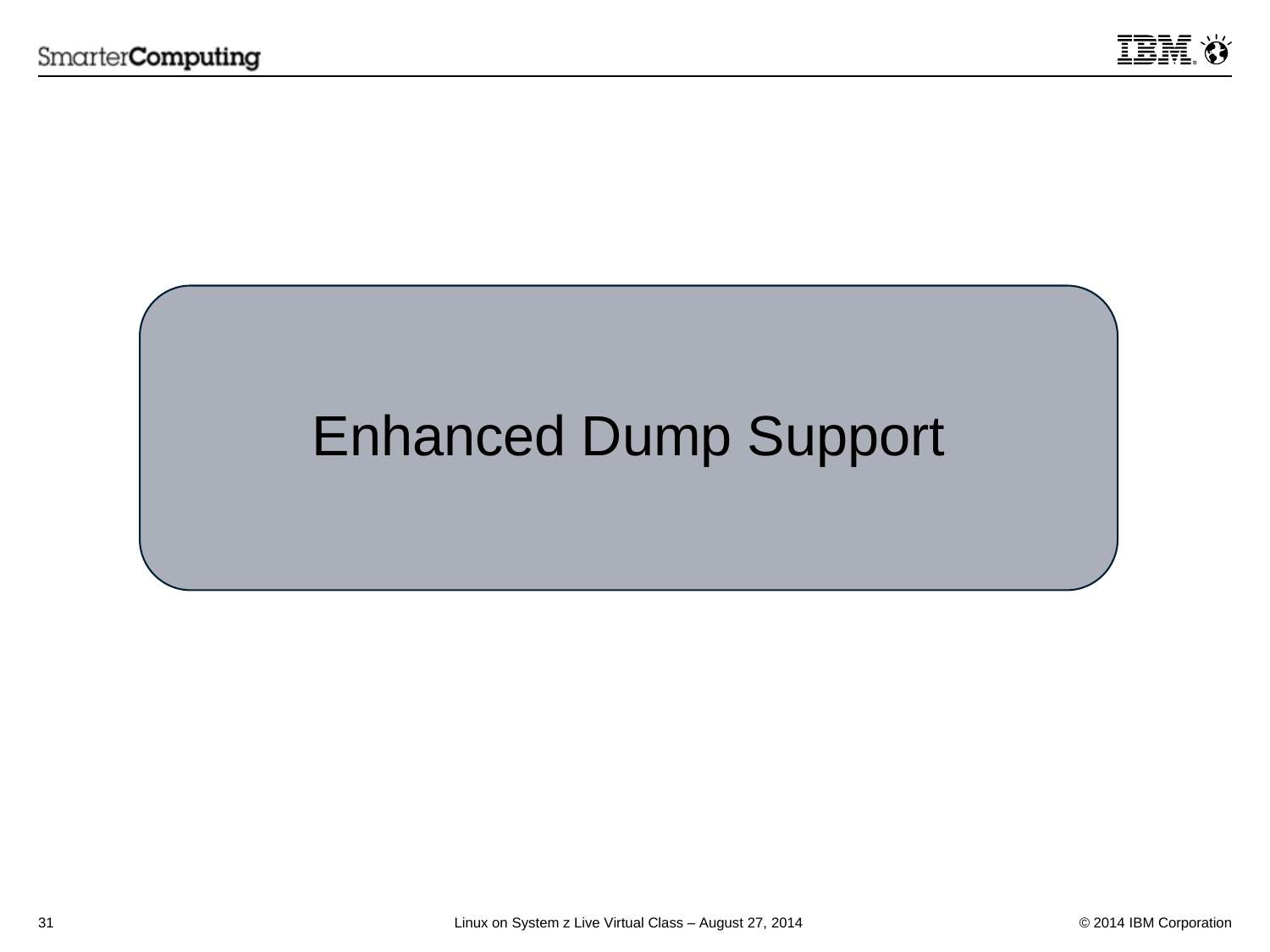

### **Enhanced Dump: Scalability**

- Create dumps of real memory configurations up to 1 TB
	- Hard abend dump
	- SNAPDUMP
	- Stand-alone dump

- Performance improvement for hard abend dumps
	- Writes multiple pages of CP Frame Table per I/O
		- CP Frame Table accounts for significant portion of the dump
		- Previously wrote one page per I/O
	- Also improves time required for SNAPDUMPs and Stand-alone dumps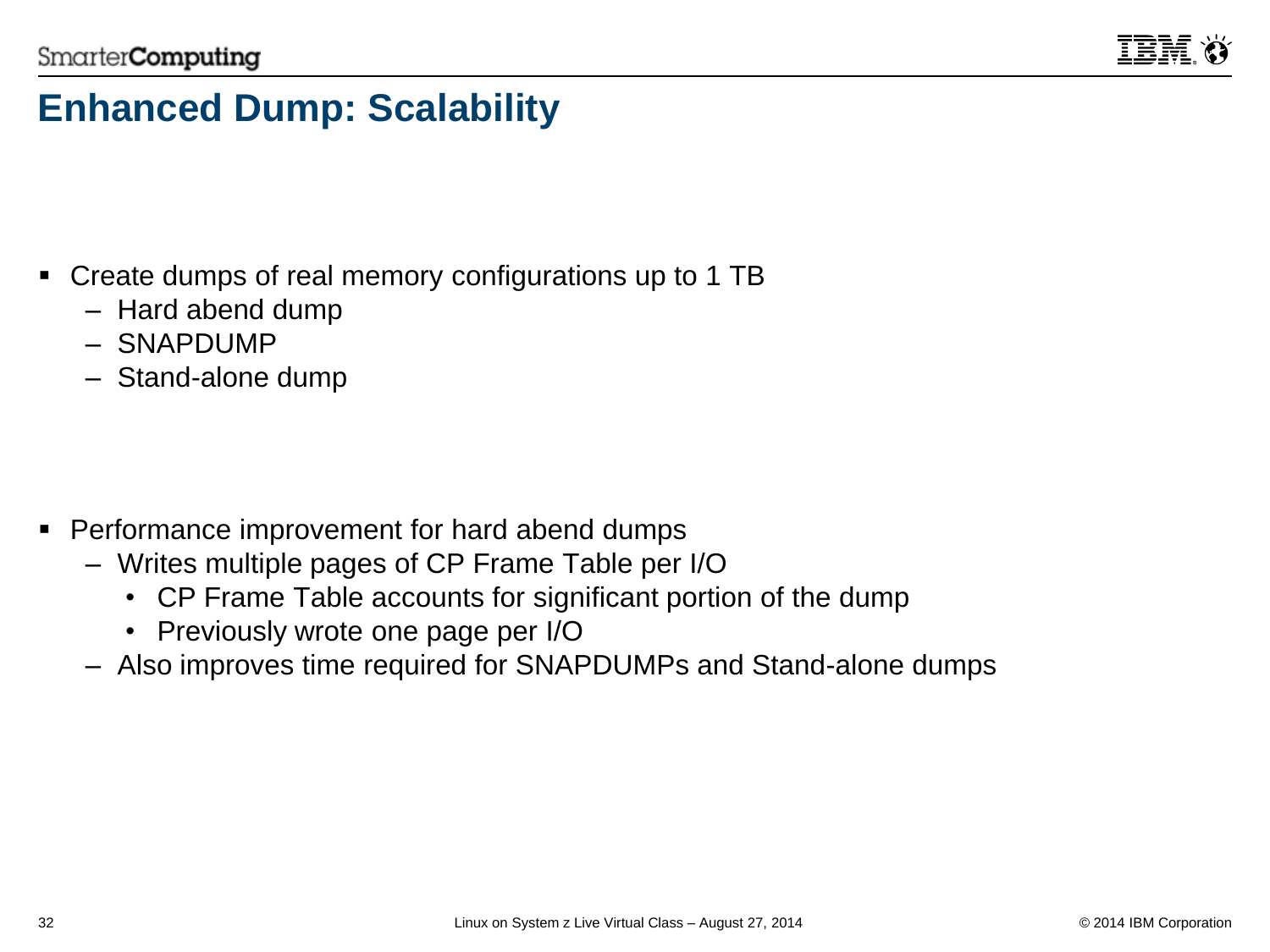

### **Enhanced Dump: Utilities**

- New Stand-Alone Dump utility
	- Dump is written to disk either ECKD or SCSI
		- Type of all dump disks must match IPL disk type
		- Dump disks for first level systems must be entire ECKD volumes or SCSI LUNs
		- Dump disks for second level systems may be minidisk "volumes"
	- Creates a CP hard abend format dump
		- Reduces space and time required for stand-alone dump
- **DUMPLD2** utility can now process stand-alone dumps written to disk
- VM Dump Tool supports increased memory size in dumps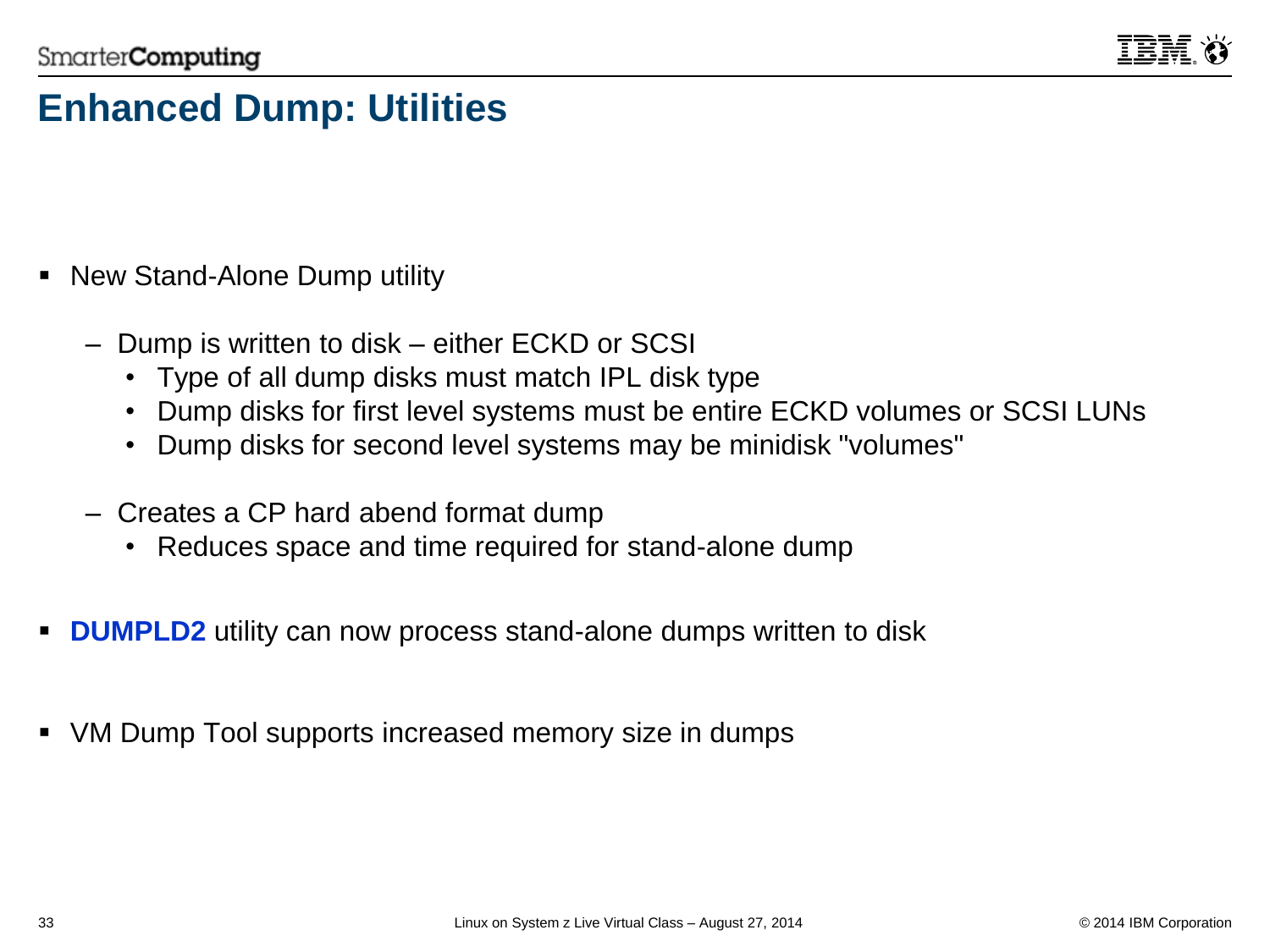

### **Enhanced Dump: Allocating Disk Space for Dumps**

- Dumps are written to disk space allocated for spool
	- Kept there until processed with DUMPLD2 (or DUMPLOAD)
- Recommend allocating enough spool space for 3 dumps
	- See "Allocating Space for CP Hard Abend Dumps" in CP Planning and Administration manual
- CPOWNED statement
	- Recommend use of **DUMP** option to reserve spool volumes for dump space only

#### **SET DUMP rdev**

- Can specify up to 32 real device numbers of CP\_Owned DASD
- Order specified is the order in which they are searched for available space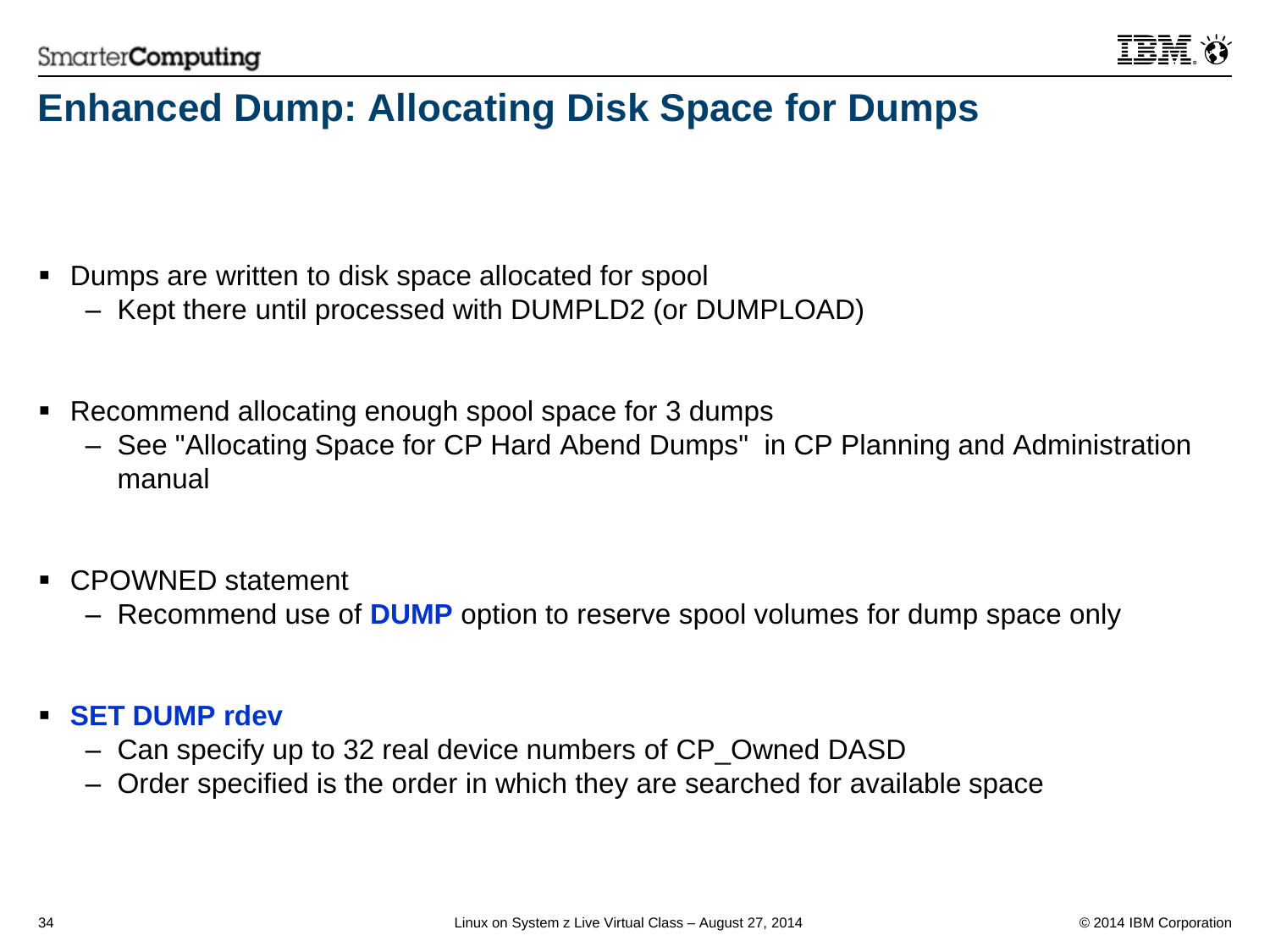

### **Enhanced Dump: New Stand-Alone Dump Utility**

#### **SDINST EXEC** (new)

- Used to create new stand-alone dump utility
- For details:
	- Chapter 12, "The Stand-Alone Dump Facility", in CP Planning and Administration manual

- APAR VM65126 required to run **SDINST** second-level on z/VM 5.4 6.2 systems
	- PTF UM33687 for z/VM 5.4
	- PTF UM33688 for z/VM 6.1
	- PTF UM33689 for z/VM 6.2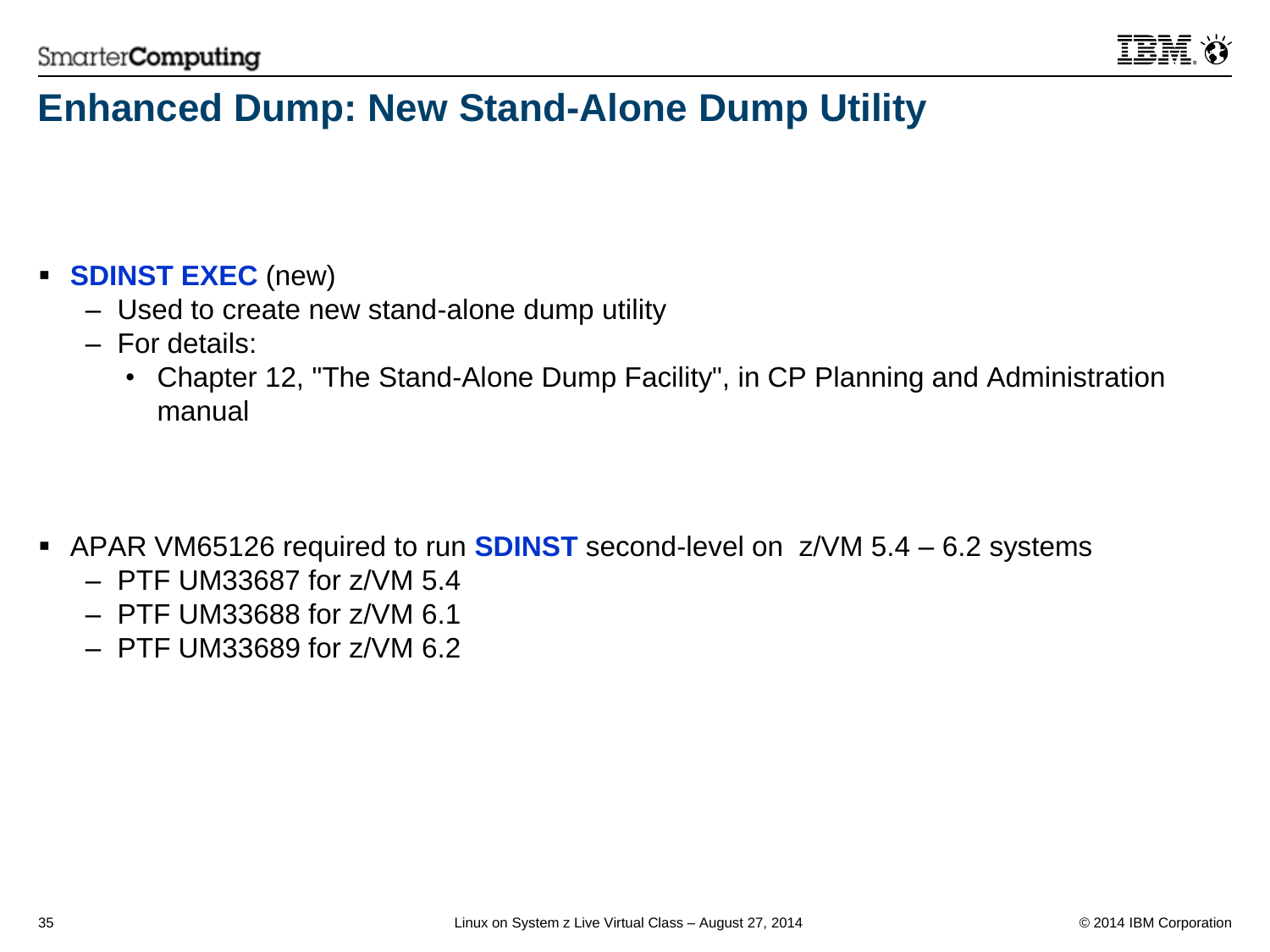

### **Enhanced Dump: What is not Changed for Large Memory Dumps**

- Old (pre-z/VM 6.3) stand-alone dump utility (HCPSADMP)
- **DUMPLOAD**
- **VMDUMP**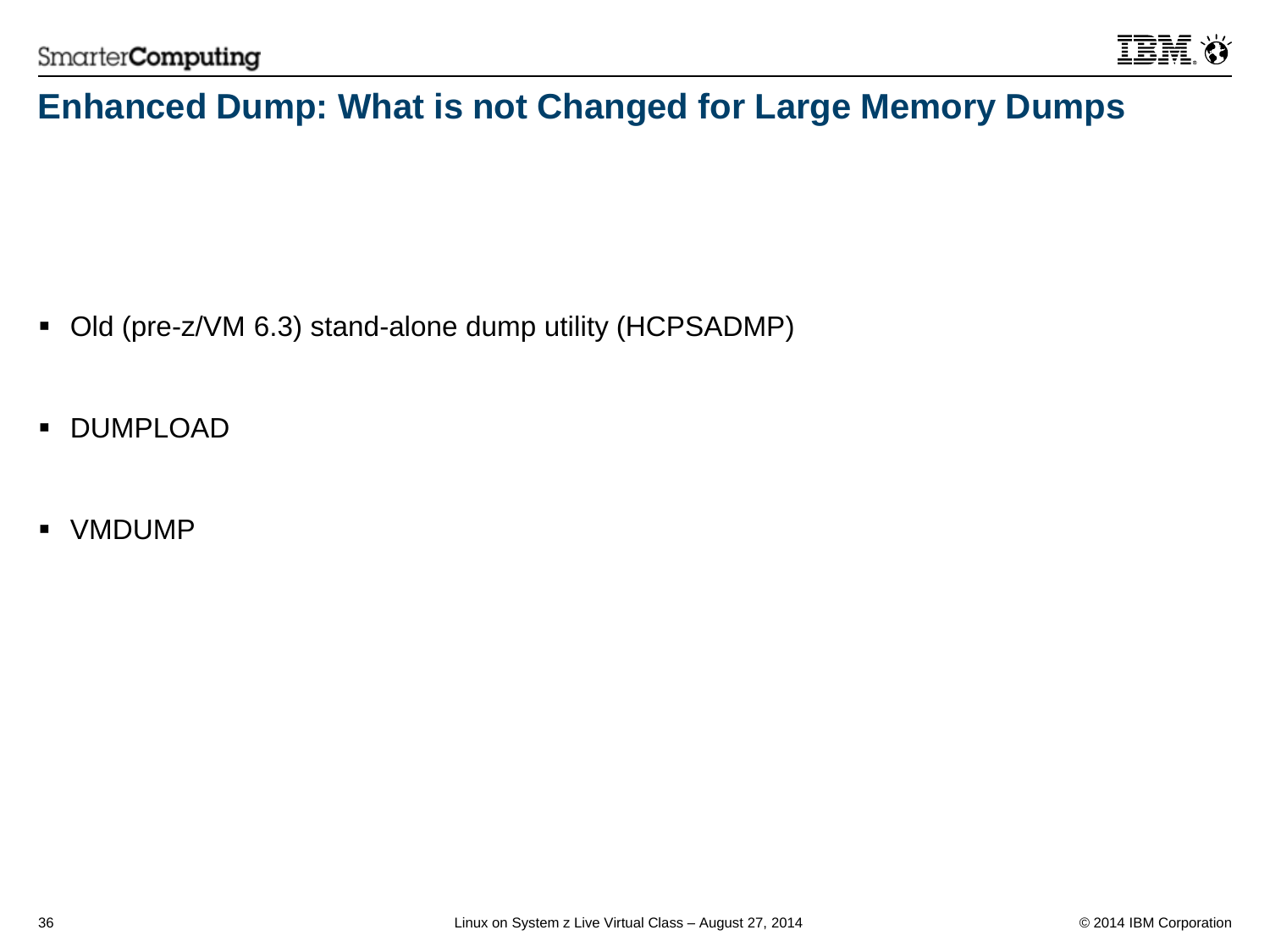

## **HiperDispatch**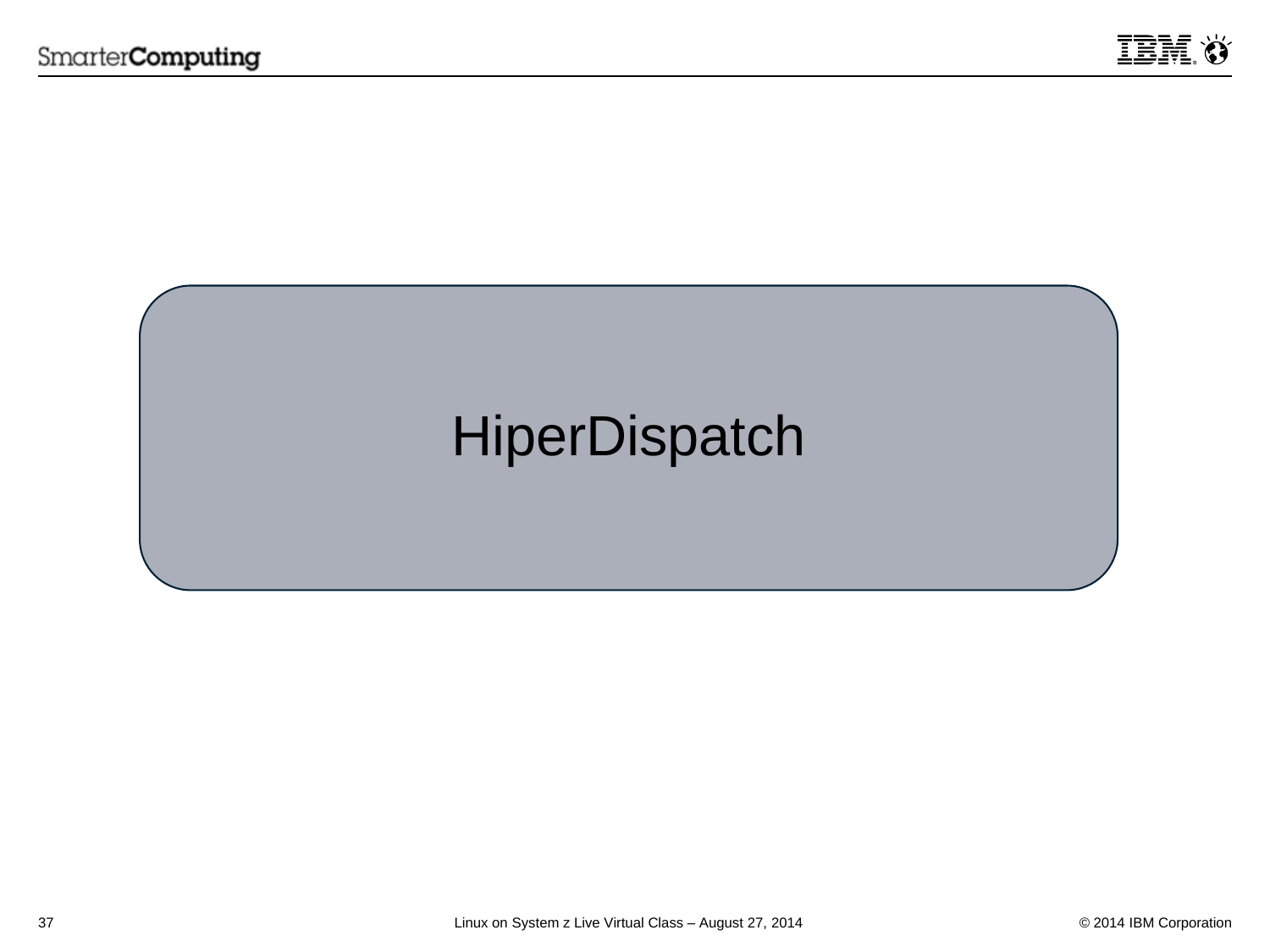

### **HiperDispatch**

- Objective: Improve performance of quest workloads
	- z/VM 6.3 communicates with PR/SM to maintain awareness of its partition's topology
		- Partition Entitlement and excess CPU availability
		- Exploit cache-rich system design of System z10 and later machines
	- z/VM polls for topology information/changes every 2 seconds
- Two components
	- Dispatching Affinity
	- Vertical CPU Management
- For most benefit, Global Performance Data (GPD) should be on for the partition
	- Default is ON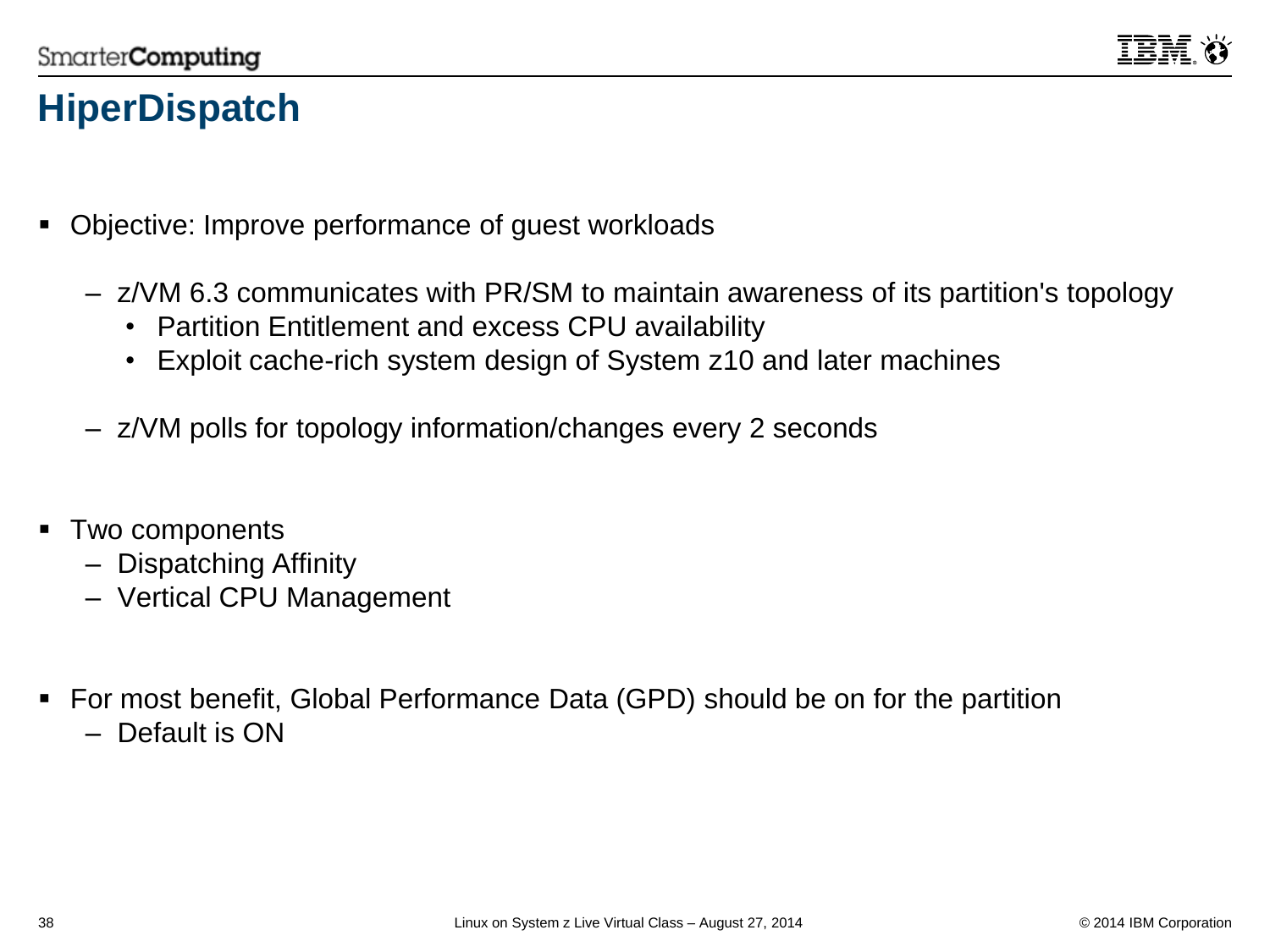

### **HiperDispatch: System z Partition Entitlement**

- The allotment of CPU time for a partition
- **Function of** 
	- Partition's weight
	- Weights for all other shared partitions
	- Total number of shared CPUs
- Dedicated partitions
	- Entitlement for each logical CPU = 100% of one real CPU

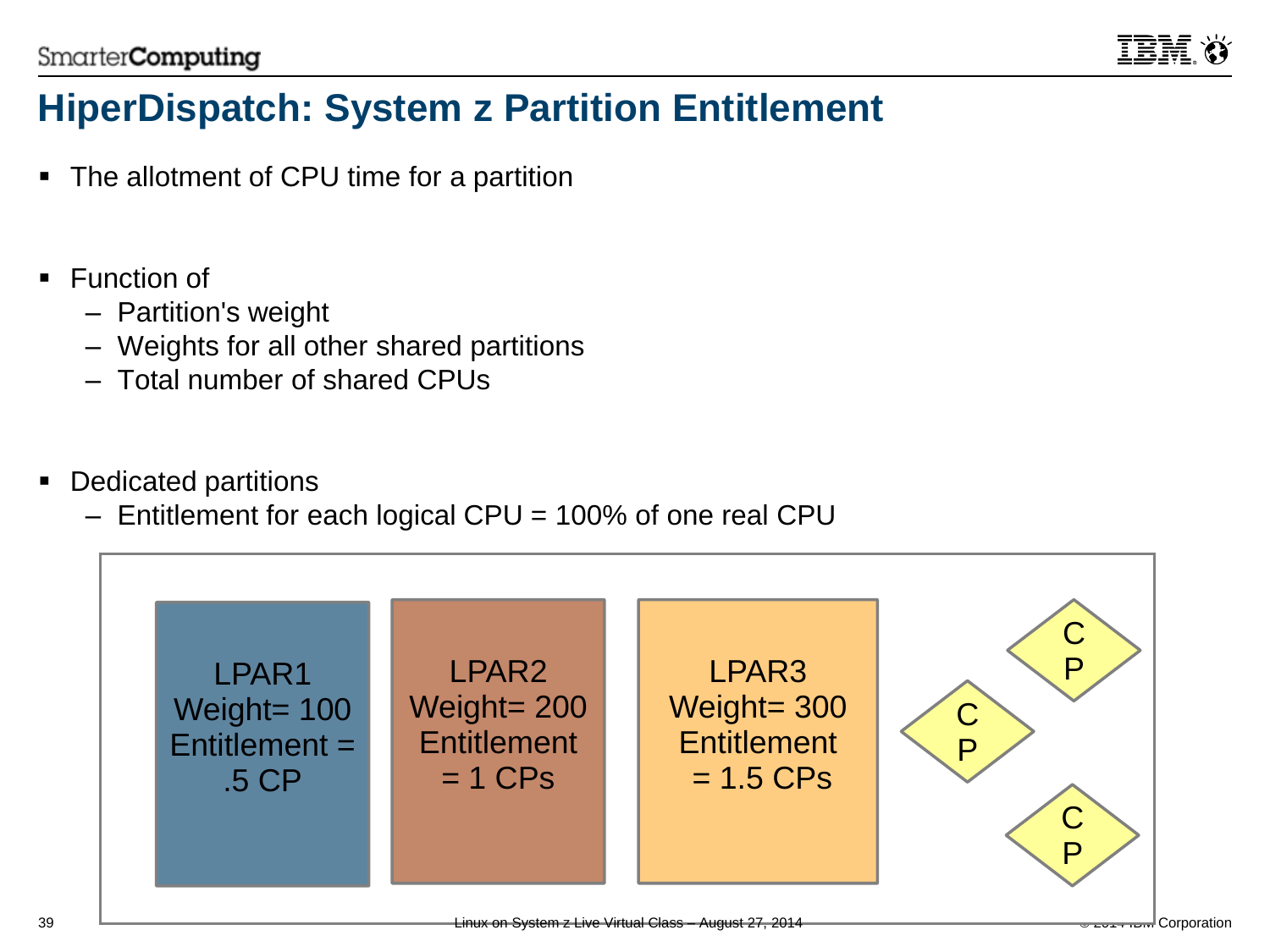

### **HiperDispatch: Horizontal Partitions**

- **EXEC** Horizontal Polarization Mode
	- Distributes a partition's entitlement evenly across all of its logical CPUs
	- Minimal effort to dispatch logical CPUs on the same (or nearby) real CPUs ("soft" affinity)
		- Affects caches
		- Increases time required to execute a set of related instructions
	- z/VM releases prior to 6.3 always run in this mode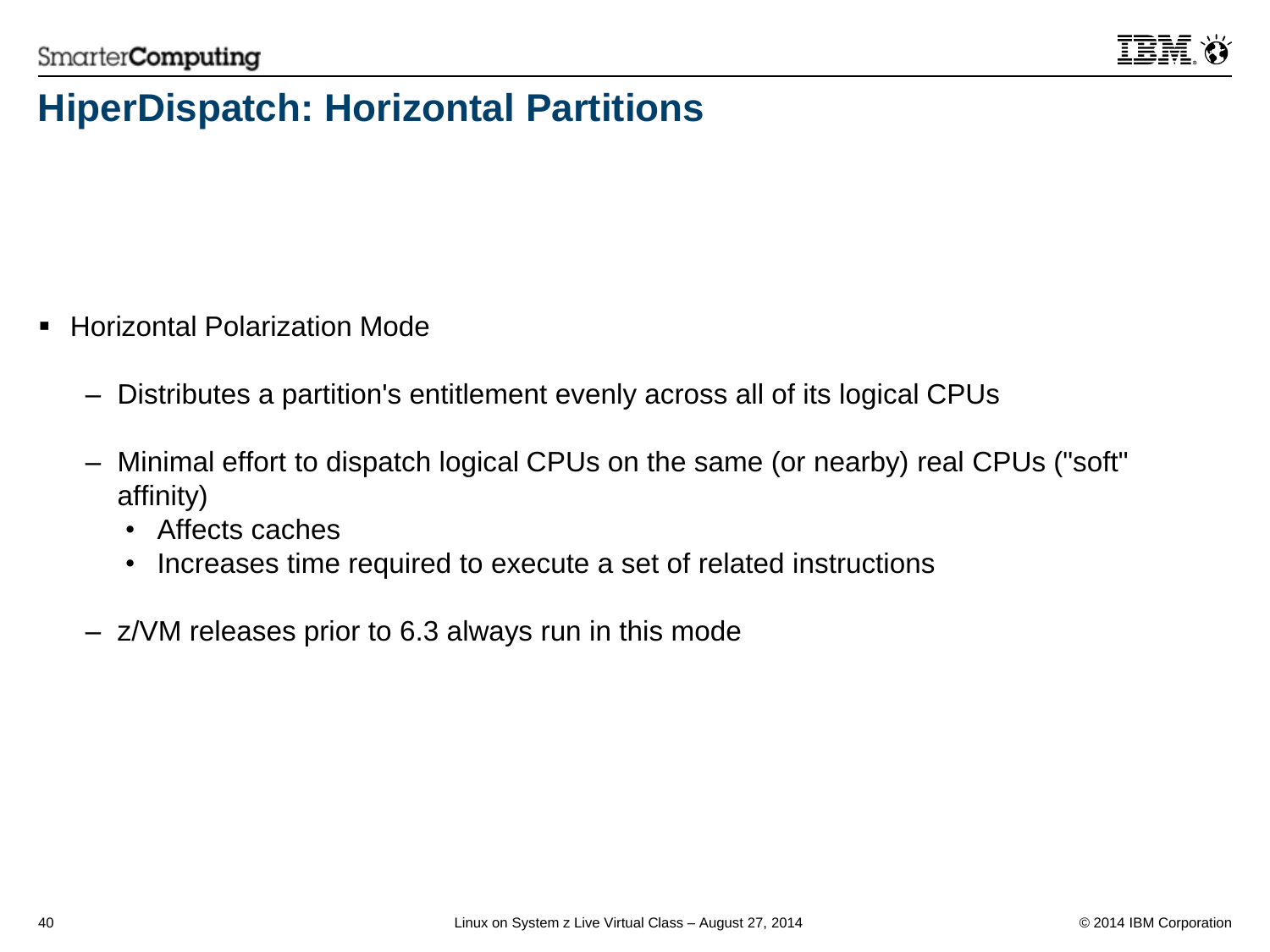

### **HiperDispatch: Vertical Partitions**

- Vertical Polarization Mode
	- Consolidates a partition's entitlement onto a subset of logical CPUs
	- Places logical CPUs topologically near one another
	- Three types of logical CPUs
		- Vertical High (Vh)
		- Vertical Medium (Vm)
		- Vertical Low (VI)
	- z/VM 6.3 runs in vertical mode by default
		- First level only
		- Mode can be switched between vertical and horizontal
		- Dedicated CPUs are not allowed in vertical mode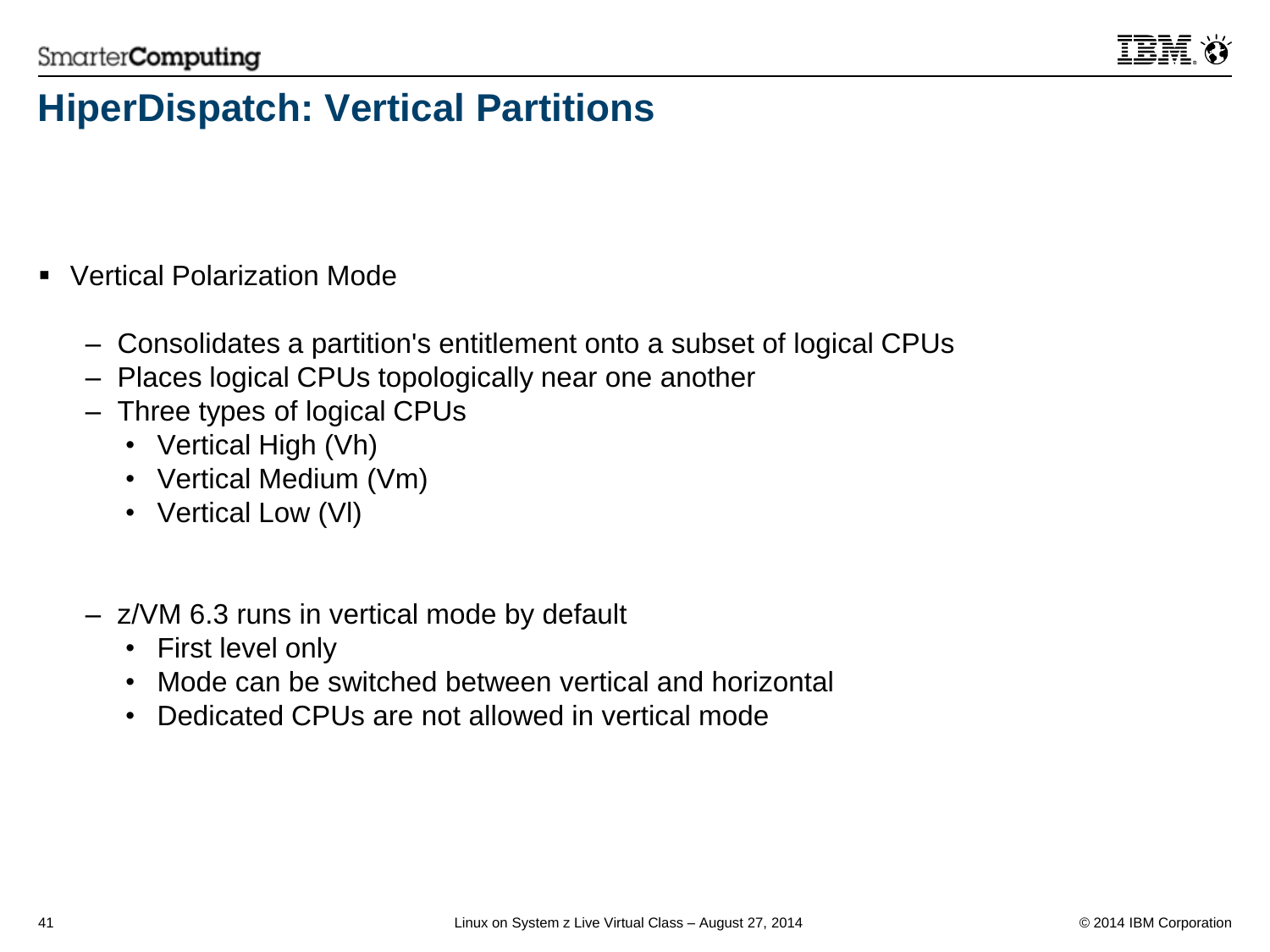

### **HiperDispatch: Partition Entitlement vs. Logical CPU Count**

Suppose we have 10 IFLs shared by partitions FRED and BARNEY:

| <b>Partition</b>              | Weight | <b>Weight Sum</b> | Weight<br><b>Fraction</b> | <b>Physical</b><br><b>Capacity</b> | <b>Entitlement</b><br><b>Calculation</b> | <b>Entitlement</b> | <b>Maximum</b><br><b>Achievable</b><br><b>Utilization</b> |
|-------------------------------|--------|-------------------|---------------------------|------------------------------------|------------------------------------------|--------------------|-----------------------------------------------------------|
| FRED,<br>a logical<br>10-way  | 63     | 100               | 63/100                    | 1000%                              | 1000% x<br>(63/100)                      | 630%               | 1000%                                                     |
| BARNEY,<br>a logical<br>8-way | 37     | 100               | 37/100                    | 1000%                              | 1000% x<br>(37/100)                      | 370%               | 800%                                                      |

For FRED to run *beyond* **630%** busy, BARNEY has to leave some of its entitlement *unconsumed.*

(CEC's excess power  $XP$ ) = (total power  $TP$ ) - (consumed entitled power  $EP$ ).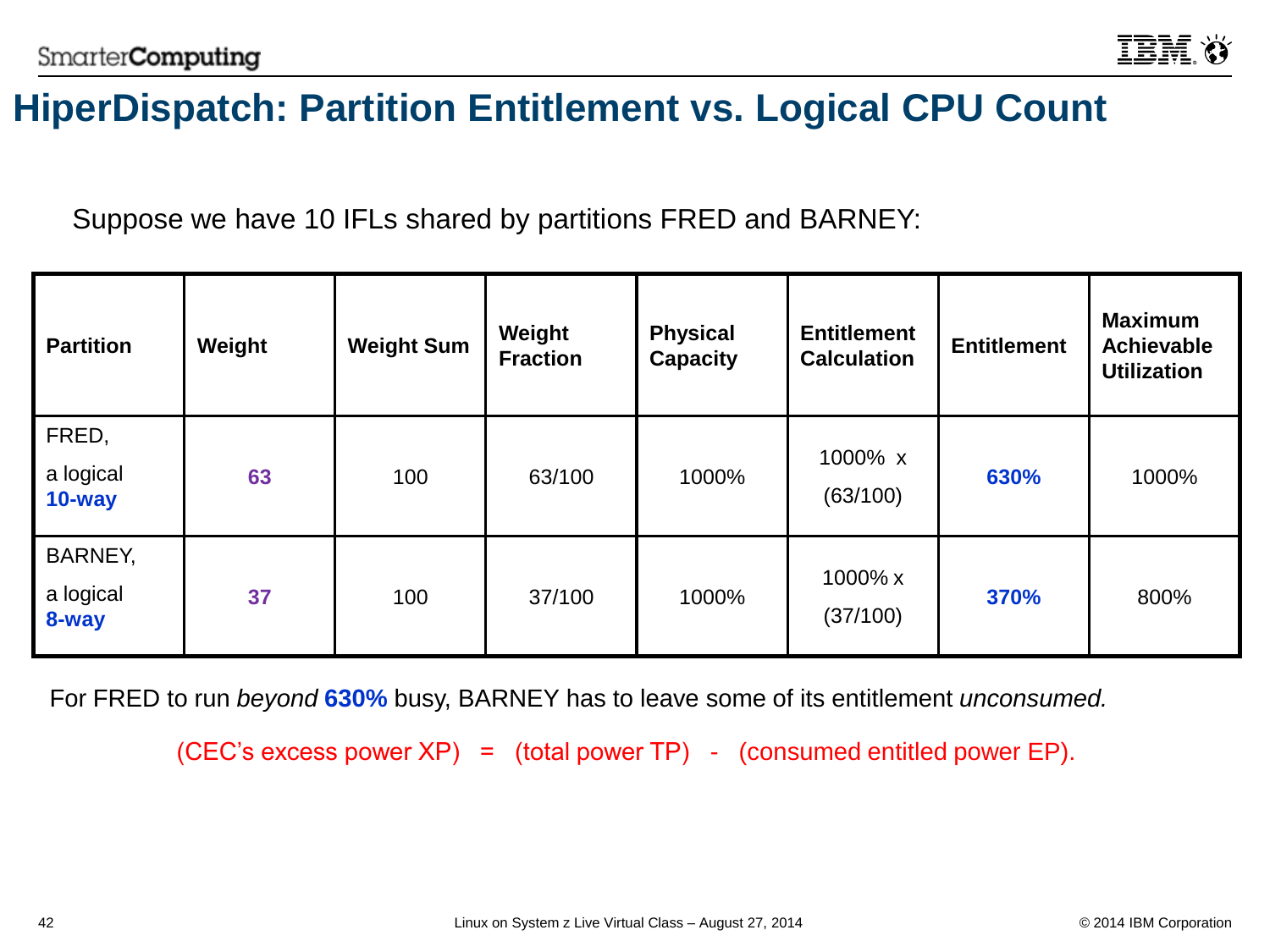### **HiperDispatch: Horizontal and Vertical Partitions**

Two Ways To Get 630% Entitlement

Horizontally: 10 each @ 63%

Vertically: 5 Vh @ 100%, 2 Vm @ 65%, 3 VI @ 0%



#### **In vertical partitions:**

- Entitlement is distributed unequally among LPUs.
- Unentitled LPUs are useful only when other partitions are not using their entitlements.
- PR/SM tries very hard not to move Vh LPUs.
- PR/SM tries very hard to put the Vh LPUs close to one another.
- Partition consumes its XPF on its Vm and Vl LPUs.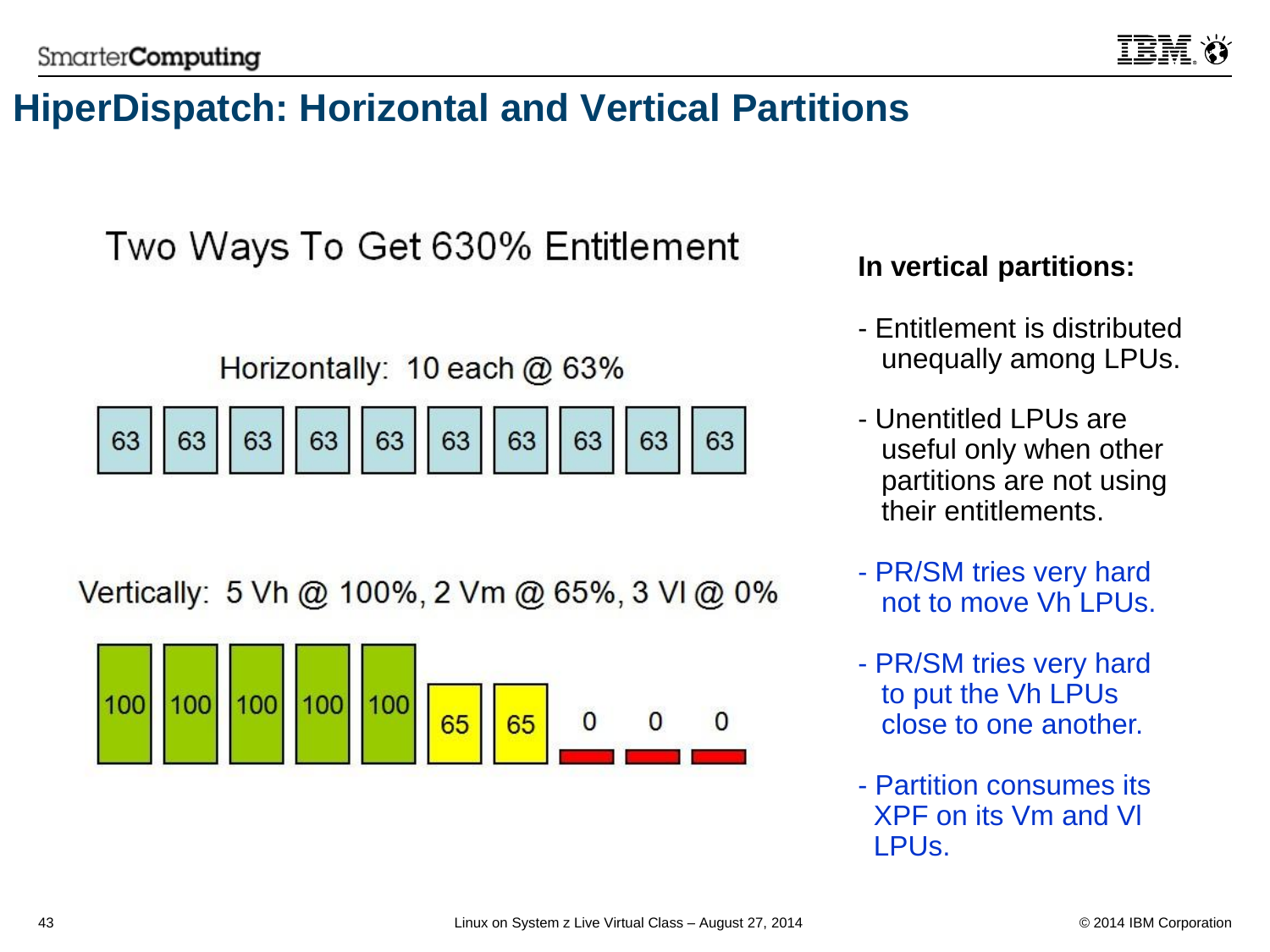

### **HiperDispatch: Dispatching Affinity**



- **Processor cache structures have become increasingly complex and critical to performance**
- **EXAMELER F**  $Z$  aroups together the virtual CPUs of n-way guests
	- Dispatches guests on logical CPUs and in turn real CPUs that share cache
	- Goal is to re-dispatch guest CPUs on same logical CPUs to maximize cache benefits
	- Better use of cache can reduce the execution time of a set of related instructions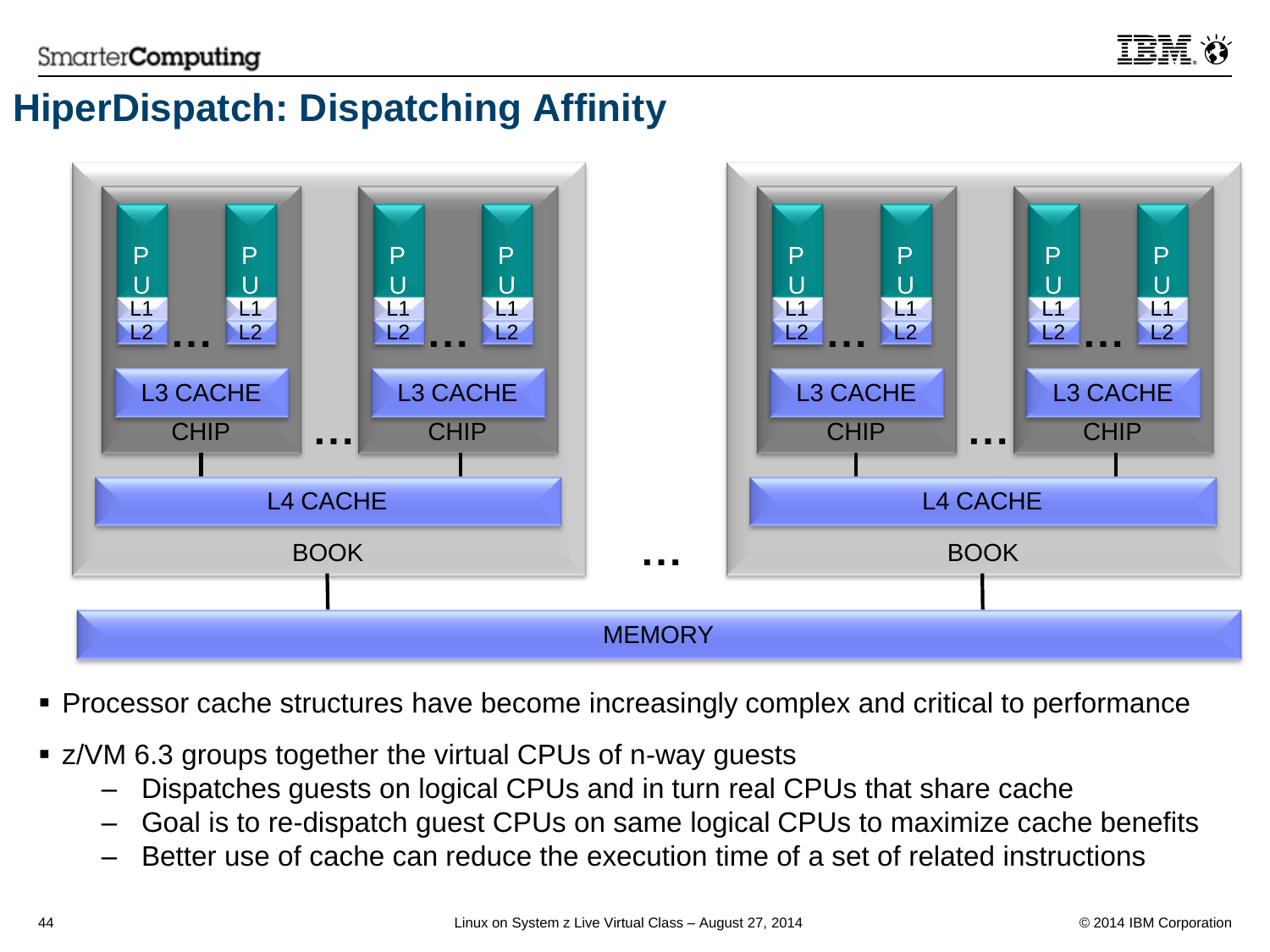

### **HiperDispatch: Parked Logical CPUs**

- **EXAM** automatically parks and unparks logical CPUs
	- Based on usage and topology information
	- Only in vertical mode
- Parked CPUs remain in wait state
	- Still varied on
- Parking/Unparking is faster than **VARY OFF/ON**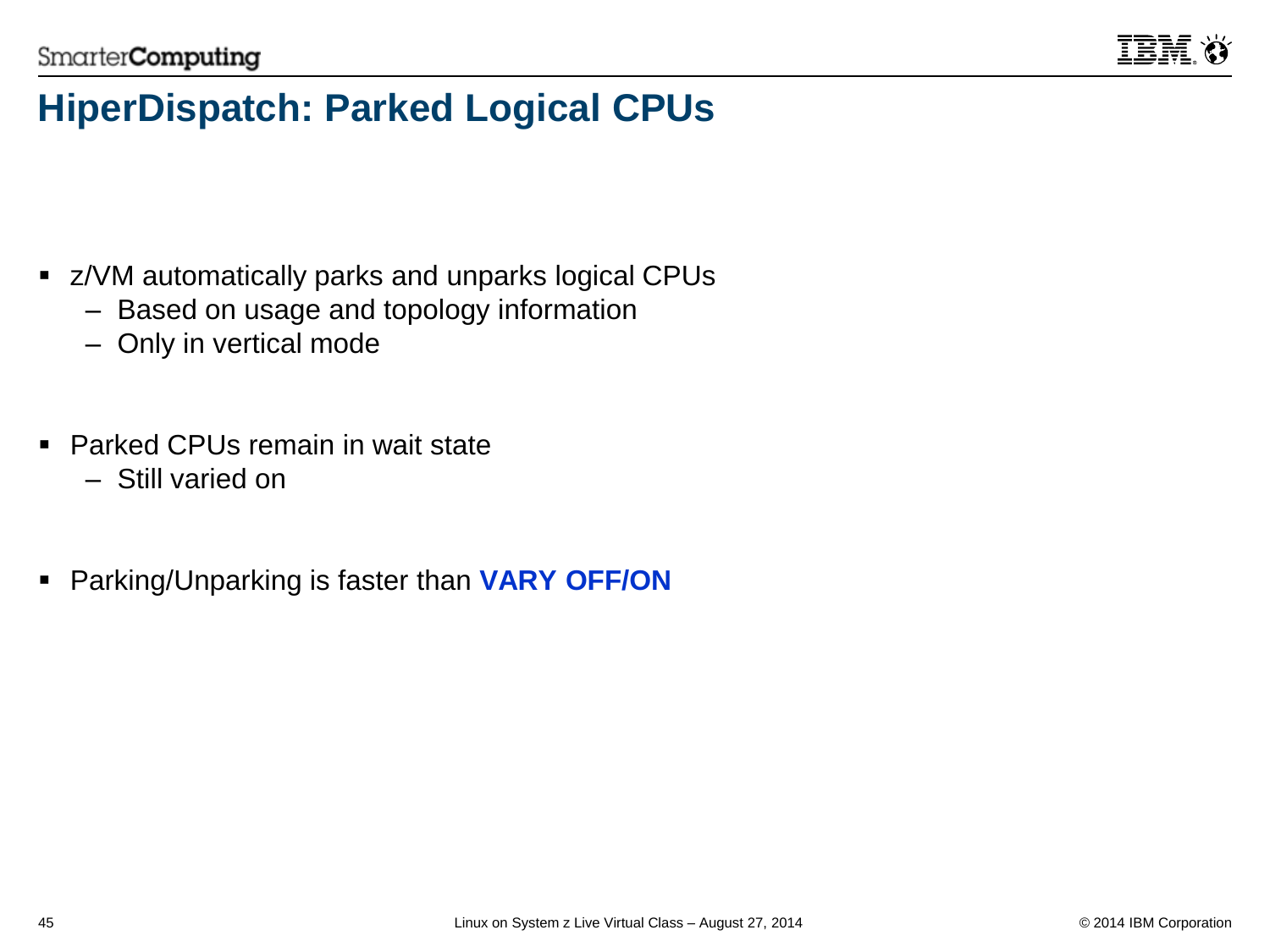

### **HiperDispatch: Checking Parked CPUs and Topology**

#### **QUERY PROCESSORS** shows PARKED CPUs

**PROCESSOR** *nn* **MASTER type PROCESSOR** *nn* **ALTERNATE type PROCESSOR** *nn* **PARKED type PROCESSOR** *nn* **STANDBY type**

#### **QUERY PROCESSORS TOPOLOGY** shows the partition topology

| q proc topology     |                                  |           |    |      |
|---------------------|----------------------------------|-----------|----|------|
| $13:14:59$ TOPOLOGY |                                  |           |    |      |
| 13:14:59            | NESTING LEVEL: 02<br>01: דה      |           |    |      |
| 13:14:59            | NESTING LEVEL:<br>ID: 01<br>-01  |           |    |      |
| 13:14:59            | PROCESSOR 00<br><b>PARKED</b>    | <b>CP</b> | VH | 0000 |
| 13:14:59            | PROCESSOR 01<br><b>PARKED</b>    | CP        | VH | 0001 |
| 13:14:59            | PROCESSOR 12<br><b>PARKED</b>    | CP        | VH | 0018 |
| 13:14:59            | NESTING LEVEL:<br>ID: 02<br>01   |           |    |      |
| 13:14:59            | PROCESSOR 0E<br><b>MASTER</b>    | CP        | VH | 0014 |
| 13:14:59            | PROCESSOR OF<br><b>ALTERNATE</b> | CP        | VH | 0015 |
| 13:14:59            | PROCESSOR 10<br><b>PARKED</b>    | CP        | VH | 0016 |
| 13:14:59            | PROCESSOR 11<br><b>PARKED</b>    | CP        | VH | 0017 |
|                     | ٠                                |           |    |      |

| 0020 |
|------|
|      |
| 0021 |
| 0022 |
| 0023 |
|      |

**. .**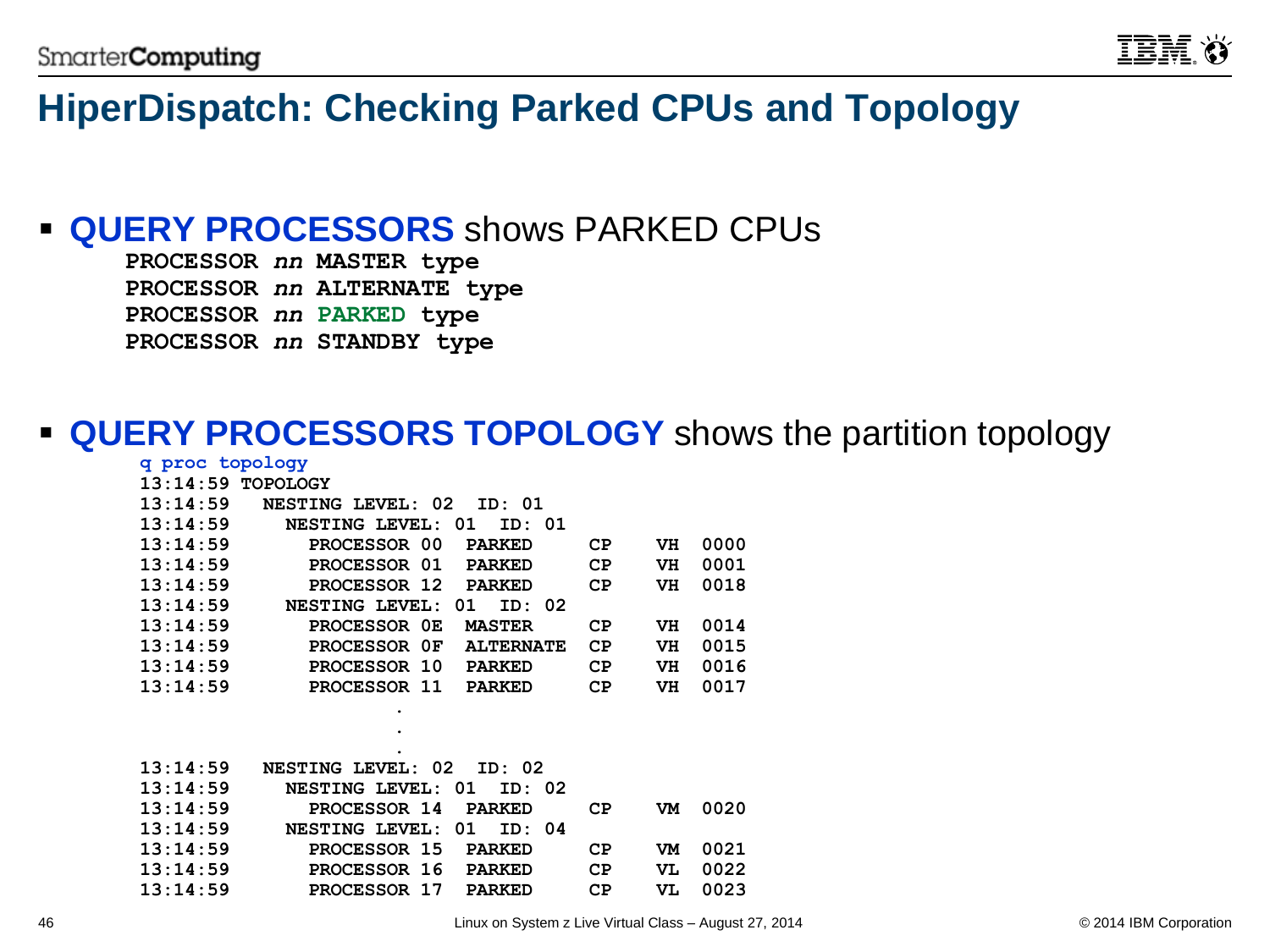

### **HiperDispatch: New and Changed Commands**

#### **INDICATE LOAD**

– AVGPROC now represents average value of the portion of a real CPU that each logical CPU has consumed

- **SET SRM** command can be used to change default settings for attributes related to **HiperDispatch** 
	- Review monitor data and/or performance reports before changing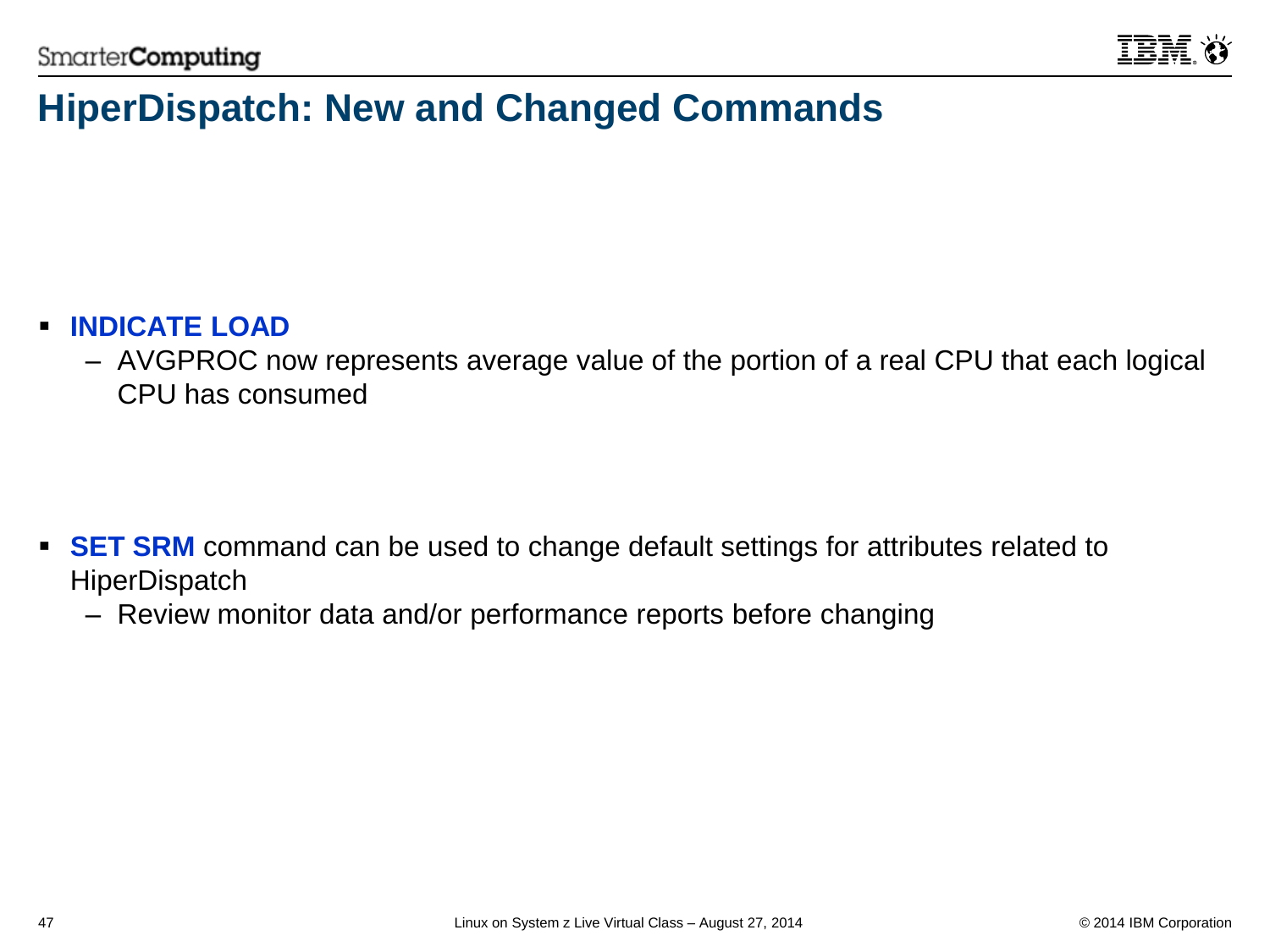## Virtual Networking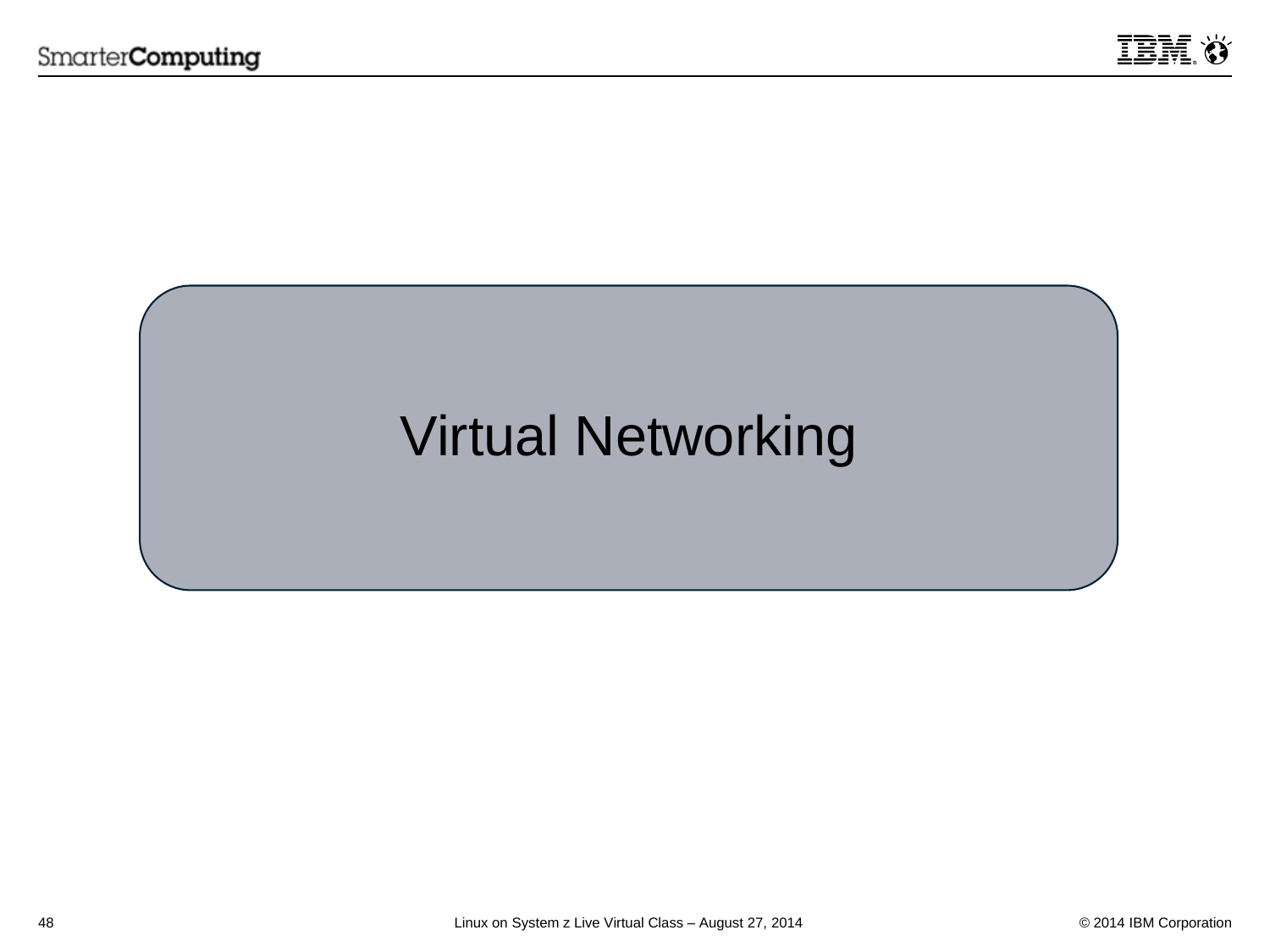

### **Virtual Networking: Live Guest Relocation Enhancements**

- Live Guest Relocation supports port-based virtual switches
	- New eligibility checks allow safe relocation of a guest with a port-based VSwitch interface
	- Prevents relocation of an interface that will be unable to establish proper network connectivity
	- Adjusts the destination virtual switch configuration, when possible, by inheriting virtual switch authorization from the origin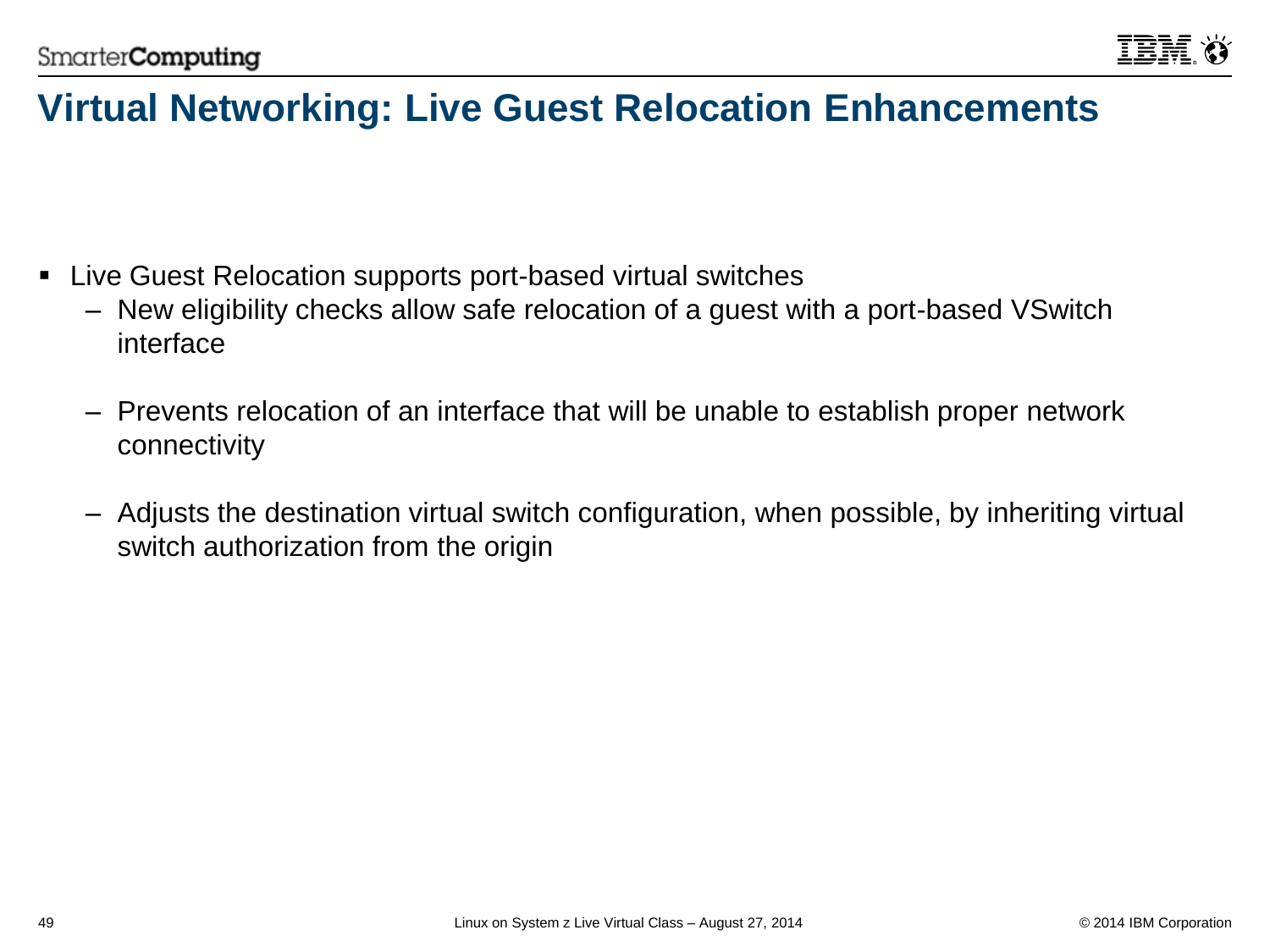

### **Virtual Networking: VSwitch Recovery and Stall Prevention**

- Initiate controlled port change or failover to a configured OSA backup port
	- Minimal network disruption

- SET VSWITCH UPLINK **SWITCHOVER** command
	- Switch to first available configured backup device
	- Switch to specified backup device
		- Specified RDEV and port number must already be configured as a backup device
	- If backup network connection cannot be established, original connection is reestablished
	- Not valid for a link aggregation or GROUP configured uplink port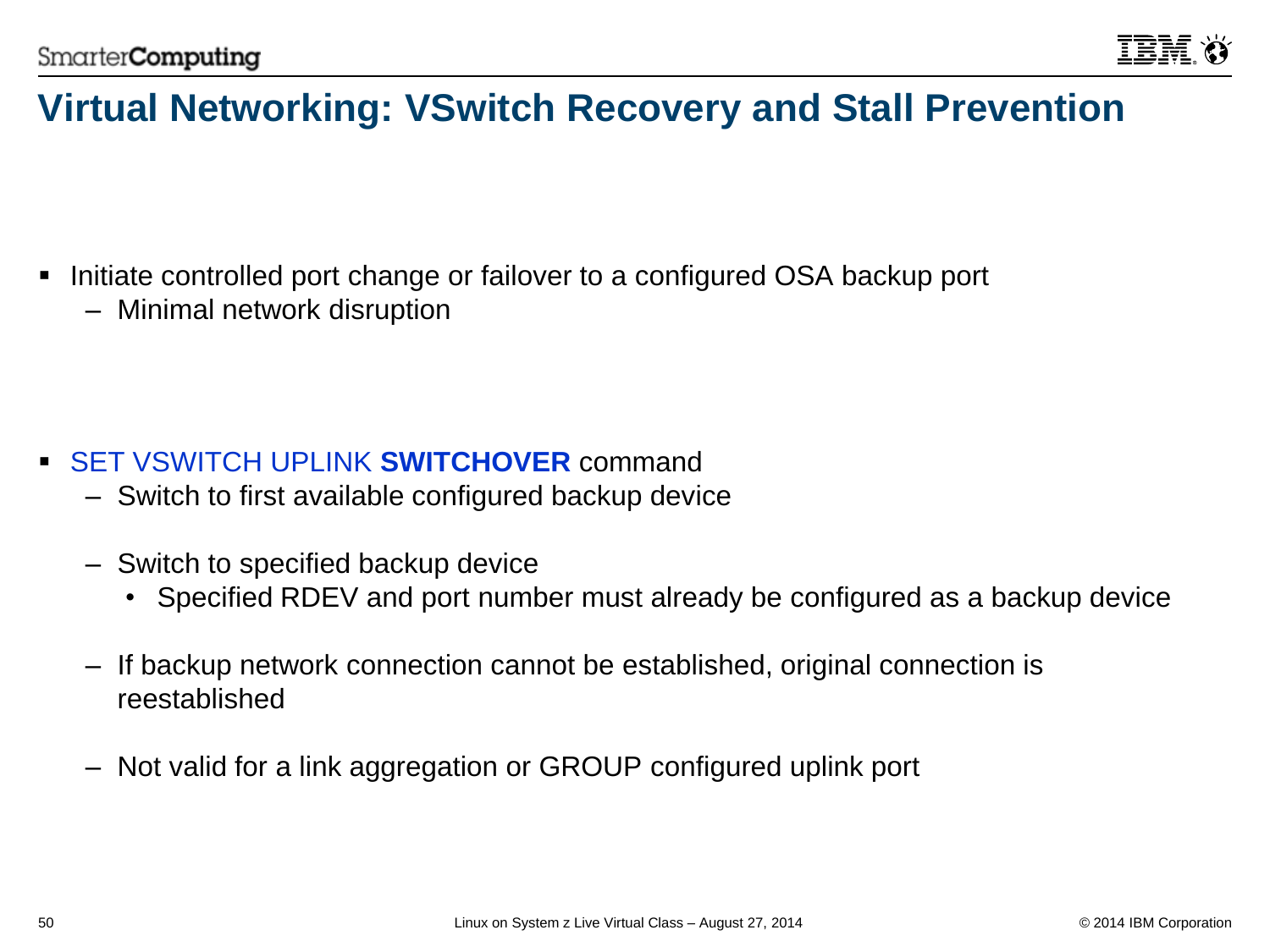

### **Virtual Networking: VSwitch Support for VEPA Mode**

- Virtual Edge Port Aggregator (VEPA)
	- IEEE 802.1Qbg standard
	- Provides capability to send all virtual machine traffic to the network switch
	- Moves all frame switching from CP to external switch
	- Relaxes "no reflection" rule
	- Supported on OSA-Express3 and later on zEC12 and later
- **Enables switch to monitor and/or control data flow**
- z/VM 6.3 support
	- New **VEPA OFF/ON** operand on SET VSWITCH command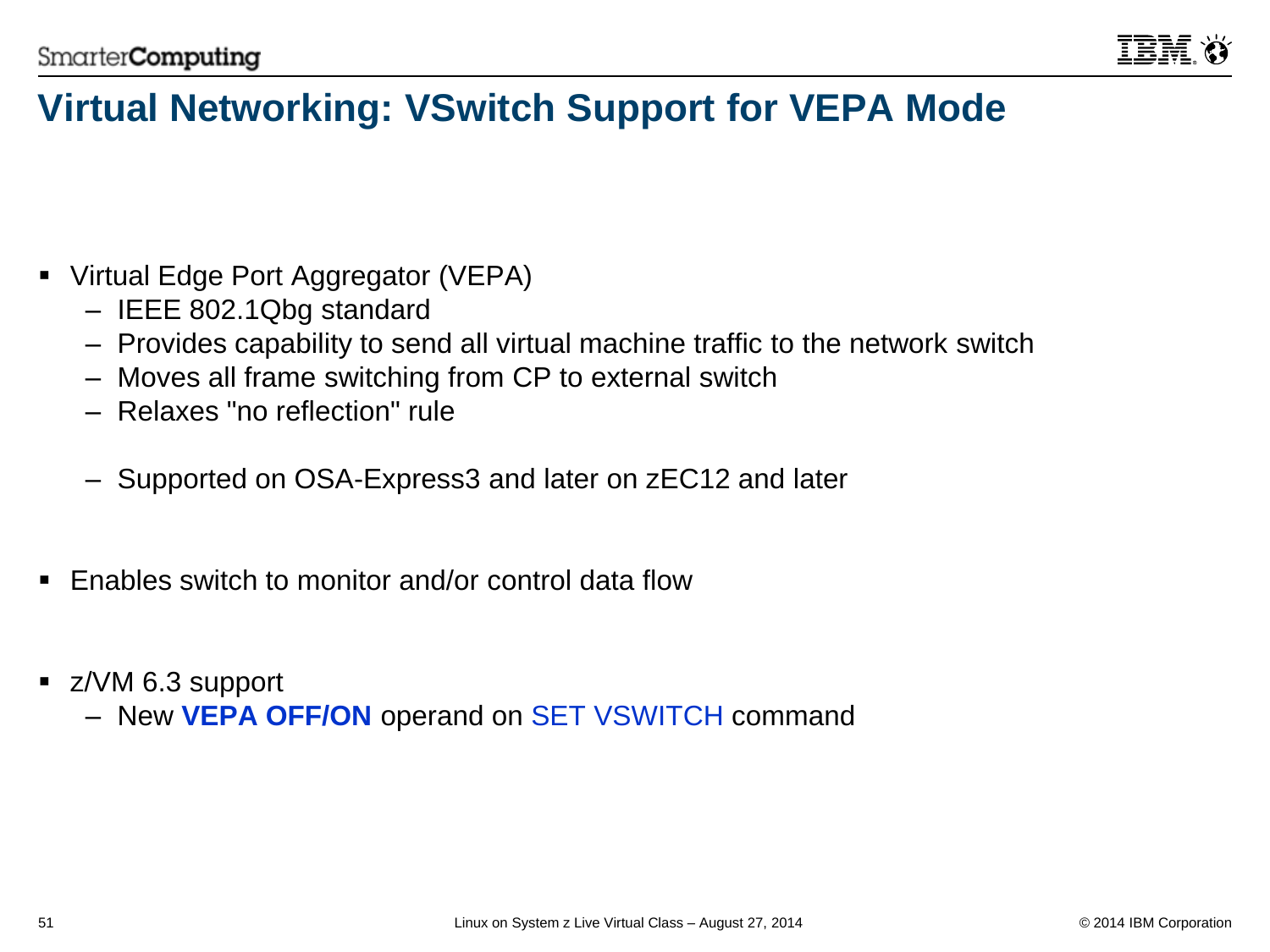

### **Additional Information**

**z/VM 6.3 resources** 

**<http://www.vm.ibm.com/zvm630/> <http://www.vm.ibm.com/zvm630/apars.html> <http://www.vm.ibm.com/events/>**

- z/VM 6.3 Performance Report **<http://www.vm.ibm.com/perf/reports/zvm/html/index.html>**
- **E** z/VM Library **<http://www.vm.ibm.com/library/>**
- Licensing
	- IBM License Metric Tool 9.0.1 **<https://ibm.biz/cpupoolilmt>**
	- z/VM Software **<http://www-03.ibm.com/systems/z/resources/swprice/zipla/zvm.html>**
	- Linux on System z Middleware **<http://www-03.ibm.com/systems/z/resources/swprice/subcap/linux.html>**
- **Live Virtual Classes for z/VM and Linux**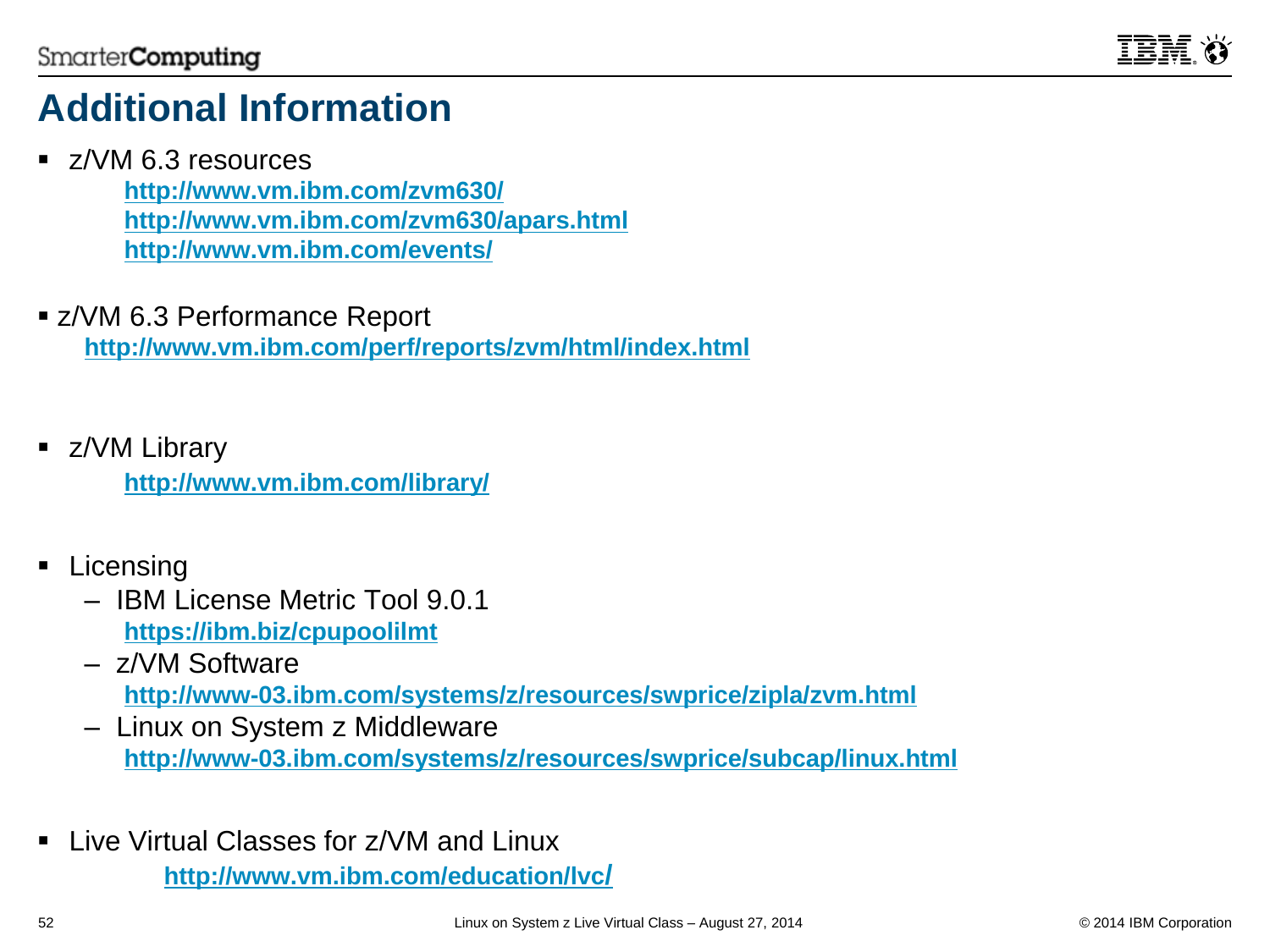

## *Thanks!*

John Franciscovich z/VM Design and Development Endicott, NY

francisj@us.ibm.com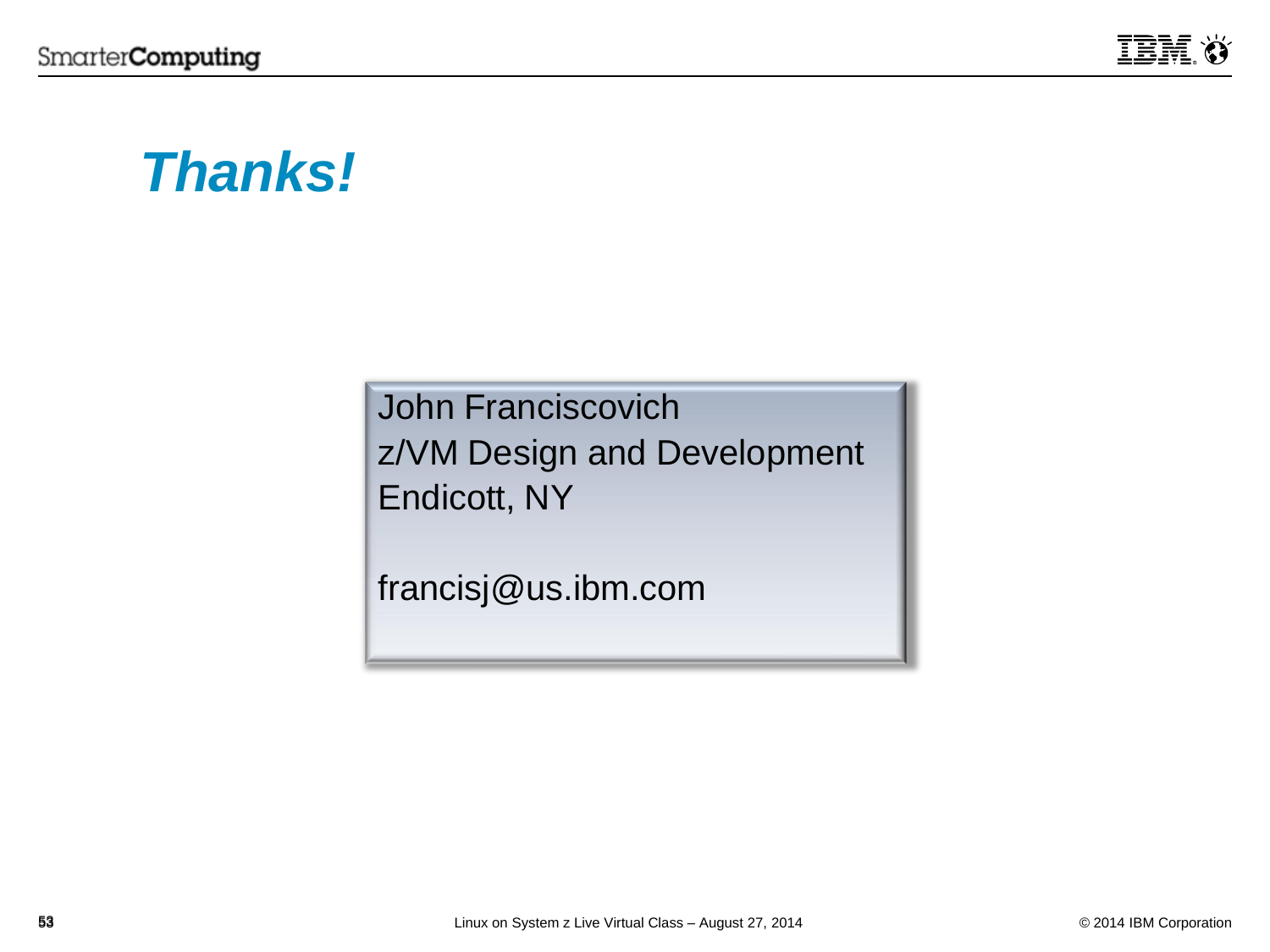## Appendix A: Technology Exploitation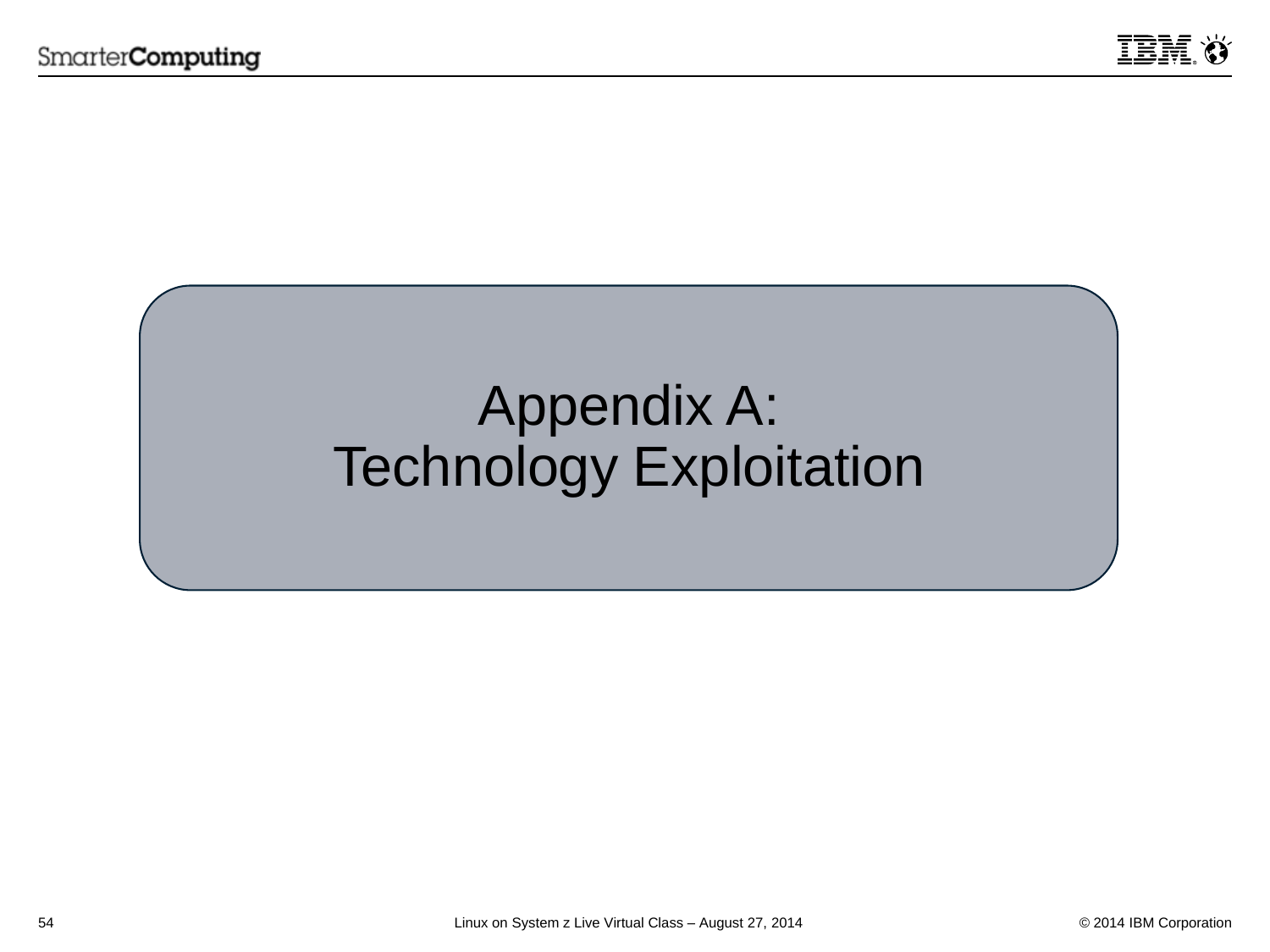

### **Crypto Express4S**

- Available on zEC12 and zBC12
- Supported for z/Architecture guests
	- Authorized in directory (CRYPTO statement)
- **Shared or Dedicated access when configured as** 
	- IBM Common Cryptographic Architecture (CCA) coprocessor
	- Accelerator
- Dedicated access only when configured as
	- IBM Enterprise Public Key Cryptographic Standards (PKCS) #11 (EP11) coprocessor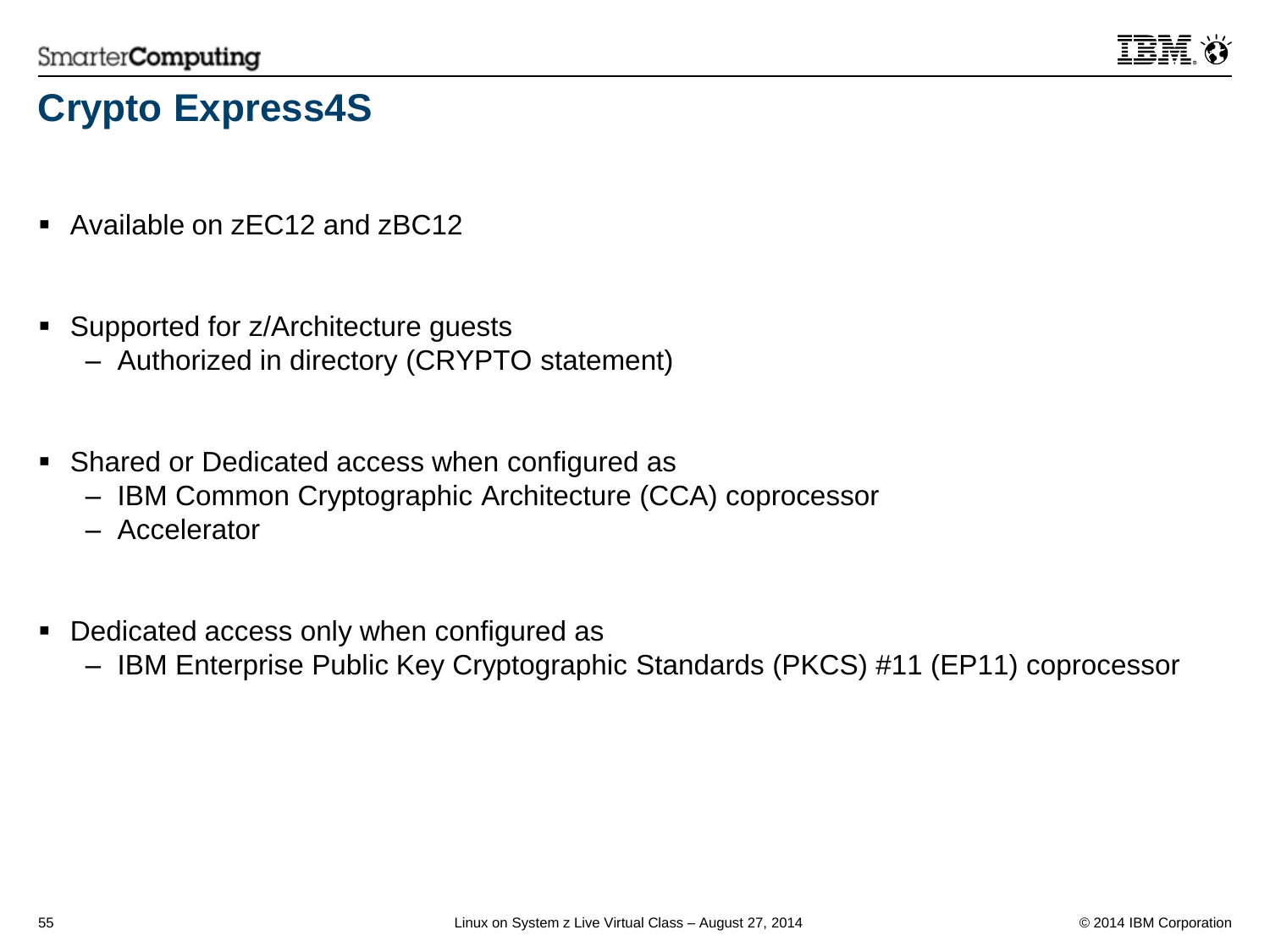

### **FCP Data Router (QEBSM)**

- Allows guest exploitation of the Data Router facility
	- Provides direct memory access (DMA) between an FCP adapter's SCSI interface and real memory
	- Guest must enable the Multiple Buffer Streaming Facility when establishing its QDIO queues
- **QUERY VIRTUAL FCP** command indicates whether
	- Device is eligible to use Data Router facility
		- **DATA ROUTER ELIGIBLE**
	- Guest requested use of Data Router facility when transferring data
		- **DATA ROUTER ACTIVE**
- Monitor record updated:
	- Domain 1 Record 19 MRMTRQDC QDIO Device Configuration Record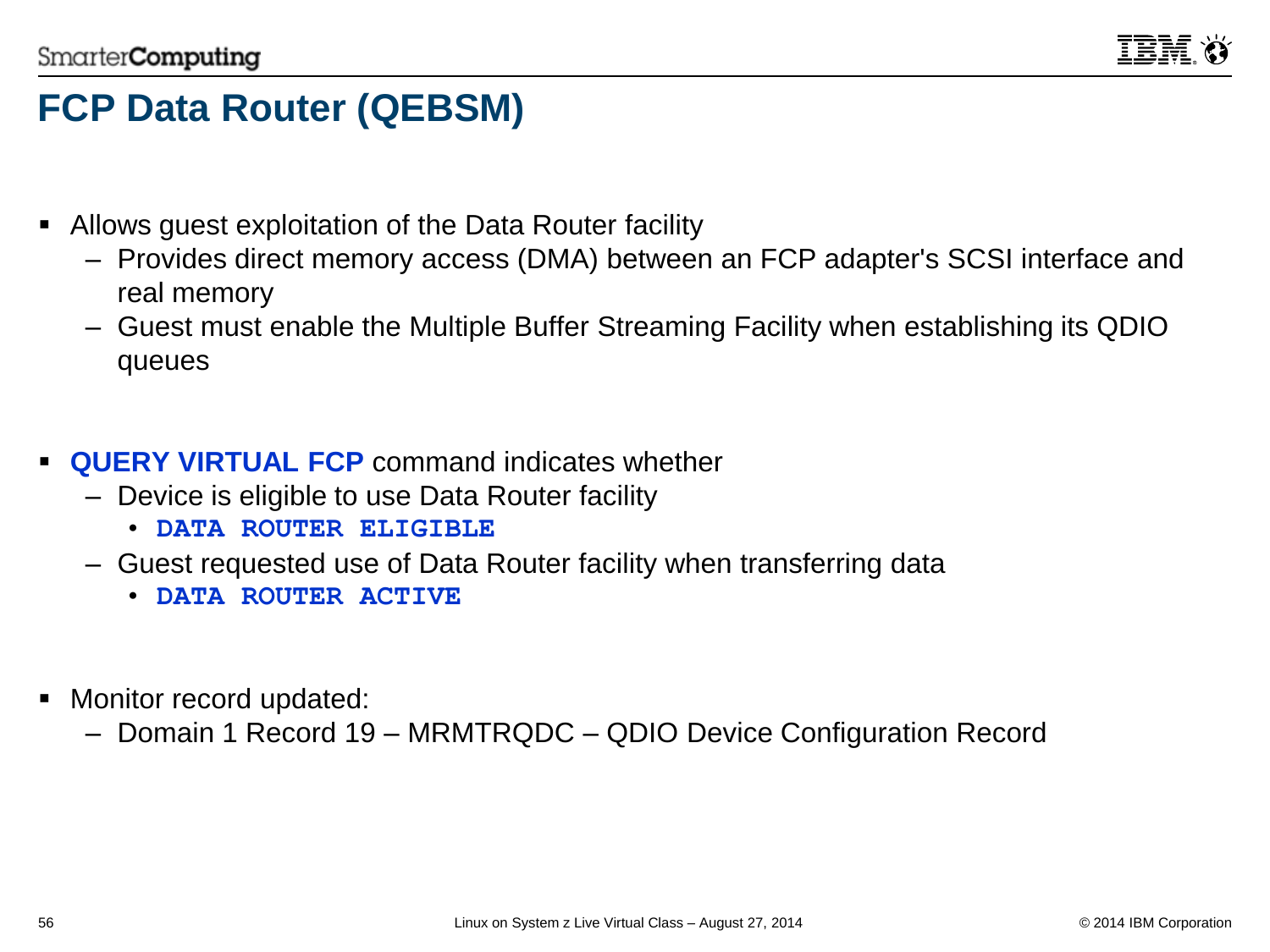

### **FICON DS8000 and MSS Support**

- **FICON DS8000 Series New Functions** 
	- Storage Controller Health message
		- New attention message from HW providing more details for conditions in past reflected as Equipment Check.
		- Intended to reduce the number of false HyperSwap events.
	- Peer-to-Peer Remote Copy (PPRC) Summary Unit Check
		- Replaces a series of state change interrupts for individual DASD volumes with a single interrupt per LSS
		- Intended to avoid timeouts in GDPS environments that resulted from the time to process a large number of state change interrupts
- Multiple Subchannel Set (MSS) support for mirrored DASD
	- Support to use MSS facility to allow use of an alternate subchannel set for Peer-to-Peer Remote Copy (PPRC) secondary volumes
	- New **QUERY MSS** command
	- New MSS support cannot be mixed with older z/VM releases in an SSI cluster

#### Satisfies SODs from October 12, 2011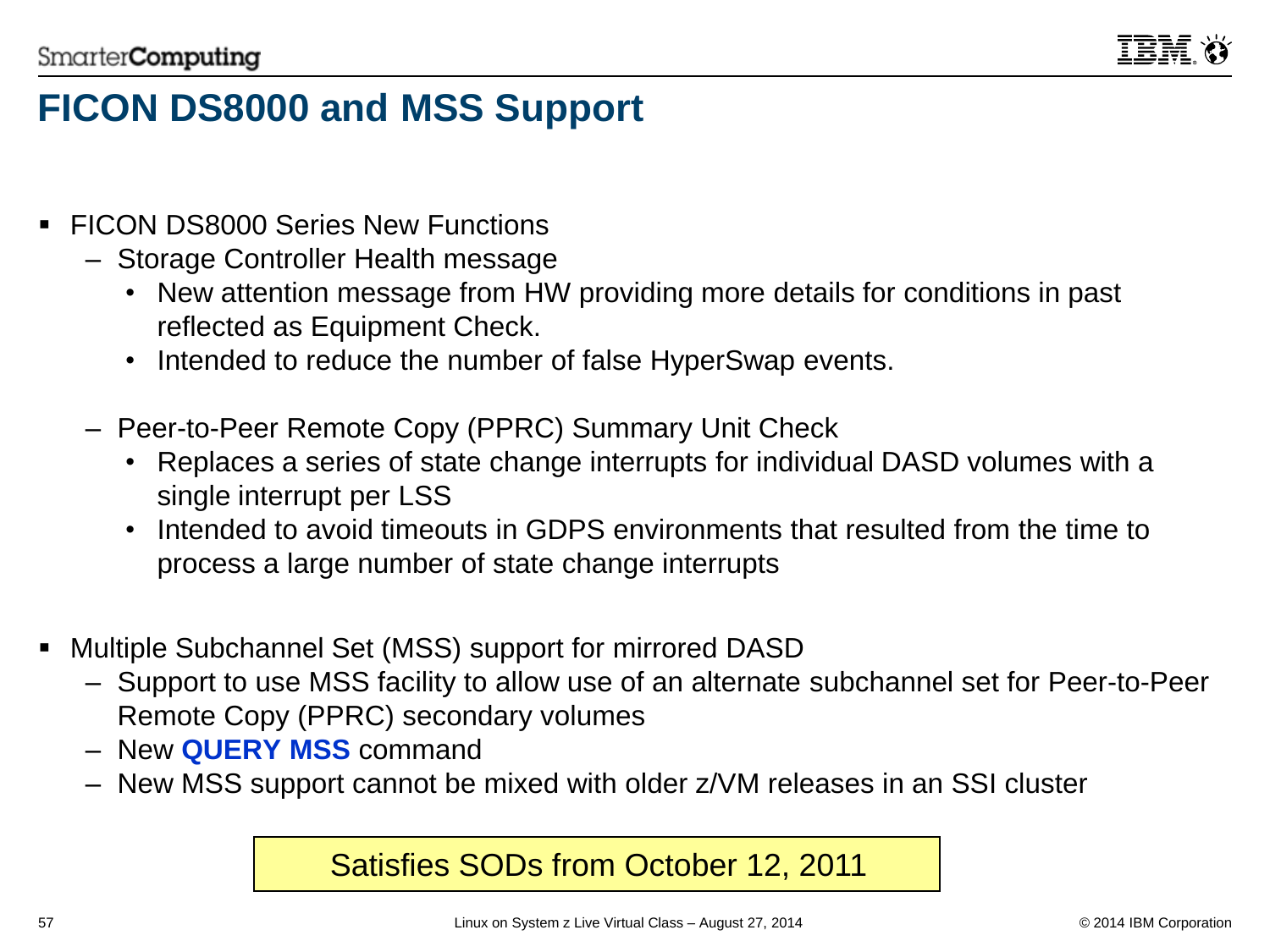## Appendix B: Miscellaneous Enhancements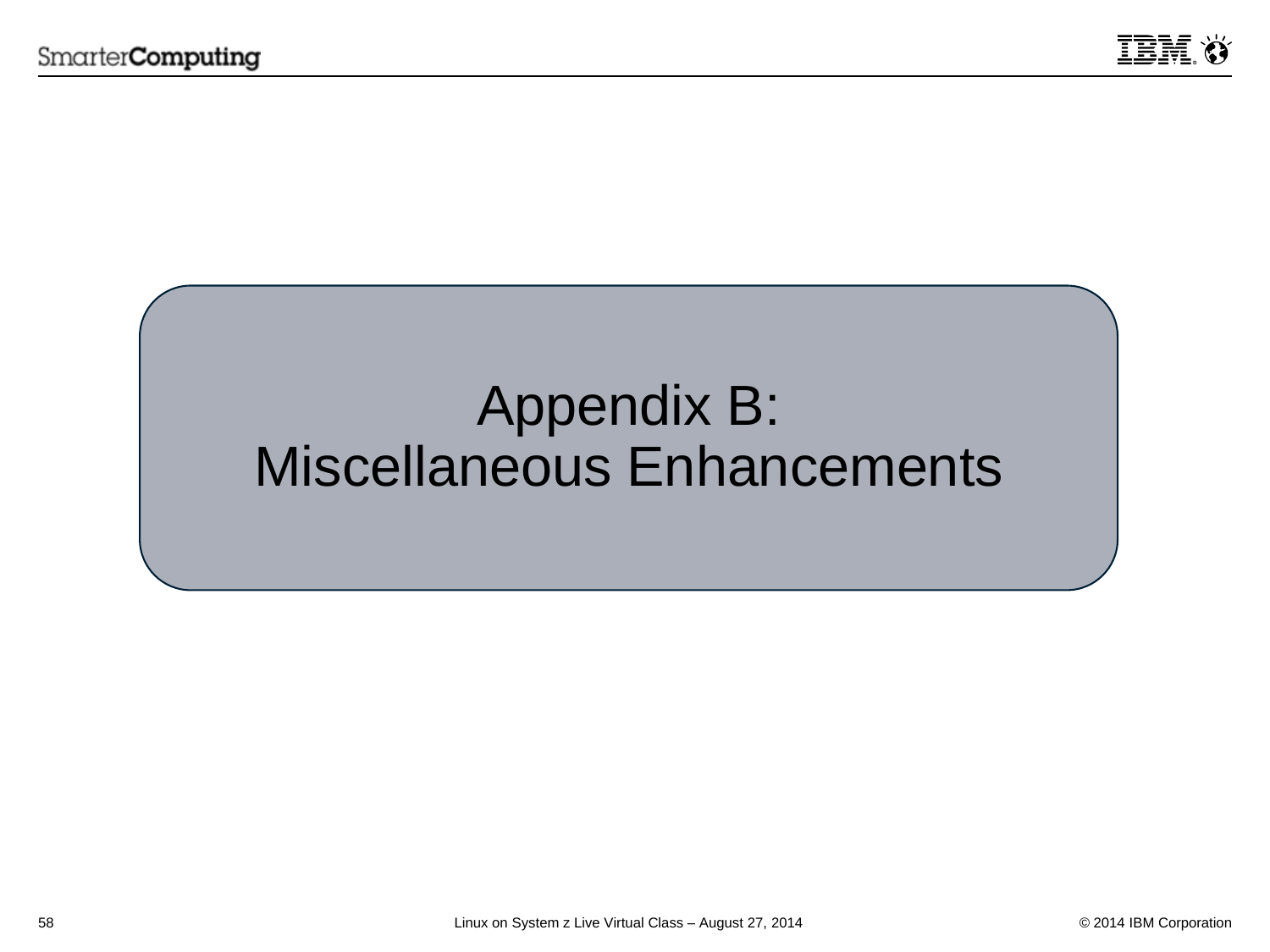

### **IPL Changes for NSS in a Linux Dump**

- Allows contents of NSS to be included in dumps created by stand-alone dump tools such as Linux Disk Dump utility
	- New **NSSDATA** operand on IPL command

- **NSSDATA** can only be used if the NSS:
	- is fully contained within the first extent of guest memory
	- does not contain SW, SN or SC pages
	- is not a VMGROUP NSS

■ See <http://www.vm.ibm.com/perf/tips/vmdump.html> for information on differences between VMDUMP and Linux Disk Dump utility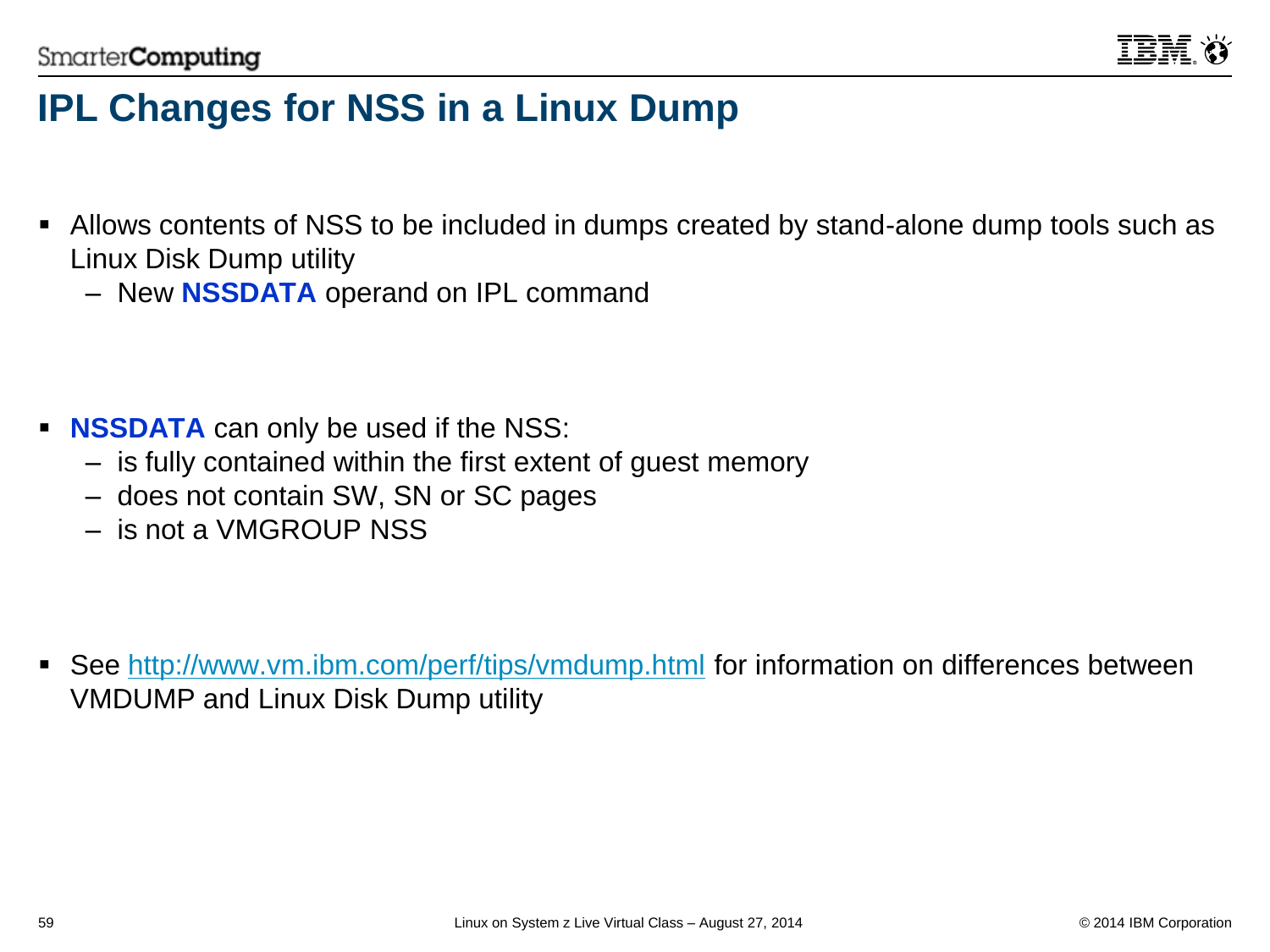

### **Specify RDEV for System Volumes**

- Prevents wrong volume from being attached when there are multiple volumes with the same volid
- Optionally specify RDEV along with volid in system configuration file
	- **CP\_OWNED** statement
	- **USER\_VOLUME\_RDEV** statement (new)

- If specified, disk volume must match both in order to be brought online
- No volume with specified volid is brought online when
	- Volume at RDEV address has a different volid than specified
	- There is no volume at specified RDEV address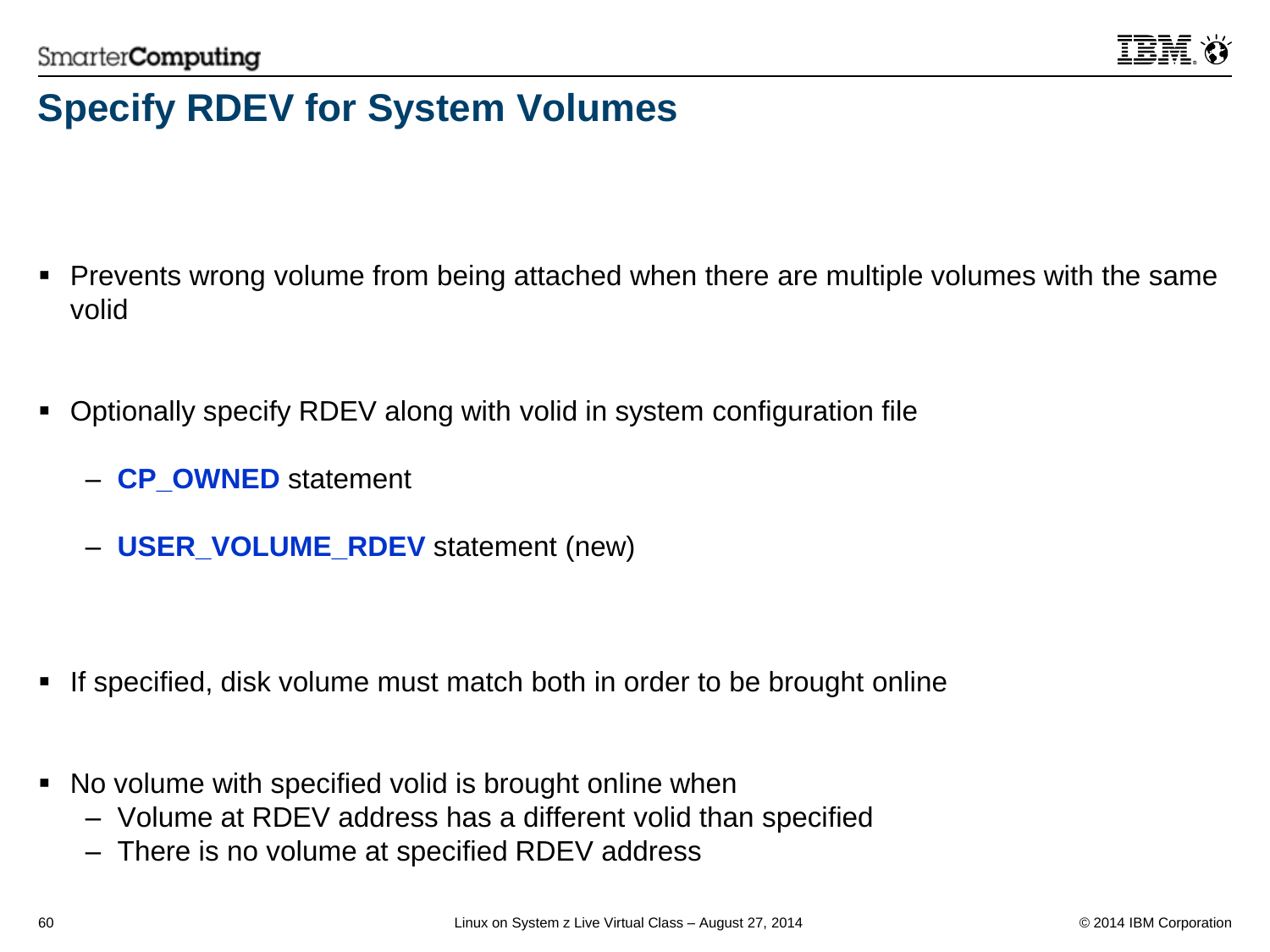

### **Cross System Extensions (CSE) Withdrawn in z/VM 6.3**

- Function has been replaced by z/VM Single System Image (VMSSI) feature
	- **XSPOOL** … commands no longer accepted
	- **XSPOOL\_** … configuration statements not processed (tolerated)
- CSE cross-system link function is still supported
	- **XLINK** … commands
	- **XLINK\_** … configuration statements

CSE XLINK and SSI shared minidisk cannot be used in same cluster

**Satisfies Statement of Direction (October 12, 2011)**